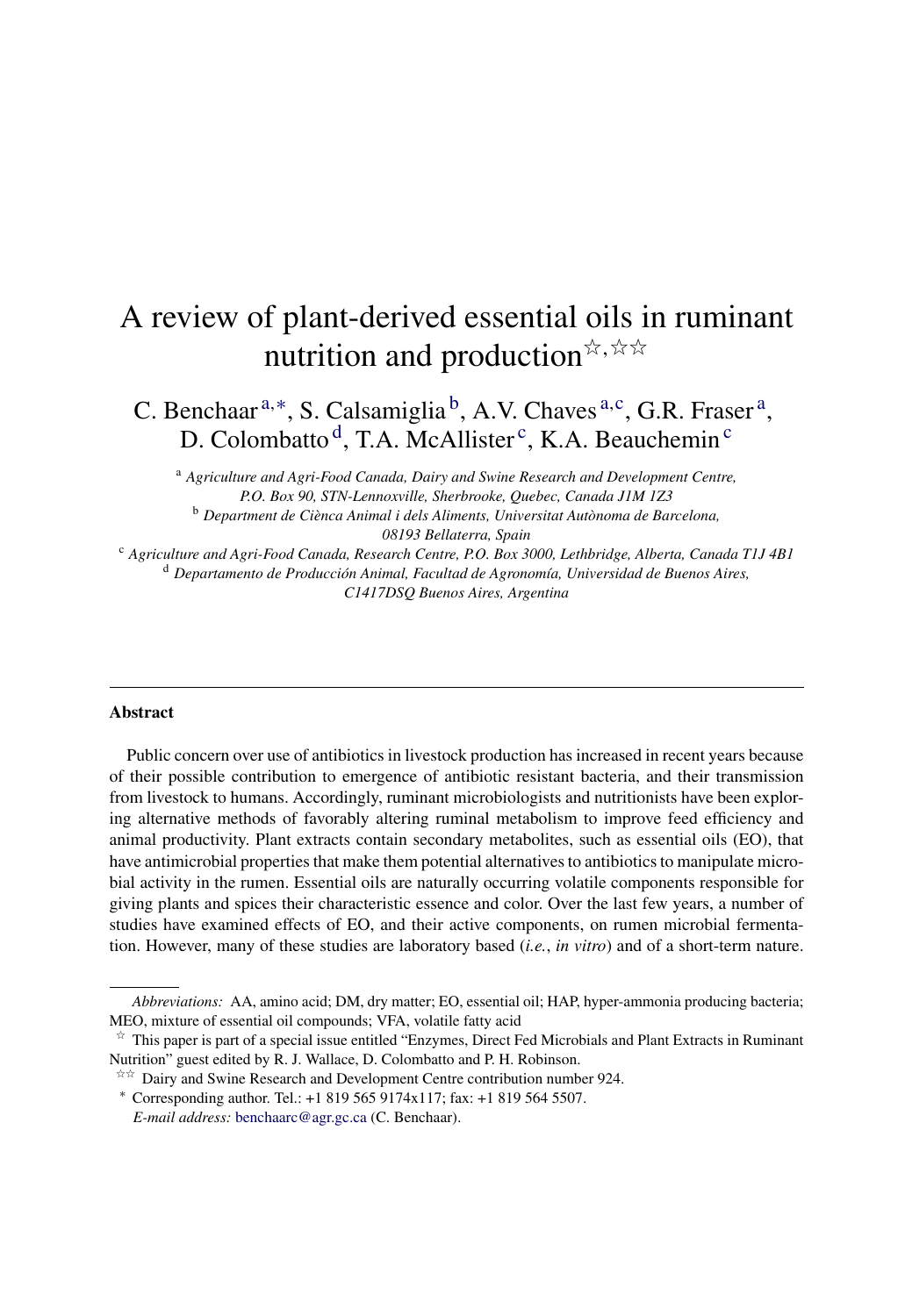Nevertheless, results from *in vitro* batch culture studies provide evidence that EO and their components have the potential to improve N and/or energy utilization in ruminants. Effects of EO on ruminal N metabolism is more likely mediated by their impact on hyper-ammonia producing (HAP) bacteria resulting in reduced deamination of amino acids (AA) and production of ammonia N. However, these responses are only observed with high doses of EO, which also can inhibit the process of ruminal fermentation as reflected by a decline in total volatile fatty acid production. Effects on methane production are inconsistent, but evidence to date indicates that there is potential to select EO, or active components, that selectively inhibit ruminal methanogenesis. Results from *in vitro* continuous culture studies suggest that rumen microbial populations may adapt to EO, which may explain the lack of an effect of EO on ruminal metabolism and animal performance in long-term *in vivo* studies. Several studies have examined the activity of a number of EO against a wide variety of food-borne pathogens. Data available show a strong bactericidal activity against pathogenic bacteria such as *Escherichia coli* O157:H7 and *Salmonella* spp. Essential oils hold promise as feed additives in ruminant nutrition to improve feed efficiency and control the spread of pathogens in livestock. However identification of EO, or their active components, that favorably alter fermentation without resulting in broad overall inhibition of rumen fermentation, continues to be a major challenge for researchers.

*Keywords:* Essential oil; Ruminant; Metabolism; Production; Control of pathogens

## **1. Introduction**

In livestock production systems, antibiotics are commonly fed to animals to prevent disease and metabolic disorders, as well as improve feed efficiency. However in recent years, public concern over routine use of antibiotics in livestock nutrition has increased due to the emergence of antibiotic resistant bacteria that may represent a risk to human health. Consequently, considerable effort has been devoted towards developing alternatives to antibiotics. Plant extracts offer a unique opportunity in this regard [\(](#page-19-0)[Wallace, 200](https://www.researchgate.net/publication/7906246_Antimicrobial_properties_of_plant_secondary_metabolites?el=1_x_8&enrichId=rgreq-c2a975f87c3c0a4ae4f72c568b2909c3-XXX&enrichSource=Y292ZXJQYWdlOzI0ODMzMjkyNjtBUzoxNjMyMTg0Nzk2NTY5NjBAMTQxNTkyNTcyNjMzOQ==)[4\),](#page-19-0) as many plants produce secondary metabolites, such as saponins and tannins, which have antimicrobial properties. These compounds have been shown to modulate ruminal fermentation to improve nutrient utilization in ruminants [\(](#page-19-0)[Wang et al., 1996;](https://www.researchgate.net/publication/231851750_Effect_of_condensed_tannins_upon_the_performance_of_lambs_grazing_Lotus_corniculatus_and_lucern_Medicago_sativa?el=1_x_8&enrichId=rgreq-c2a975f87c3c0a4ae4f72c568b2909c3-XXX&enrichSource=Y292ZXJQYWdlOzI0ODMzMjkyNjtBUzoxNjMyMTg0Nzk2NTY5NjBAMTQxNTkyNTcyNjMzOQ==) [Hristov et al., 199](https://www.researchgate.net/publication/12808694_Effect_of_Yucca_Schidigera_on_ruminal_fermentation_and_nutrient_digestion_in_heifers?el=1_x_8&enrichId=rgreq-c2a975f87c3c0a4ae4f72c568b2909c3-XXX&enrichSource=Y292ZXJQYWdlOzI0ODMzMjkyNjtBUzoxNjMyMTg0Nzk2NTY5NjBAMTQxNTkyNTcyNjMzOQ==)[9\).](#page-19-0) Similarly, the well documented antimicrobial activity of essential oils (EO), and their active components, has prompted a number of scientists to examine the potential of these secondary metabolites to manipulate rumen microbial fermentation to improve production efficiency in ruminants. Contrary to their name, EO are not true oils (*i.e.*, lipids) and are commonly derived from the components responsible for fragrance, or *Quinta essentia*, of plants. Essential oils are considered safe for human and animal consumption, and are categorized as generally recognized as safe (GRAS; [FDA, 2004\)](#page-16-0) in the USA.

The antimicrobial properties of EO have been demonstrated against a wide range of microorganisms, including bacteria, protozoa and, fungi [\(D](#page-16-0)[ean and Ritchie, 1987;](https://www.researchgate.net/publication/222873503_Antibacterial_Properties_of_Plant_Essential_oils?el=1_x_8&enrichId=rgreq-c2a975f87c3c0a4ae4f72c568b2909c3-XXX&enrichSource=Y292ZXJQYWdlOzI0ODMzMjkyNjtBUzoxNjMyMTg0Nzk2NTY5NjBAMTQxNTkyNTcyNjMzOQ==) [Sivropoulou et al., 1996;](https://www.researchgate.net/publication/231554524_Antimicrobial_and_Cytotoxic_Activities_of_Origanum_Essential_Oils?el=1_x_8&enrichId=rgreq-c2a975f87c3c0a4ae4f72c568b2909c3-XXX&enrichSource=Y292ZXJQYWdlOzI0ODMzMjkyNjtBUzoxNjMyMTg0Nzk2NTY5NjBAMTQxNTkyNTcyNjMzOQ==) [Chao et al., 200](https://www.researchgate.net/publication/254246707_Screening_for_Inhibitory_Activity_of_Essential_Oils_on_Selected_Bacteria_Fungi_and_Viruses?el=1_x_8&enrichId=rgreq-c2a975f87c3c0a4ae4f72c568b2909c3-XXX&enrichSource=Y292ZXJQYWdlOzI0ODMzMjkyNjtBUzoxNjMyMTg0Nzk2NTY5NjBAMTQxNTkyNTcyNjMzOQ==)[0\).](#page-16-0) Essential oils have also been exploited for their activity against a wide variety of food-borne pathogens. For example, *Escherichia coli* O157:H7 was inhibited by oregano oil and its two main components carvacrol and thymol [\(](#page-17-0)[Helander et al., 1998;](https://www.researchgate.net/publication/40153105_Characterization_of_the_Action_of_Selected_Essential_Oil_Components_on_Gram-Negative_Bacteria?el=1_x_8&enrichId=rgreq-c2a975f87c3c0a4ae4f72c568b2909c3-XXX&enrichSource=Y292ZXJQYWdlOzI0ODMzMjkyNjtBUzoxNjMyMTg0Nzk2NTY5NjBAMTQxNTkyNTcyNjMzOQ==) [Elgayyar et al., 200](https://www.researchgate.net/publication/11886060_Antimicrobial_Activity_of_Essential_Oils_from_Plants_against_Selected_Pathogenic_and_Saprophytic_Microorganisms?el=1_x_8&enrichId=rgreq-c2a975f87c3c0a4ae4f72c568b2909c3-XXX&enrichSource=Y292ZXJQYWdlOzI0ODMzMjkyNjtBUzoxNjMyMTg0Nzk2NTY5NjBAMTQxNTkyNTcyNjMzOQ==)[1\).](#page-17-0)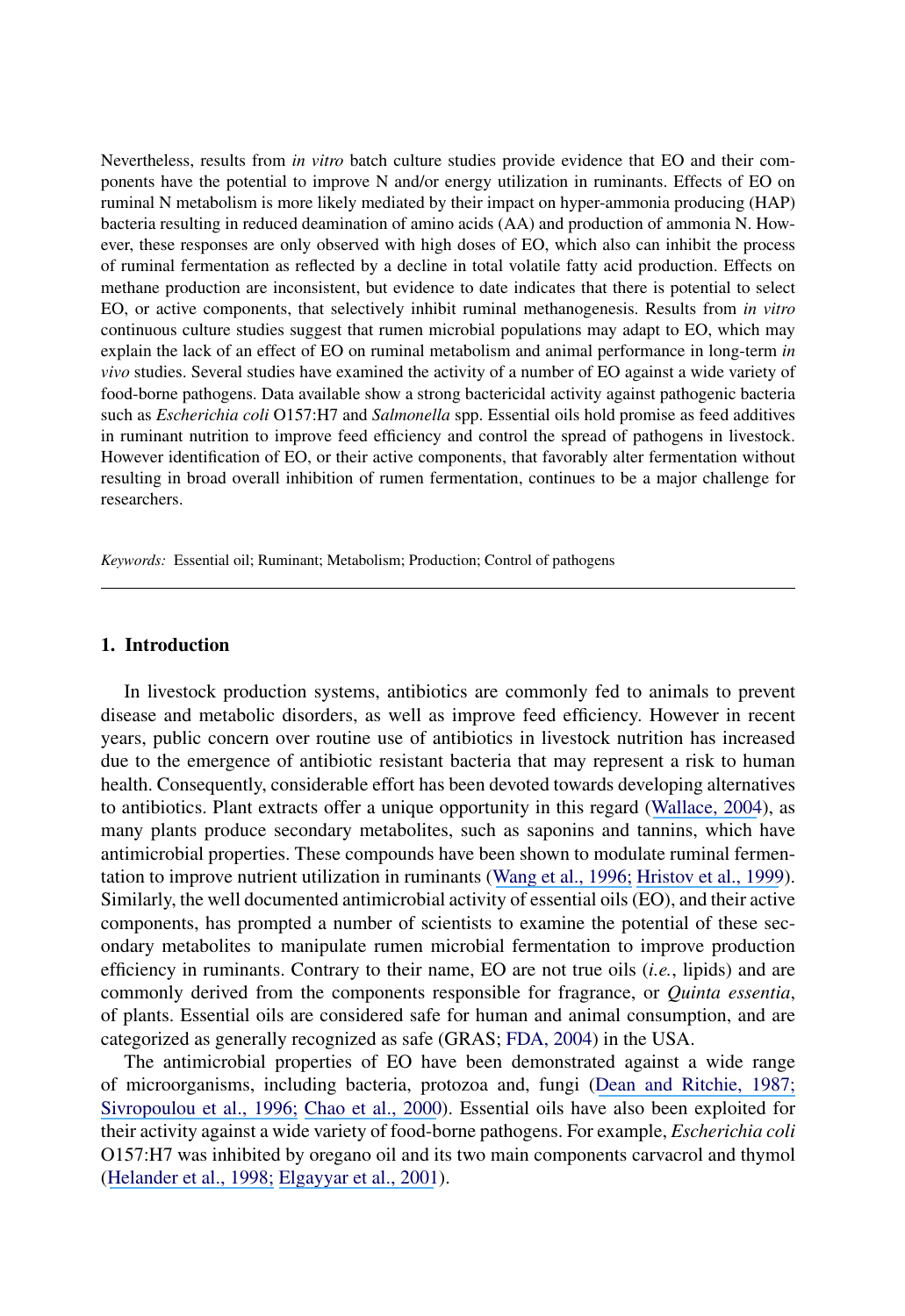| Component $(\% )$   | Source of thyme essential oils |                              |  |
|---------------------|--------------------------------|------------------------------|--|
|                     | <i>Thymus hyemalis</i> Lange   | Thymus zygis subsp. gracilis |  |
| Carvacrol           | 24.3                           | 3.13                         |  |
| Thymol              | 4.79                           | 62.1                         |  |
| $p$ -Cymene         | 20.93                          | 17.03                        |  |
| $\gamma$ -Terpinene | 18.0                           | 3.13                         |  |

Concentrations of carvacrol, thymol, *p*-cymene, and  $\gamma$ -terpinene in thyme essential oils (adapted from Martínez [et al., 2006](https://www.researchgate.net/publication/6850020_Effect_of_Thyme_Essential_Oils_Thymus_hyemalis_and_Thymus_zygis_and_Monensin_on_in_Vitro_Ruminal_Degradation_and_Volatile_Fatty_Acid_Production?el=1_x_8&enrichId=rgreq-c2a975f87c3c0a4ae4f72c568b2909c3-XXX&enrichSource=Y292ZXJQYWdlOzI0ODMzMjkyNjtBUzoxNjMyMTg0Nzk2NTY5NjBAMTQxNTkyNTcyNjMzOQ==)[\)](#page-17-0)

This review discusses recent developments in use of EO to potentially benefit ruminant production. Mechanisms of action are discussed, including effects on ruminal microbial populations, ruminal fermentation, animal performance, and control of pathogens.

#### **2. Definition and chemistry**

Table 1

Essential oils, also known as volatile or ethereal oils, occur in edible, medicinal, and herbal plants. As these aromatic compounds are largely volatile, they are commonly extracted by steam distillation or solvent extraction [\(Simon, 1990;](#page-18-0) [Greathead, 200](https://www.researchgate.net/publication/9082593_Plants_and_plant_extracts_for_improving_animal_productivity?el=1_x_8&enrichId=rgreq-c2a975f87c3c0a4ae4f72c568b2909c3-XXX&enrichSource=Y292ZXJQYWdlOzI0ODMzMjkyNjtBUzoxNjMyMTg0Nzk2NTY5NjBAMTQxNTkyNTcyNjMzOQ==)[3\).](#page-18-0) Essential oils can be extracted from many parts of a plant, including the leaves, flowers, stem, seeds, roots and bark. However, the composition of the EO can vary among different parts of the same plant [\(](#page-16-0)[Dorman and Deans, 200](https://www.researchgate.net/publication/12580253_Antimicrobial_agents_from_plants_Antibacterial_activity_of_plant_volatile_oils?el=1_x_8&enrichId=rgreq-c2a975f87c3c0a4ae4f72c568b2909c3-XXX&enrichSource=Y292ZXJQYWdlOzI0ODMzMjkyNjtBUzoxNjMyMTg0Nzk2NTY5NjBAMTQxNTkyNTcyNjMzOQ==)[0\).](#page-16-0) For instance, EO obtained from the seeds of coriander (*Coriandrum sativum* L.) have a different composition from the EO of cilantro, which is obtained from the immature leaves of the same plant [\(](#page-16-0)[Delaquis et al., 200](https://www.researchgate.net/publication/11436644_Antimicrobial_activity_of_individual_and_mixed_fractions_of_Dill_Cilantro_Coriander_and_Eucalyptus_essential_oils?el=1_x_8&enrichId=rgreq-c2a975f87c3c0a4ae4f72c568b2909c3-XXX&enrichSource=Y292ZXJQYWdlOzI0ODMzMjkyNjtBUzoxNjMyMTg0Nzk2NTY5NjBAMTQxNTkyNTcyNjMzOQ==)[2\).](#page-16-0) Chemical differences among EO extracted from individual plants, or different varieties of plants, also exist and are attributed to genetically determined properties, age of the plant, and the environment in which the plant grows [\(Cosentino et al., 1999\).](#page-16-0) For instance, Martínez et al.  $(2006)$  observed that the concentration of carvacrol, thymol, *p*-cymene and  $\gamma$ -terpinene in thyme EO varied widely depending on the species of the thyme plant (Table 1). Chemically, EO are variable mixtures of principally terpenoids, mainly monoterpenes  $(C_{10})$  and sesquiterpenes  $(C_{15})$ , although diterpenes  $(C_{20})$  may also be present, and a variety of low molecular weight aliphatic hydrocarbons, acids, alcohols, aldehydes, acyclic esters or lactones and exceptionally N- and S-containing compounds, coumarins and homologues of phenylpropanoids [\(D](#page-16-0)[orman and Deans, 200](https://www.researchgate.net/publication/12580253_Antimicrobial_agents_from_plants_Antibacterial_activity_of_plant_volatile_oils?el=1_x_8&enrichId=rgreq-c2a975f87c3c0a4ae4f72c568b2909c3-XXX&enrichSource=Y292ZXJQYWdlOzI0ODMzMjkyNjtBUzoxNjMyMTg0Nzk2NTY5NjBAMTQxNTkyNTcyNjMzOQ==)[0\).](#page-16-0) The major chemical components of some common EO are in [Table 2](#page-3-0) and examples of the chemical structures of some EO are in [Fig. 1.](#page-4-0)

#### **3. Antimicrobial properties**

Plant secondary metabolites have traditionally held an important role in human health and wellness (Bode and Müller, 200[3](#page-15-0)). Exploited for their essence, flavor, antiseptic and/or preservative properties, plants and their extracts have been used by mankind since early history ([Burt, 200](https://www.researchgate.net/publication/8463493_Essential_oils_Their_antibacterial_properties_and_potential_applications_in_foods-A_review_International_Journal_of_Food_Microbiology_943_223-253?el=1_x_8&enrichId=rgreq-c2a975f87c3c0a4ae4f72c568b2909c3-XXX&enrichSource=Y292ZXJQYWdlOzI0ODMzMjkyNjtBUzoxNjMyMTg0Nzk2NTY5NjBAMTQxNTkyNTcyNjMzOQ==)[4\).](#page-16-0) Early accounts of plant-based, traditional medicine date back to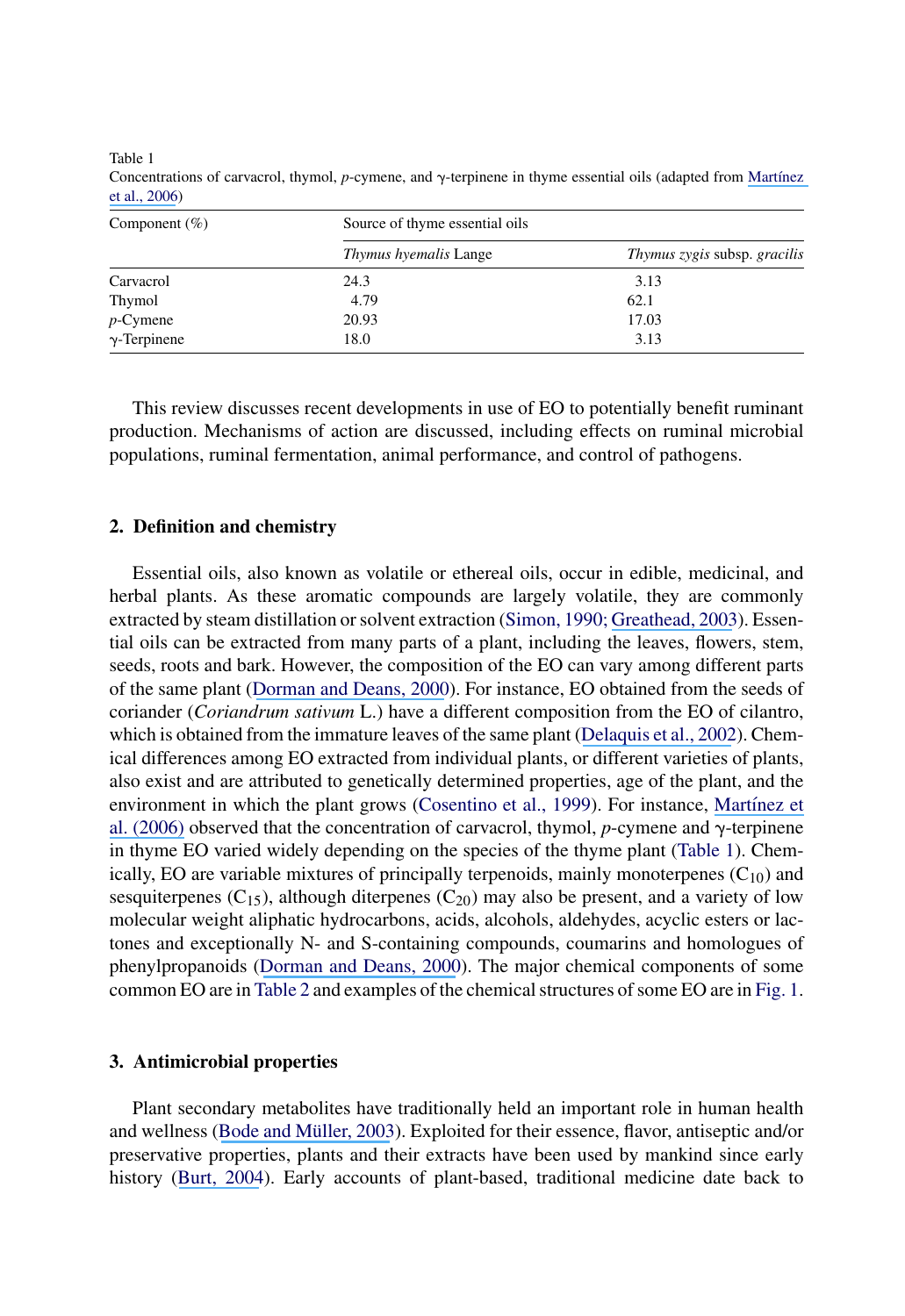<span id="page-3-0"></span>Table 2

Examples of some essential oils and their main components (adapted from [Chao et al., 2000](https://www.researchgate.net/publication/254246707_Screening_for_Inhibitory_Activity_of_Essential_Oils_on_Selected_Bacteria_Fungi_and_Viruses?el=1_x_8&enrichId=rgreq-c2a975f87c3c0a4ae4f72c568b2909c3-XXX&enrichSource=Y292ZXJQYWdlOzI0ODMzMjkyNjtBUzoxNjMyMTg0Nzk2NTY5NjBAMTQxNTkyNTcyNjMzOQ==)[\)](#page-16-0)

| Essential oil | Plant part      | <b>Botanical</b> source          | Main components                                                                                                 | % of total                                  |
|---------------|-----------------|----------------------------------|-----------------------------------------------------------------------------------------------------------------|---------------------------------------------|
| Angelica      | Roots           | Angelica archangelica L.         | $\alpha$ -Pinene<br>δ-3-Carene<br>$\alpha$ -Phellandrene + myrcene<br>limonene<br>β-Phellandrene<br>$p$ -Cymene | 24.7<br>10.5<br>10.8<br>12.9<br>10.4<br>7.7 |
| Bergamot      | Fruits          | Citrus bergamia Risso et Poit    | $\beta$ -Pinene<br>Limonene + $\beta$ -phellandrene<br>$\gamma$ -Terpinene<br>Linalool<br>Linalyl acetate       | 7.7<br>39.4<br>8.6<br>11.1<br>28.0          |
| Cinnamon      | Inner bark      | Cinnamomum zeylanicum Blu.       | $(E)$ -Cinnamaldehyde<br>Eugenol                                                                                | 77.1<br>7.2                                 |
| Coriander     | Seeds           | Coriandrum sativum L.            | $p$ -Cymene<br>Linalool                                                                                         | 6.1<br>72.0                                 |
| Dill (Indian) | Seeds           | Anethum sowa Roxb                | Limonene<br>trans-Dihydrocarvone<br>Carvone<br>Dillapiole                                                       | 50.9<br>10.4<br>20.3<br>36.6                |
| Eucalyptus    | Leaves          | Eucalyptus citriodora K. D. Hill | Citronellal<br>Citronellol                                                                                      | 72.8<br>14.5                                |
| Ginger        | Roots           | Zingiber officinale Rosc.        | Camphene<br>Neral<br>Geranial + bornyl acetate<br>β-Bisabolene<br>ar-Curcumene<br><b>B-Eudesmol</b>             | 14.1<br>4.9<br>8.1<br>22.1<br>14.5<br>5.4   |
| Juniper       | <b>Berries</b>  | Juniperus communis L.            | $\alpha$ -Pinene<br>Sabinene<br>Myrcene                                                                         | 33.7<br>27.6<br>5.5                         |
| Orange        | Peel            | Citrus sinensis L. Osbeck        | Limonene                                                                                                        | 91.5                                        |
| Pepper        | Fruits          | Piper nigrum L.                  | $\alpha$ -Pinene<br><b>B-Pinene</b><br>Sabinene<br>δ-3-Carene<br>Limonene<br>β-Caryophyllene                    | 9.0<br>10.4<br>19.4<br>5.4<br>17.5<br>14.7  |
| Rosemary      | Whole plant     | Rosemarinus officinalis L.       | $\alpha$ -Pinene<br>$\beta$ -Pinene<br>1,8-Cineole<br>Camphor                                                   | 7.4<br>5.0<br>43.6<br>12.3                  |
| Tea tree      | <b>Branches</b> | Melaleuca alternifolia L.        | $\alpha$ -Terpinene<br>1,8-Cineole<br>Terpinene-4-ol<br>$\gamma$ -Terpinene                                     | 10.4<br>5.1<br>40.1<br>23.0                 |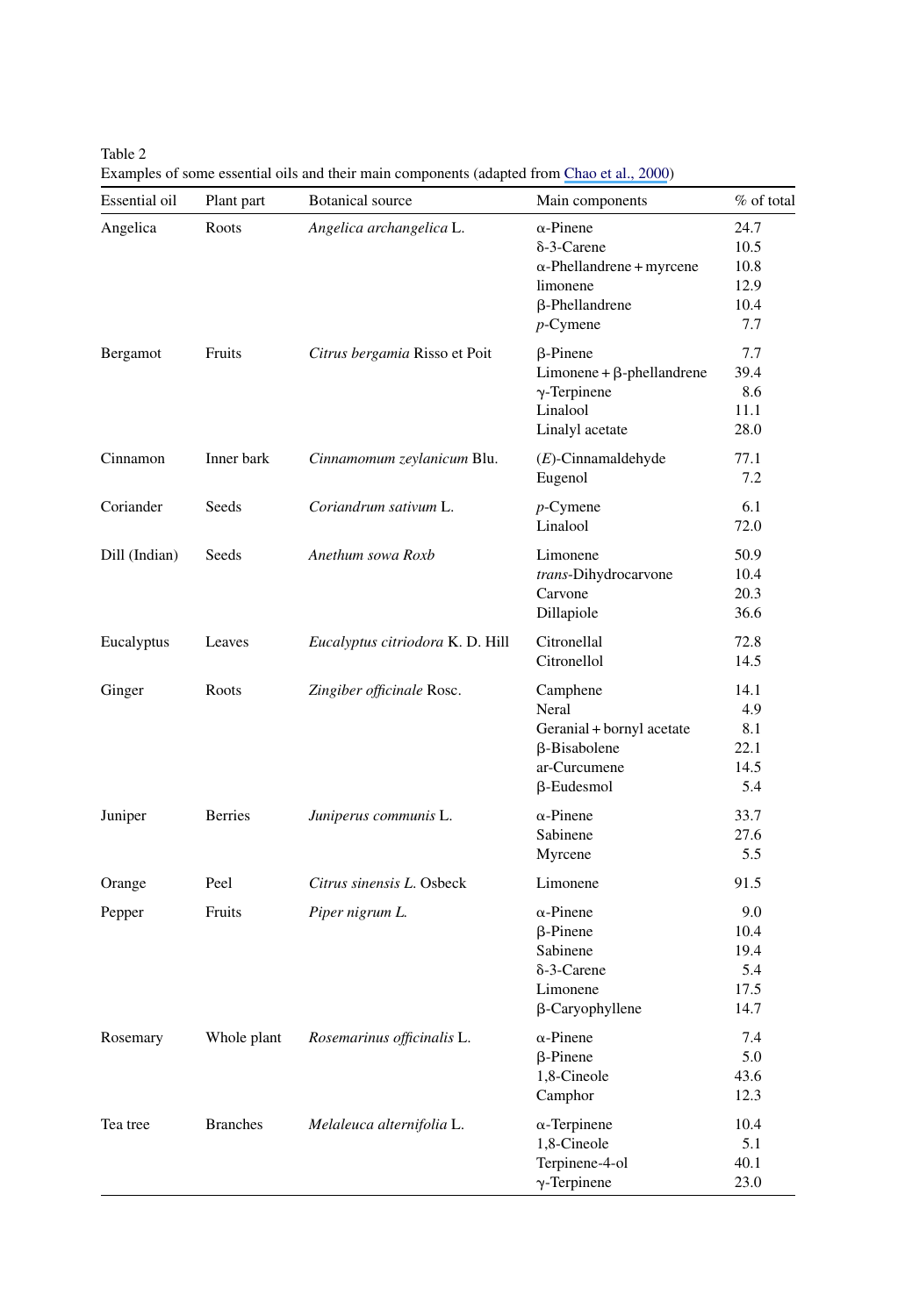<span id="page-4-0"></span>

Fig. 1. Examples of chemical structures of some essential oil compounds.

Mesopotamia, approximately 2600 BC [\(](#page-17-0)[Greathead, 200](https://www.researchgate.net/publication/9082593_Plants_and_plant_extracts_for_improving_animal_productivity?el=1_x_8&enrichId=rgreq-c2a975f87c3c0a4ae4f72c568b2909c3-XXX&enrichSource=Y292ZXJQYWdlOzI0ODMzMjkyNjtBUzoxNjMyMTg0Nzk2NTY5NjBAMTQxNTkyNTcyNjMzOQ==)[3\).](#page-17-0) Plant-based medicine was widely practised until the early 20th, century at which point it was rapidly phased out due to the introduction of novel and effective synthetic medicines that could be produced more economically and had easily identifiable benefits to human health ([Greathead, 200](https://www.researchgate.net/publication/9082593_Plants_and_plant_extracts_for_improving_animal_productivity?el=1_x_8&enrichId=rgreq-c2a975f87c3c0a4ae4f72c568b2909c3-XXX&enrichSource=Y292ZXJQYWdlOzI0ODMzMjkyNjtBUzoxNjMyMTg0Nzk2NTY5NjBAMTQxNTkyNTcyNjMzOQ==)[3\).](#page-17-0) In recent years however, the emergence of multi-drug resistant bacteria, and the risk it represents to human health, has renewed interest in plant extracts.

Antimicrobial activities of EO have been demonstrated against a wide variety of microorganisms, including Gram-positive and Gram-negative bacteria. The antimicrobial activity of EO has been attributed to a number of terpenoid and phenolic compounds ([Panizzi et](https://www.researchgate.net/publication/14940266_Composition_and_antimicrobial_activity_of_essential_oils_of_four_Mediterranean_Lamiaceae?el=1_x_8&enrichId=rgreq-c2a975f87c3c0a4ae4f72c568b2909c3-XXX&enrichSource=Y292ZXJQYWdlOzI0ODMzMjkyNjtBUzoxNjMyMTg0Nzk2NTY5NjBAMTQxNTkyNTcyNjMzOQ==) [al., 1993;](https://www.researchgate.net/publication/14940266_Composition_and_antimicrobial_activity_of_essential_oils_of_four_Mediterranean_Lamiaceae?el=1_x_8&enrichId=rgreq-c2a975f87c3c0a4ae4f72c568b2909c3-XXX&enrichSource=Y292ZXJQYWdlOzI0ODMzMjkyNjtBUzoxNjMyMTg0Nzk2NTY5NjBAMTQxNTkyNTcyNjMzOQ==) [Helander et al., 1998;](https://www.researchgate.net/publication/40153105_Characterization_of_the_Action_of_Selected_Essential_Oil_Components_on_Gram-Negative_Bacteria?el=1_x_8&enrichId=rgreq-c2a975f87c3c0a4ae4f72c568b2909c3-XXX&enrichSource=Y292ZXJQYWdlOzI0ODMzMjkyNjtBUzoxNjMyMTg0Nzk2NTY5NjBAMTQxNTkyNTcyNjMzOQ==) [Chao et al., 200](https://www.researchgate.net/publication/254246707_Screening_for_Inhibitory_Activity_of_Essential_Oils_on_Selected_Bacteria_Fungi_and_Viruses?el=1_x_8&enrichId=rgreq-c2a975f87c3c0a4ae4f72c568b2909c3-XXX&enrichSource=Y292ZXJQYWdlOzI0ODMzMjkyNjtBUzoxNjMyMTg0Nzk2NTY5NjBAMTQxNTkyNTcyNjMzOQ==)[0\),](#page-18-0) as well as the chemical constituents and functional groups contained in the EO, the proportions in which they are present and the interactions between them [\(D](#page-16-0)[orman and Deans, 200](https://www.researchgate.net/publication/12580253_Antimicrobial_agents_from_plants_Antibacterial_activity_of_plant_volatile_oils?el=1_x_8&enrichId=rgreq-c2a975f87c3c0a4ae4f72c568b2909c3-XXX&enrichSource=Y292ZXJQYWdlOzI0ODMzMjkyNjtBUzoxNjMyMTg0Nzk2NTY5NjBAMTQxNTkyNTcyNjMzOQ==)[0\).](#page-16-0) Additive, antagonistic, and synergistic effects have been observed between components of EO [\(](#page-16-0)[Burt, 200](https://www.researchgate.net/publication/8463493_Essential_oils_Their_antibacterial_properties_and_potential_applications_in_foods-A_review_International_Journal_of_Food_Microbiology_943_223-253?el=1_x_8&enrichId=rgreq-c2a975f87c3c0a4ae4f72c568b2909c3-XXX&enrichSource=Y292ZXJQYWdlOzI0ODMzMjkyNjtBUzoxNjMyMTg0Nzk2NTY5NjBAMTQxNTkyNTcyNjMzOQ==)[4\).](#page-16-0) By assessing the minimum inhibitory concentration of oregano EO and its two main constituents, thymol and carvacrol, against *Staphylococcus aureus* and *Pseudomonas aeruginosa*, [Lambert et](https://www.researchgate.net/publication/11790795_A_study_of_the_Minimum_Inhibitory_Concentration_and_mode_of_action_of_Oregano_Essential_Oil_Thymol_and_Carvacrol?el=1_x_8&enrichId=rgreq-c2a975f87c3c0a4ae4f72c568b2909c3-XXX&enrichSource=Y292ZXJQYWdlOzI0ODMzMjkyNjtBUzoxNjMyMTg0Nzk2NTY5NjBAMTQxNTkyNTcyNjMzOQ==) [al. \(2001\)](https://www.researchgate.net/publication/11790795_A_study_of_the_Minimum_Inhibitory_Concentration_and_mode_of_action_of_Oregano_Essential_Oil_Thymol_and_Carvacrol?el=1_x_8&enrichId=rgreq-c2a975f87c3c0a4ae4f72c568b2909c3-XXX&enrichSource=Y292ZXJQYWdlOzI0ODMzMjkyNjtBUzoxNjMyMTg0Nzk2NTY5NjBAMTQxNTkyNTcyNjMzOQ==) observed that the combination of thymol and carvacrol exhibited higher antibacterial activity than either compound alone and that the inhibitory effect of oregano EO is mainly due to the additive antibacterial action of these two compounds. [Delaquis et al.](https://www.researchgate.net/publication/11436644_Antimicrobial_activity_of_individual_and_mixed_fractions_of_Dill_Cilantro_Coriander_and_Eucalyptus_essential_oils?el=1_x_8&enrichId=rgreq-c2a975f87c3c0a4ae4f72c568b2909c3-XXX&enrichSource=Y292ZXJQYWdlOzI0ODMzMjkyNjtBUzoxNjMyMTg0Nzk2NTY5NjBAMTQxNTkyNTcyNjMzOQ==) [\(2002\)](https://www.researchgate.net/publication/11436644_Antimicrobial_activity_of_individual_and_mixed_fractions_of_Dill_Cilantro_Coriander_and_Eucalyptus_essential_oils?el=1_x_8&enrichId=rgreq-c2a975f87c3c0a4ae4f72c568b2909c3-XXX&enrichSource=Y292ZXJQYWdlOzI0ODMzMjkyNjtBUzoxNjMyMTg0Nzk2NTY5NjBAMTQxNTkyNTcyNjMzOQ==) examined the antibacterial activity of crude oils and the distilled fractions of dill (*Anethum graveolens* L.), coriander (seeds of *Coriandrum sativum* L.), cilantro (leaves of immature *C. sativum* L.), and eucalyptus (*Eucalyptus dives*) against some common Grampositive and Gram-negative food spoilage bacteria (*i.e.*, *Salmonella typhimurium*, *Listeria monocytogenes*, *S. aureus*, *P. fragi*, *Serratia grimesii*, *Enterobacter agglomerans*, *Yersinia enterocolitica*, *Bacillus cereus*). Results showed that the magnitude and the spectrum of antibacterial activity of these individual fractions frequently exceeded those of the crude oils. For instance, crude dill EO had weak antimicrobial activity, while distilled fractions of dill EO contained higher concentrations of the main chemical constituents, p-limonene and carvone, and exhibited higher antimicrobial activity. Mixing distilled fractions of cilantro and eucalyptus resulted in additive, synergistic, and antagonistic effects against the species of bacteria examined. [Mourey and Canillac \(2002\)](https://www.researchgate.net/publication/222221215_Anti-Listeria_monocytogenes_activity_of_essential_oils_components_of_conifers?el=1_x_8&enrichId=rgreq-c2a975f87c3c0a4ae4f72c568b2909c3-XXX&enrichSource=Y292ZXJQYWdlOzI0ODMzMjkyNjtBUzoxNjMyMTg0Nzk2NTY5NjBAMTQxNTkyNTcyNjMzOQ==) evaluated the antibacterial activity of six main components of conifer EO (*i.e.*,  $\alpha$ - and  $\beta$ -pinene,  $R$ - and *S*-limonene, 1,8 cineole, and borneol) against the bacterium *L. monocytogenes*. With the exception 1,8 cineole, all individual components had higher bacteriostatic activity than fir or pine oil ([Canillac](#page-16-0)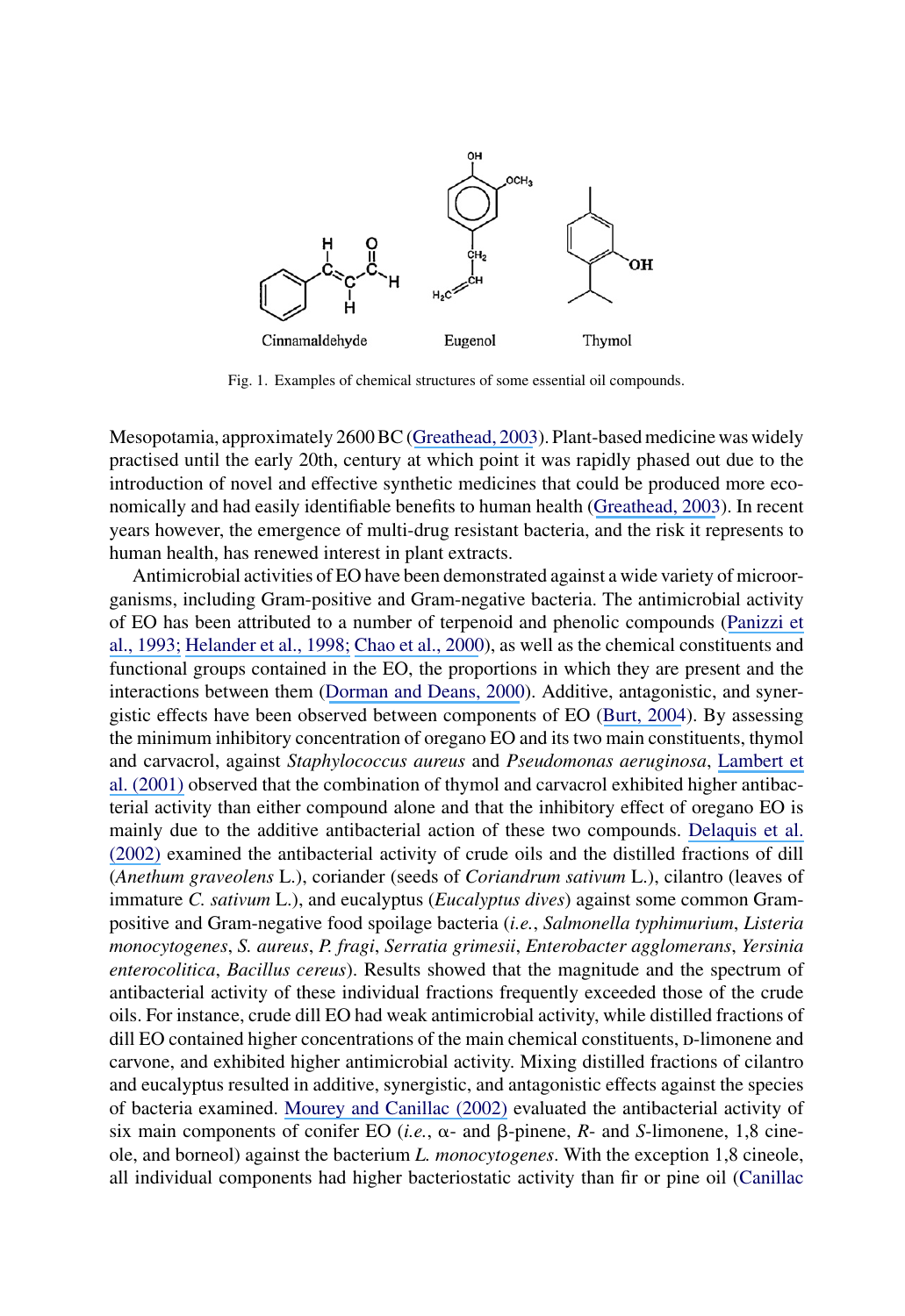[and Mourey, 1996\),](#page-16-0) suggesting that other components within whole oil reduce, or dilute, the antimicrobial activity of the individual components. In contrast, a comparison of the minimum inhibitory concentration of individual components with that of whole spruce oil [\(](#page-16-0)[Canillac and Mourey, 200](https://www.researchgate.net/publication/248565099_Antibacterial_activity_of_the_essential_oil_of_Picea_excelsa_on_Listeria_Staphylococcus_aureus_and_coliform_bacteria?el=1_x_8&enrichId=rgreq-c2a975f87c3c0a4ae4f72c568b2909c3-XXX&enrichSource=Y292ZXJQYWdlOzI0ODMzMjkyNjtBUzoxNjMyMTg0Nzk2NTY5NjBAMTQxNTkyNTcyNjMzOQ==)[1\) s](#page-16-0)howed that individual components were less active, or similar in activity, than whole spruce oil suggesting that the antimicrobial activity of spruce EO is the result of the synergistic effects between individual components contained in the EO.

## **4. Mode of action**

A number of theories have been proposed to explain the mechanism by which EO exert antibacterial activity. Given that EO comprise a large number of components, it is most likely that their antibacterial activity is not due to one specific mode of action but involves several targets in the bacterial cell [\(Skandamis et al., 2001;](#page-18-0) [Carson et al., 2002;](https://www.researchgate.net/publication/11352910_Mechanism_of_Action_of_Melaleuca_alternifolia_Tea_Tree_Oil_on_Staphylococcus_aureus_Determined_by_Time-Kill_Lysis_Leakage_and_Salt_Tolerance_Assays_and_Electron_Microscopy?el=1_x_8&enrichId=rgreq-c2a975f87c3c0a4ae4f72c568b2909c3-XXX&enrichSource=Y292ZXJQYWdlOzI0ODMzMjkyNjtBUzoxNjMyMTg0Nzk2NTY5NjBAMTQxNTkyNTcyNjMzOQ==) [Burt,](https://www.researchgate.net/publication/8463493_Essential_oils_Their_antibacterial_properties_and_potential_applications_in_foods-A_review_International_Journal_of_Food_Microbiology_943_223-253?el=1_x_8&enrichId=rgreq-c2a975f87c3c0a4ae4f72c568b2909c3-XXX&enrichSource=Y292ZXJQYWdlOzI0ODMzMjkyNjtBUzoxNjMyMTg0Nzk2NTY5NjBAMTQxNTkyNTcyNjMzOQ==) [200](https://www.researchgate.net/publication/8463493_Essential_oils_Their_antibacterial_properties_and_potential_applications_in_foods-A_review_International_Journal_of_Food_Microbiology_943_223-253?el=1_x_8&enrichId=rgreq-c2a975f87c3c0a4ae4f72c568b2909c3-XXX&enrichSource=Y292ZXJQYWdlOzI0ODMzMjkyNjtBUzoxNjMyMTg0Nzk2NTY5NjBAMTQxNTkyNTcyNjMzOQ==)[4\).](#page-18-0) [Acamovic and Brooker \(2005\)](https://www.researchgate.net/publication/7696394_Symposium_on_plants_as_animal_foods_a_case_of_catch_22_Biochemistry_of_plant_secondary_metabolites_and_their_effects_in_animals?el=1_x_8&enrichId=rgreq-c2a975f87c3c0a4ae4f72c568b2909c3-XXX&enrichSource=Y292ZXJQYWdlOzI0ODMzMjkyNjtBUzoxNjMyMTg0Nzk2NTY5NjBAMTQxNTkyNTcyNjMzOQ==) suggested that because plant secondary metabolites, including EO, interact with a wide variety of cellular components and can modulate a response at their targets, these compounds have the ability to modulate a large number of cellular targets. It is believed that most EO exert their antimicrobial activities by interacting with processes associated with the bacterial cell membrane, including electron transport, ion gradients, protein translocation, phosphorylation, and other enzyme-dependent reactions [\(](#page-18-0)[Ultee et al., 1999;](https://www.researchgate.net/publication/12792560_Mechanisms_of_Action_of_Carvacrol_on_the_Food-Borne_Pathogen_Bacillus_cereus?el=1_x_8&enrichId=rgreq-c2a975f87c3c0a4ae4f72c568b2909c3-XXX&enrichSource=Y292ZXJQYWdlOzI0ODMzMjkyNjtBUzoxNjMyMTg0Nzk2NTY5NjBAMTQxNTkyNTcyNjMzOQ==) [Dorman and Deans, 200](https://www.researchgate.net/publication/12580253_Antimicrobial_agents_from_plants_Antibacterial_activity_of_plant_volatile_oils?el=1_x_8&enrichId=rgreq-c2a975f87c3c0a4ae4f72c568b2909c3-XXX&enrichSource=Y292ZXJQYWdlOzI0ODMzMjkyNjtBUzoxNjMyMTg0Nzk2NTY5NjBAMTQxNTkyNTcyNjMzOQ==)[0\).](#page-18-0) [Helander et al. \(1998\)](https://www.researchgate.net/publication/40153105_Characterization_of_the_Action_of_Selected_Essential_Oil_Components_on_Gram-Negative_Bacteria?el=1_x_8&enrichId=rgreq-c2a975f87c3c0a4ae4f72c568b2909c3-XXX&enrichSource=Y292ZXJQYWdlOzI0ODMzMjkyNjtBUzoxNjMyMTg0Nzk2NTY5NjBAMTQxNTkyNTcyNjMzOQ==) showed that thymol from thyme oil (*Thymus vulgaris*) and carvacrol from oregano oil (*Origanum vulgaris*) both disrupt the cell membrane thereby decreasing the intracellular ATP pool and increasing the extracellular ATP pool in *E. coli*.

Essential oils have a high affinity for lipids of bacterial cell membranes due to their hydrophobic nature, and their antibacterial properties are evidently associated with their lipophilic character. [Dorman and Deans \(2000\)](https://www.researchgate.net/publication/12580253_Antimicrobial_agents_from_plants_Antibacterial_activity_of_plant_volatile_oils?el=1_x_8&enrichId=rgreq-c2a975f87c3c0a4ae4f72c568b2909c3-XXX&enrichSource=Y292ZXJQYWdlOzI0ODMzMjkyNjtBUzoxNjMyMTg0Nzk2NTY5NjBAMTQxNTkyNTcyNjMzOQ==) noted that this mechanism is a function of the lipophilic properties of the constituent component of EO and the potency of their functional group. [Burt \(2004\)](https://www.researchgate.net/publication/8463493_Essential_oils_Their_antibacterial_properties_and_potential_applications_in_foods-A_review_International_Journal_of_Food_Microbiology_943_223-253?el=1_x_8&enrichId=rgreq-c2a975f87c3c0a4ae4f72c568b2909c3-XXX&enrichSource=Y292ZXJQYWdlOzI0ODMzMjkyNjtBUzoxNjMyMTg0Nzk2NTY5NjBAMTQxNTkyNTcyNjMzOQ==) suggested that Gram-positive bacteria appear to be more susceptible to the antibacterial properties of plant EO compounds than Gram-negative bacteria. This may be expected as Gram-negative bacteria have an outer layer surrounding their cell wall that acts as a permeability barrier, limiting the access of hydrophobic compounds. However, [Helander et al. \(1998\)](https://www.researchgate.net/publication/40153105_Characterization_of_the_Action_of_Selected_Essential_Oil_Components_on_Gram-Negative_Bacteria?el=1_x_8&enrichId=rgreq-c2a975f87c3c0a4ae4f72c568b2909c3-XXX&enrichSource=Y292ZXJQYWdlOzI0ODMzMjkyNjtBUzoxNjMyMTg0Nzk2NTY5NjBAMTQxNTkyNTcyNjMzOQ==) reported that the phenolics thymol and caravacrol also inhibited growth of Gram-negative bacteria by disrupting the outer cell membrane. It appears that the small molecular weight of EO allows them to penetrate the inner membrane of Gram-negative bacteria ([Nikaido, 1994;](https://www.researchgate.net/publication/15044881_Prevention_of_Drug_Access_to_Bacterial_Targets_Permeability_Barriers_and_Active_Efflux?el=1_x_8&enrichId=rgreq-c2a975f87c3c0a4ae4f72c568b2909c3-XXX&enrichSource=Y292ZXJQYWdlOzI0ODMzMjkyNjtBUzoxNjMyMTg0Nzk2NTY5NjBAMTQxNTkyNTcyNjMzOQ==) [Dorman and Deans, 200](https://www.researchgate.net/publication/12580253_Antimicrobial_agents_from_plants_Antibacterial_activity_of_plant_volatile_oils?el=1_x_8&enrichId=rgreq-c2a975f87c3c0a4ae4f72c568b2909c3-XXX&enrichSource=Y292ZXJQYWdlOzI0ODMzMjkyNjtBUzoxNjMyMTg0Nzk2NTY5NjBAMTQxNTkyNTcyNjMzOQ==)[0\).](#page-18-0) [Trombetta et](https://www.researchgate.net/publication/7823332_Mechanisms_of_Antibacterial_Action_of_Three_Monoterpenes?el=1_x_8&enrichId=rgreq-c2a975f87c3c0a4ae4f72c568b2909c3-XXX&enrichSource=Y292ZXJQYWdlOzI0ODMzMjkyNjtBUzoxNjMyMTg0Nzk2NTY5NjBAMTQxNTkyNTcyNjMzOQ==) [al. \(2005\)](https://www.researchgate.net/publication/7823332_Mechanisms_of_Antibacterial_Action_of_Three_Monoterpenes?el=1_x_8&enrichId=rgreq-c2a975f87c3c0a4ae4f72c568b2909c3-XXX&enrichSource=Y292ZXJQYWdlOzI0ODMzMjkyNjtBUzoxNjMyMTg0Nzk2NTY5NjBAMTQxNTkyNTcyNjMzOQ==) reported that the monoterpenes linalyl acetate, menthol, and thymol were active against Gram-positive *Staphlococcus aureus* and Gram-negative *E. coli*., and suggested that antimicrobial effect of these monoterpenes is due to the disruption of the plasma membrane of bacteria, thereby interfering with membrane permeability causing intracellular leakage.

## **5. Effects on rumen microbial fermentation**

The well-documented antimicrobial activity of EO has recently prompted a number of researchers to examine their potential to manipulate ruminal fermentation as a means of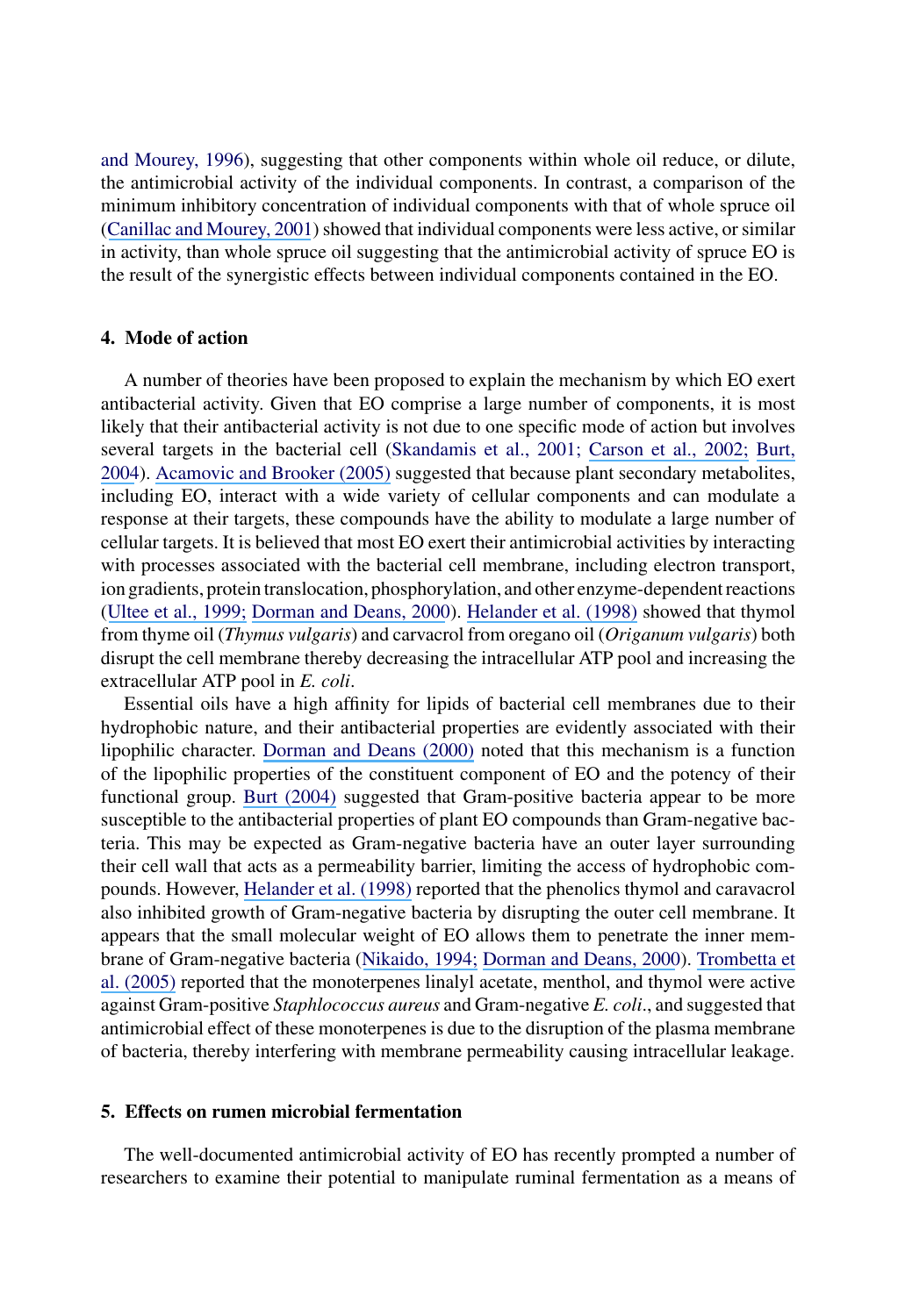<span id="page-6-0"></span>improving feed efficiency and nutrient utilization by ruminants. The limited number of EO and EO compounds evaluated to date show some promise in this regard. However, the range of EO and their component compounds available is extensive and many of them have yet to be examined for this purpose. Furthermore, most studies have been conducted *in vitro* and research is needed to determine effects *in vivo*, the mode of action of the various EO and their compounds and the concentrations that favorably modify ruminal fermentation.

Various studies have been conducted to determine effects of EO and their components on rumen microbial fermentation. These studies used a wide range of EO and EO compounds, dose rates and diets and, not surprisingly, results have been inconsistent. The varied response among EO products evidently reflects differences in chemical structure, which influences their effects on microbial activity.

Initially, ruminant nutritionists were interested in EO mainly because of their role in reducing the palatability of some plant species. [Oh et al. \(196](https://www.researchgate.net/publication/17137581_Effect_of_Various_Essential_Oils_Isolated_from_Douglas_Fir_Needles_upon_Sheep_and_Deer_Rumen_Microbial_Activity?el=1_x_8&enrichId=rgreq-c2a975f87c3c0a4ae4f72c568b2909c3-XXX&enrichSource=Y292ZXJQYWdlOzI0ODMzMjkyNjtBUzoxNjMyMTg0Nzk2NTY5NjBAMTQxNTkyNTcyNjMzOQ==)[7,](#page-18-0) [1968](https://www.researchgate.net/publication/17548492_Comparison_of_Rumen_Microbial_Inhibition_Resulting_from_Various_Essential_Oils_Isolated_from_Relatively_Unpalatable_Plant_Species?el=1_x_8&enrichId=rgreq-c2a975f87c3c0a4ae4f72c568b2909c3-XXX&enrichSource=Y292ZXJQYWdlOzI0ODMzMjkyNjtBUzoxNjMyMTg0Nzk2NTY5NjBAMTQxNTkyNTcyNjMzOQ==)[\)](#page-18-0) and [Nagy and](#page-18-0) [Tengerdy \(1968\)](#page-18-0) were the first to investigate effects of EO on ruminal microbial fermentation, as gas production, *in vitro*. [Nagy and Tengerdy \(1968\)](https://www.researchgate.net/publication/17535889_Antibacterial_Action_of_Essential_Oils_of_Artemisia_as_an_Ecological_Factor_II_Antibacterial_Action_of_the_Volatile_Oils_of_Artemisia_tridentata_Big_Sagebrush_on_Bacteria_from_the_Rumen_of_Mule_Deer?el=1_x_8&enrichId=rgreq-c2a975f87c3c0a4ae4f72c568b2909c3-XXX&enrichSource=Y292ZXJQYWdlOzI0ODMzMjkyNjtBUzoxNjMyMTg0Nzk2NTY5NjBAMTQxNTkyNTcyNjMzOQ==) observed that EO extracted from Sagebrush (*Artemesia tridentata*) markedly inhibited activity of ruminal bacteria *in vitro*. [Oh et al. \(1967\)](https://www.researchgate.net/publication/17137581_Effect_of_Various_Essential_Oils_Isolated_from_Douglas_Fir_Needles_upon_Sheep_and_Deer_Rumen_Microbial_Activity?el=1_x_8&enrichId=rgreq-c2a975f87c3c0a4ae4f72c568b2909c3-XXX&enrichSource=Y292ZXJQYWdlOzI0ODMzMjkyNjtBUzoxNjMyMTg0Nzk2NTY5NjBAMTQxNTkyNTcyNjMzOQ==) showed that EO extracted from Douglas fir needles (*Pseudotsuga menziesii*) exerted a general inhibitory effect on ruminal bacteria activity *in vitro*. The degree of inhibition depended, however, on the chemical structure of the EO compound added. Of the compounds evaluated, oxygenated monoterpenes, particularly monoterpene alcohols and aldehydes, strongly inhibited growth and metabolism of rumen microbes, whereas monoterpene hydrocarbons slightly inhibited and, sometimes, stimulated activity of rumen microbes. These findings were some of the first to demonstrate that the chemical composition of EO greatly influences their effects on activity of ruminal microorganisms. Much of the current research with EO in ruminant nutrition has centered upon their potential to improve ruminal N and energy utilization.

## *5.1. Effects on protein metabolism*

Symbiosis between ruminants and their microflora instils ruminants with the unique advantage of being able to utilize non-protein sources of N as nutrients. The microbial protein that flows from the rumen to the small intestine provides the host with an excellent source of amino acids (AA) for synthesis of milk and meat proteins. However, the microbial proteins synthesized in the rumen are not sufficient to support the AA requirements of highproducing ruminants. Consequently, diets are usually supplemented with sources of feed protein, but such practices can increase feed costs. Furthermore, inefficient N utilization by ruminants results in excretion of N-rich wastes to the environment. [Lapierre et al. \(2005\)](https://www.researchgate.net/publication/231858685_The_route_of_absorbed_nitrogen_into_milk_protein?el=1_x_8&enrichId=rgreq-c2a975f87c3c0a4ae4f72c568b2909c3-XXX&enrichSource=Y292ZXJQYWdlOzI0ODMzMjkyNjtBUzoxNjMyMTg0Nzk2NTY5NjBAMTQxNTkyNTcyNjMzOQ==) estimated that about 0.3 of the N consumed by the dairy cow is excreted in urine. Therefore, improving N utilization has a positive impact on efficiency of animal production and on the environment.

Several *in vitro* (batch or continuous cultures) studies have been conducted to determine effects of EO and their components on ruminal N metabolism. Early work by [Borchers](https://www.researchgate.net/publication/279636959_Proteolytic_Activity_of_Rumen_Fluid_In_Vitro?el=1_x_8&enrichId=rgreq-c2a975f87c3c0a4ae4f72c568b2909c3-XXX&enrichSource=Y292ZXJQYWdlOzI0ODMzMjkyNjtBUzoxNjMyMTg0Nzk2NTY5NjBAMTQxNTkyNTcyNjMzOQ==) [\(1965\)](https://www.researchgate.net/publication/279636959_Proteolytic_Activity_of_Rumen_Fluid_In_Vitro?el=1_x_8&enrichId=rgreq-c2a975f87c3c0a4ae4f72c568b2909c3-XXX&enrichSource=Y292ZXJQYWdlOzI0ODMzMjkyNjtBUzoxNjMyMTg0Nzk2NTY5NjBAMTQxNTkyNTcyNjMzOQ==) showed that the addition of thymol to ruminal fluid (1 g/l) containing casein resulted in an accumulation of AA and a decrease in ammonia  $N(NH_3-N)$  concentration, suggesting inhibition of AA deamination by ruminal bacteria. [Broderick and Balthrop \(1979\)](https://www.researchgate.net/publication/237727919_Chemical_inhibition_of_amino_acid_deamination_by_ruminal_microbes_in_vitro?el=1_x_8&enrichId=rgreq-c2a975f87c3c0a4ae4f72c568b2909c3-XXX&enrichSource=Y292ZXJQYWdlOzI0ODMzMjkyNjtBUzoxNjMyMTg0Nzk2NTY5NjBAMTQxNTkyNTcyNjMzOQ==) also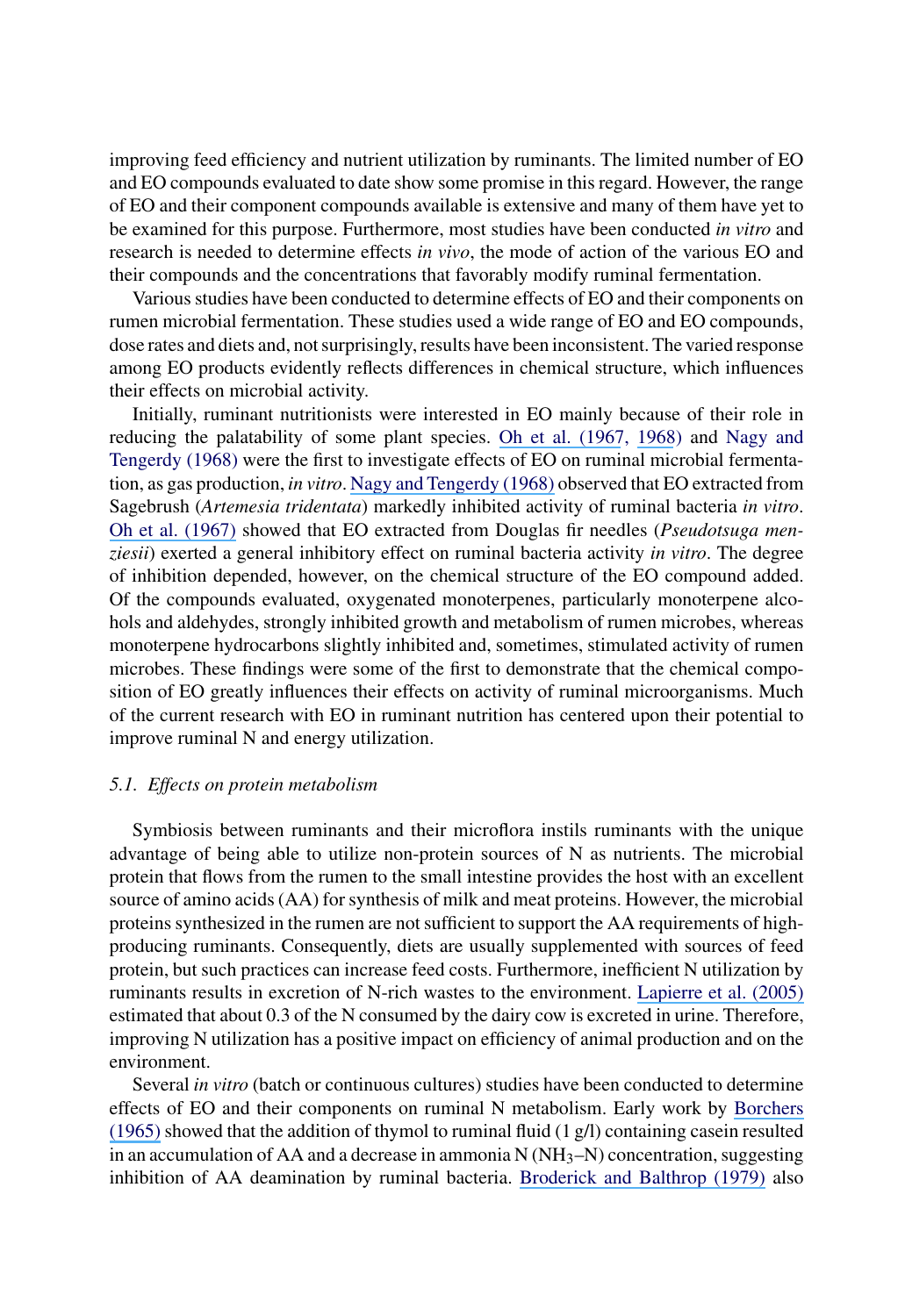Table 3

Effect of feeding a mixture of essential oil compounds to dairy cows (1 g/day) on the subsequent breakdown of proteins, peptides, and amino acids in rumen fluid in vitro (adapted from [McIntosh et al., 200](https://www.researchgate.net/publication/10627333_Effects_of_Essential_Oils_on_Ruminal_Microorganisms_and_Their_Protein_Metabolism?el=1_x_8&enrichId=rgreq-c2a975f87c3c0a4ae4f72c568b2909c3-XXX&enrichSource=Y292ZXJQYWdlOzI0ODMzMjkyNjtBUzoxNjMyMTg0Nzk2NTY5NjBAMTQxNTkyNTcyNjMzOQ==)[3\)](#page-17-0)

|                                                          | Control | EO compounds mixture <sup>a</sup> | <b>SED</b>       |
|----------------------------------------------------------|---------|-----------------------------------|------------------|
| Amount (mg) of substrate degraded/mg of protein/h        |         |                                   |                  |
| Casein                                                   | 0.46    | 0.49                              | 0.038            |
| Lactoglobulin                                            | 0.21    | 0.24                              | 0.032            |
| Hide powder azure                                        | 0.048   | 0.049                             | 0.0035           |
| Albumin                                                  | 0.033   | 0.035                             | 0.0016           |
| Elastin congo red                                        | 0.0056  | 0.0054                            | 0.00092          |
| Amount (nmol) of peptide degraded mg/of protein/h        |         |                                   |                  |
| Ala <sub>2</sub>                                         | 0.60    | 0.69                              | 0.088            |
| Ala <sub>5</sub>                                         | 1.03    | 1.22                              | 0.230            |
| Arg, Lys, Asp, Val, Tyr                                  | 0.33    | 0.35                              | 0.035            |
| $Ala2-pNA$                                               | 1.64    | 1.58                              | 0.056            |
| GlyArg-MNA                                               | 0.36    | 0.40                              | 0.060            |
| Amount(nmol) of NH <sub>3</sub> produced/mg of protein/h |         |                                   |                  |
| No monensin                                              | 410     | 372                               | 9.8 <sup>b</sup> |
| $5 \mu M$ monensin                                       | 280     | 287                               | 10.9             |

<sup>a</sup> Essential oil compounds mixture (Crina® ruminants; Akzo Nobel Surface Chemistry Ltd., Hertfordshire, UK).  $b$  P<0.05.

observed that thymol inhibited deamination of  $AA$  to  $NH_3-N$ . More recently, [McIntosh](https://www.researchgate.net/publication/10627333_Effects_of_Essential_Oils_on_Ruminal_Microorganisms_and_Their_Protein_Metabolism?el=1_x_8&enrichId=rgreq-c2a975f87c3c0a4ae4f72c568b2909c3-XXX&enrichSource=Y292ZXJQYWdlOzI0ODMzMjkyNjtBUzoxNjMyMTg0Nzk2NTY5NjBAMTQxNTkyNTcyNjMzOQ==) [et al. \(2003\)](https://www.researchgate.net/publication/10627333_Effects_of_Essential_Oils_on_Ruminal_Microorganisms_and_Their_Protein_Metabolism?el=1_x_8&enrichId=rgreq-c2a975f87c3c0a4ae4f72c568b2909c3-XXX&enrichSource=Y292ZXJQYWdlOzI0ODMzMjkyNjtBUzoxNjMyMTg0Nzk2NTY5NjBAMTQxNTkyNTcyNjMzOQ==) observed a 9% reduction in the rate of AA deamination when casein acid hydrolysate was incubated *in vitro* for 48 h in batch cultures of ruminal fluid collected from cows fed a silage-based diet supplemented with 1 g/day of a commercial mixture of EO compounds (MEO; Crina® ruminants; Akzo Surface Chemistry Ltd., Herfordshire, UK), (Table 3). The Crina<sup>®</sup> supplement contains  $100-300$  g/kg of phenolic compounds including cresol, resorcinol, thymol, guaiacol and eugenol [\(Rossi, 1994\).](#page-18-0) [Newbold et al.](https://www.researchgate.net/publication/248332725_Effects_of_a_specific_blend_of_essential_oil_compounds_on_rumen_fermentation?el=1_x_8&enrichId=rgreq-c2a975f87c3c0a4ae4f72c568b2909c3-XXX&enrichSource=Y292ZXJQYWdlOzI0ODMzMjkyNjtBUzoxNjMyMTg0Nzk2NTY5NjBAMTQxNTkyNTcyNjMzOQ==) [\(2004\)](https://www.researchgate.net/publication/248332725_Effects_of_a_specific_blend_of_essential_oil_compounds_on_rumen_fermentation?el=1_x_8&enrichId=rgreq-c2a975f87c3c0a4ae4f72c568b2909c3-XXX&enrichSource=Y292ZXJQYWdlOzI0ODMzMjkyNjtBUzoxNjMyMTg0Nzk2NTY5NjBAMTQxNTkyNTcyNjMzOQ==) also reported a reduction, −24%, in the *in vitro* rate of AA deamination when casein acid hydrolysate was incubated for 24 h with ruminal fluid collected from sheep fed diets containing 110 mg of MEO (Table 4). In both studies, peptidolytic and proteolytic activities in ruminal fluid were unaffected by MEO. In the same study, [McIntosh et al.](#page-17-0)

Table 4

Proteolytic, peptidolytic and deaminative activities of ruminal fluid collected from sheep fed a silage-based diet supplemented with 110 mg/day of a mixture of essential oil compounds (adapted from [Newbold et al., 2004\)](#page-18-0)

|                                                                     | Control | EO compounds<br>mixture <sup>a</sup> | <b>SED</b>        |
|---------------------------------------------------------------------|---------|--------------------------------------|-------------------|
| Proteolytic activity (mg ${}^{14}C$ casein degraded/mg protein/h)   | 1.40    | 1.43                                 | 0.045             |
| Peptidolytic activity                                               |         |                                      |                   |
| Hydrolysis of Ala <sub>2</sub> (mmol/mg of protein/min)             | 1.19    | 1.06                                 | 0.173             |
| Hydrolysis of Ala <sub>5</sub> (mmol/mg of protein/min)             | 2.62    | 2.71                                 | 0.171             |
| Deaminase acitivity (nmol NH <sub>3</sub> produced/mg of protein/h) | 204     | 155                                  | 9.27 <sup>b</sup> |

<sup>a</sup> Essential oil compounds mixture (Crina® ruminants; Akzo Nobel Surface Chemistry Ltd., Hertfordshire, UK).  $b$  P<0.05.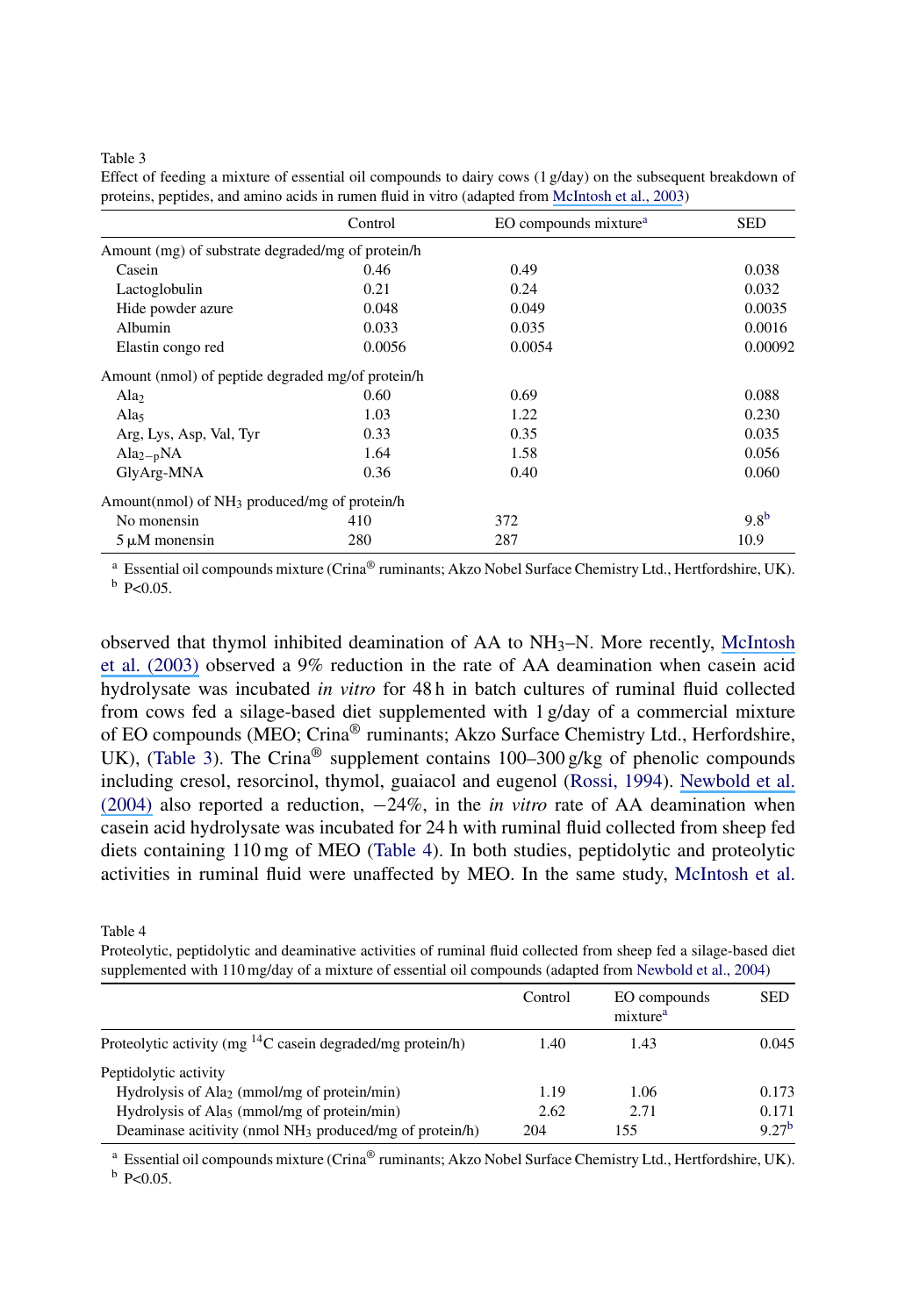[\(2003\)](#page-17-0) observed no additional reduction in the rate of deamination when the ionophore monensin was added to ruminal fluid, suggesting that the bacterial species affected by MEO were the same as those inhibited by monensin. In further work, [McIntosh et al.](#page-17-0) [\(2003\)](#page-17-0) demonstrated that MEO inhibited growth of some (*i.e.*, *Clostridium sticklandii* and *Peptostreptococcus anaerobius*) hyper-ammonia producing (HAP) bacteria, but other HAP bacteria (e.g., *Clostridium aminophilum*) were less sensitive. Hyper-ammonia producing bacteria are present in low numbers in the rumen  $\leq 0.01$  of the rumen bacterial population), but they possess a very high deamination activity [\(](#page-18-0)[Russell et al., 198](https://www.researchgate.net/publication/19777834_Enrichment_and_isolation_of_a_ruminal_bacterium_with_a_very_high_specific_activity_of_ammonia_production?el=1_x_8&enrichId=rgreq-c2a975f87c3c0a4ae4f72c568b2909c3-XXX&enrichSource=Y292ZXJQYWdlOzI0ODMzMjkyNjtBUzoxNjMyMTg0Nzk2NTY5NjBAMTQxNTkyNTcyNjMzOQ==)[8\).](#page-18-0) [Wallace \(2004\)](https://www.researchgate.net/publication/7906246_Antimicrobial_properties_of_plant_secondary_metabolites?el=1_x_8&enrichId=rgreq-c2a975f87c3c0a4ae4f72c568b2909c3-XXX&enrichSource=Y292ZXJQYWdlOzI0ODMzMjkyNjtBUzoxNjMyMTg0Nzk2NTY5NjBAMTQxNTkyNTcyNjMzOQ==) reported that the number of HAP bacteria was reduced by 77% in sheep receiving a lowprotein diet supplemented with MEO at 100 mg/day, but that MEO had no effect on HAP bacteria when sheep were fed a high-protein diet. Collectively, results of the studies by [McIntosh et al. \(200](https://www.researchgate.net/publication/10627333_Effects_of_Essential_Oils_on_Ruminal_Microorganisms_and_Their_Protein_Metabolism?el=1_x_8&enrichId=rgreq-c2a975f87c3c0a4ae4f72c568b2909c3-XXX&enrichSource=Y292ZXJQYWdlOzI0ODMzMjkyNjtBUzoxNjMyMTg0Nzk2NTY5NjBAMTQxNTkyNTcyNjMzOQ==)[3\),](#page-17-0) [Newbold et al. \(200](https://www.researchgate.net/publication/248332725_Effects_of_a_specific_blend_of_essential_oil_compounds_on_rumen_fermentation?el=1_x_8&enrichId=rgreq-c2a975f87c3c0a4ae4f72c568b2909c3-XXX&enrichSource=Y292ZXJQYWdlOzI0ODMzMjkyNjtBUzoxNjMyMTg0Nzk2NTY5NjBAMTQxNTkyNTcyNjMzOQ==)[4\),](#page-18-0) and [Wallace \(2004\)](#page-19-0) suggest that effects of EO on ruminal protein metabolism are on AA degradation (*i.e.*, deamination) and these effects are likely due to inhibition of HAP bacteria.

Others have used continuous culture systems to explore effects of EO and their constituents on ruminal N metabolism. Using dual-flow continuous culture fermenters for 8 days of incubation, and maintained at constant pH, [Castillejos et al. \(2005\)](https://www.researchgate.net/publication/232715600_Effects_of_a_specific_blend_of_essential_oil_compounds_and_the_type_of_diet_on_rumen_microbial_fermentation_and_nutrient_flow_from_a_continuous_culture_system?el=1_x_8&enrichId=rgreq-c2a975f87c3c0a4ae4f72c568b2909c3-XXX&enrichSource=Y292ZXJQYWdlOzI0ODMzMjkyNjtBUzoxNjMyMTg0Nzk2NTY5NjBAMTQxNTkyNTcyNjMzOQ==) observed that addition of MEO at 1.5 mg/l had no effect on  $NH_3-N$  concentration, bacterial and dietary N flows, degradation of crude protein, or efficiency of microbial protein synthesis. The lack of effect of MEO on N metabolism was attributed to the dose of 1.5 mg/l, which may have been too low to alter activity of ruminal bacteria. However, when [Castillejos et al.](https://www.researchgate.net/publication/232715606_Effects_of_dose_and_adaptation_time_of_a_specific_blend_of_essential_oil_compounds_on_rumen_fermentation?el=1_x_8&enrichId=rgreq-c2a975f87c3c0a4ae4f72c568b2909c3-XXX&enrichSource=Y292ZXJQYWdlOzI0ODMzMjkyNjtBUzoxNjMyMTg0Nzk2NTY5NjBAMTQxNTkyNTcyNjMzOQ==) [\(2007\)](https://www.researchgate.net/publication/232715606_Effects_of_dose_and_adaptation_time_of_a_specific_blend_of_essential_oil_compounds_on_rumen_fermentation?el=1_x_8&enrichId=rgreq-c2a975f87c3c0a4ae4f72c568b2909c3-XXX&enrichSource=Y292ZXJQYWdlOzI0ODMzMjkyNjtBUzoxNjMyMTg0Nzk2NTY5NjBAMTQxNTkyNTcyNjMzOQ==) used the same MEO at higher concentrations (*i.e.*, 5, 50, and 500 mg/l) there was still no effect of MEO on ruminal N metabolism (*i.e.*, ruminal concentrations of NH3–N, small peptides + AA, and large peptides) in continuous fermenters for 9 days of incubation maintained at constant pH. [McIntosh et al. \(2003\)](https://www.researchgate.net/publication/10627333_Effects_of_Essential_Oils_on_Ruminal_Microorganisms_and_Their_Protein_Metabolism?el=1_x_8&enrichId=rgreq-c2a975f87c3c0a4ae4f72c568b2909c3-XXX&enrichSource=Y292ZXJQYWdlOzI0ODMzMjkyNjtBUzoxNjMyMTg0Nzk2NTY5NjBAMTQxNTkyNTcyNjMzOQ==) and [Newbold et al. \(2006\)](https://www.researchgate.net/publication/288258272_New_feed_additives_for_ruminants-a_European_perspective?el=1_x_8&enrichId=rgreq-c2a975f87c3c0a4ae4f72c568b2909c3-XXX&enrichSource=Y292ZXJQYWdlOzI0ODMzMjkyNjtBUzoxNjMyMTg0Nzk2NTY5NjBAMTQxNTkyNTcyNjMzOQ==) suggested that concentrations of MEO above 35 mg/l would be required to substantively alter N metabolism in the rumen, a level that may be difficult to achieve *in vivo*. Indeed, [Benchaar](https://www.researchgate.net/publication/6762265_Effects_of_Addition_of_Essential_Oils_and_Monensin_Premix_on_Digestion_Ruminal_Fermentation_Milk_Production_and_Milk_Composition_in_Dairy_Cows?el=1_x_8&enrichId=rgreq-c2a975f87c3c0a4ae4f72c568b2909c3-XXX&enrichSource=Y292ZXJQYWdlOzI0ODMzMjkyNjtBUzoxNjMyMTg0Nzk2NTY5NjBAMTQxNTkyNTcyNjMzOQ==) [et al. \(2006](https://www.researchgate.net/publication/6762265_Effects_of_Addition_of_Essential_Oils_and_Monensin_Premix_on_Digestion_Ruminal_Fermentation_Milk_Production_and_Milk_Composition_in_Dairy_Cows?el=1_x_8&enrichId=rgreq-c2a975f87c3c0a4ae4f72c568b2909c3-XXX&enrichSource=Y292ZXJQYWdlOzI0ODMzMjkyNjtBUzoxNjMyMTg0Nzk2NTY5NjBAMTQxNTkyNTcyNjMzOQ==)[b,](#page-15-0) [200](https://www.researchgate.net/publication/6567967_Effects_of_Essential_Oils_on_Digestion_Ruminal_Fermentation_Rumen_Microbial_Populations_Milk_Production_and_Milk_Composition_in_Dairy_Cows_Fed_Alfalfa_Silage_or_Corn_Silage?el=1_x_8&enrichId=rgreq-c2a975f87c3c0a4ae4f72c568b2909c3-XXX&enrichSource=Y292ZXJQYWdlOzI0ODMzMjkyNjtBUzoxNjMyMTg0Nzk2NTY5NjBAMTQxNTkyNTcyNjMzOQ==)[7\)](#page-15-0) observed no change in ruminal  $NH<sub>3</sub>–N$  concentration, N retention, and N digestibility when lactating dairy cows were supplemented with MEO at doses of 0.75 or 2 g/day. Assuming a rumen volume of 100 litres and an outflow rate of 0.1/h for an adult dairy cow, ruminal concentration of MEO would have been 3.1 and 8.3 mg/l for each of the doses, respectively. These ruminal concentrations are indeed much lower than the range of concentrations (*i.e.*, 35–360 mg/l) required for MEO to alter N metabolism of ruminal bacteria ([McIntosh et al., 200](https://www.researchgate.net/publication/10627333_Effects_of_Essential_Oils_on_Ruminal_Microorganisms_and_Their_Protein_Metabolism?el=1_x_8&enrichId=rgreq-c2a975f87c3c0a4ae4f72c568b2909c3-XXX&enrichSource=Y292ZXJQYWdlOzI0ODMzMjkyNjtBUzoxNjMyMTg0Nzk2NTY5NjBAMTQxNTkyNTcyNjMzOQ==)[3\).](#page-17-0) However, [McIntosh et al. \(2003\)](https://www.researchgate.net/publication/10627333_Effects_of_Essential_Oils_on_Ruminal_Microorganisms_and_Their_Protein_Metabolism?el=1_x_8&enrichId=rgreq-c2a975f87c3c0a4ae4f72c568b2909c3-XXX&enrichSource=Y292ZXJQYWdlOzI0ODMzMjkyNjtBUzoxNjMyMTg0Nzk2NTY5NjBAMTQxNTkyNTcyNjMzOQ==) speculated that local concentrations of EO, some of which are often sparingly soluble, may be higher on the surface of ingested plant materials, which may increase the bactericidal effects of EO *in vivo*.

Other studies used the rumen *in situ* bag technique to investigate effects of MEO on ruminal N metabolism. For example, [Molero et al. \(2004\)](https://www.researchgate.net/publication/248332740_Effects_of_a_specific_blend_of_essential_oil_compounds_on_dry_matter_and_crude_protein_degradability_in_heifers_fed_diets_with_different_forage_to_concentrate_ratios?el=1_x_8&enrichId=rgreq-c2a975f87c3c0a4ae4f72c568b2909c3-XXX&enrichSource=Y292ZXJQYWdlOzI0ODMzMjkyNjtBUzoxNjMyMTg0Nzk2NTY5NjBAMTQxNTkyNTcyNjMzOQ==) used growing heifers to evaluate the influence of MEO (700 mg/day) on *in situ* ruminal degradability of proteins in soybean meal, corn gluten feed, fish meal, green peas, sunflower meal, and lupin seeds. Of the five protein supplements examined, MEO only tended to reduce the effective ruminal protein degradabilities of lupin seeds, green peas, and soybean meal, and the reductions were too small to have any likely nutritional impact on ruminal protein metabolism in the animal. Recent studies by [Newbold et al. \(2004\)](https://www.researchgate.net/publication/248332725_Effects_of_a_specific_blend_of_essential_oil_compounds_on_rumen_fermentation?el=1_x_8&enrichId=rgreq-c2a975f87c3c0a4ae4f72c568b2909c3-XXX&enrichSource=Y292ZXJQYWdlOzI0ODMzMjkyNjtBUzoxNjMyMTg0Nzk2NTY5NjBAMTQxNTkyNTcyNjMzOQ==) and [Benchaar et al. \(2006b\)](https://www.researchgate.net/publication/6762265_Effects_of_Addition_of_Essential_Oils_and_Monensin_Premix_on_Digestion_Ruminal_Fermentation_Milk_Production_and_Milk_Composition_in_Dairy_Cows?el=1_x_8&enrichId=rgreq-c2a975f87c3c0a4ae4f72c568b2909c3-XXX&enrichSource=Y292ZXJQYWdlOzI0ODMzMjkyNjtBUzoxNjMyMTg0Nzk2NTY5NjBAMTQxNTkyNTcyNjMzOQ==) reported no change in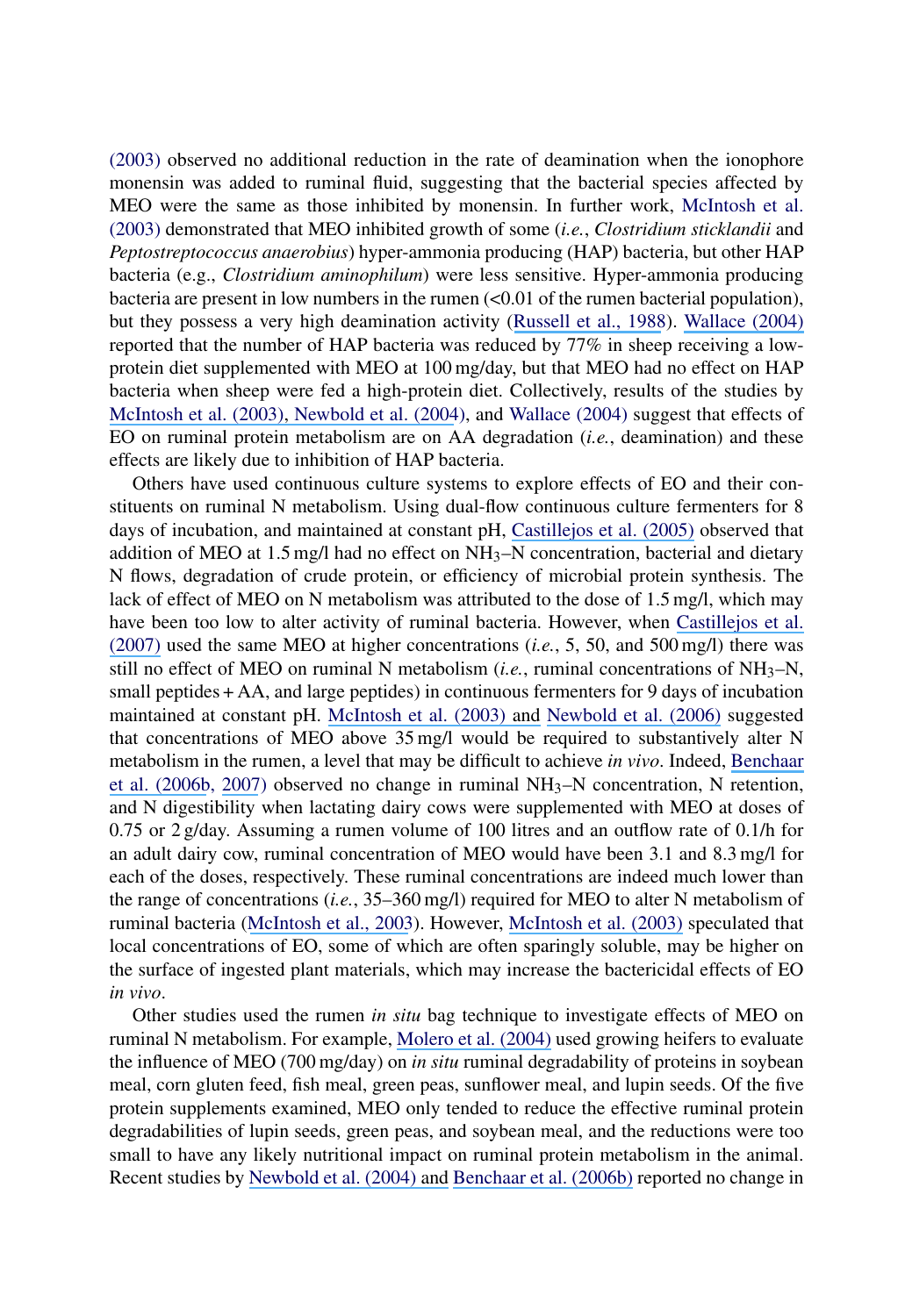the kinetics of protein degradation from soybean meal incubated in the rumen of sheep or dairy cows supplemented daily with 110 mg or 2 g of MEO, respectively.

The lack of effects of MEO on N metabolism in long-term (*i.e.*, continuous culture) *in vitro*, ruminal *in situ*, and *in vivo* studies compared to short-term *in vitro* batch culture studies may be related to the duration that ruminal bacteria are exposed to EO. Longer duration of exposure may result in shifts in microbial populations, and it is possible that some of the EO compounds are subject to degradation by ruminal bacteria. [Cardozo et al.](https://www.researchgate.net/publication/8185439_Effects_of_natural_plant_extracts_on_ruminal_protein_degradation_and_fermentation_profiles_in_continuous_culture1?el=1_x_8&enrichId=rgreq-c2a975f87c3c0a4ae4f72c568b2909c3-XXX&enrichSource=Y292ZXJQYWdlOzI0ODMzMjkyNjtBUzoxNjMyMTg0Nzk2NTY5NjBAMTQxNTkyNTcyNjMzOQ==) [\(2004\)](https://www.researchgate.net/publication/8185439_Effects_of_natural_plant_extracts_on_ruminal_protein_degradation_and_fermentation_profiles_in_continuous_culture1?el=1_x_8&enrichId=rgreq-c2a975f87c3c0a4ae4f72c568b2909c3-XXX&enrichSource=Y292ZXJQYWdlOzI0ODMzMjkyNjtBUzoxNjMyMTg0Nzk2NTY5NjBAMTQxNTkyNTcyNjMzOQ==) and [Busquet et al. \(2005c\)](#page-16-0) observed that some of the effects of EO and their main components on rumen microbial fermentation dissipated after 6–7 days of fermentation in a dual flow continuous-culture system, suggesting that rumen microbial populations may adapt to EO. Therefore, results from *in vitro* batch culture studies must be interpreted with caution as they report effects over a set incubation time (*e.g.*, 24 or 48 h) and do not account for possible shifts in microbial populates that may occur as a result of exposure of rumen microbes to EO.

More recently, a number of studies have shown that factors such as the chemical composition and dosage rate of EO could influence effects of EO on ruminal N metabolism. [Busquet et al. \(2005c\)](#page-16-0) observed that the addition of clove bud EO (*Syzygium aromaticum*) to a continuous culture fermenter at 2.2 mg/l strongly reduced (*i.e.*, −80%) the concentration of large peptides, but had no effect on  $NH<sub>3</sub>-N$  concentration, suggesting that clove bud EO reduced the peptidolytic activity of ruminal bacteria. However, addition of the principal component of clove bud EO, eugenol, at the same concentration had no effect on N metabolism, suggesting that the anti-peptidolytic activity of clove bud EO is not due to its main component, but results from unidentified compounds within the oil fraction. In contrast, [Busquet et al. \(2006\)](https://www.researchgate.net/publication/7343615_Plant_Extracts_Affect_In_Vitro_Rumen_Microbial_Fermentation?el=1_x_8&enrichId=rgreq-c2a975f87c3c0a4ae4f72c568b2909c3-XXX&enrichSource=Y292ZXJQYWdlOzI0ODMzMjkyNjtBUzoxNjMyMTg0Nzk2NTY5NjBAMTQxNTkyNTcyNjMzOQ==) reported that, when supplied at the same concentration (*i.e.*, 3000 mg/l), both oregano EO and its major constituent carvacrol reduced the concentration of NH3–N in *in vitro* batch cultures, indicating that carvacrol accounts for the majority of the antimicrobial activity in oregano EO.

The chemical composition of EO may also affect the manner in which they alter ruminal N metabolism. [Castillejos et al. \(2006\)](https://www.researchgate.net/publication/7010279_Effect_of_Essential_Oil_Active_Compounds_on_Rumen_Microbial_Fermentation_and_Nutrient_Flow_in_In_Vitro_Systems?el=1_x_8&enrichId=rgreq-c2a975f87c3c0a4ae4f72c568b2909c3-XXX&enrichSource=Y292ZXJQYWdlOzI0ODMzMjkyNjtBUzoxNjMyMTg0Nzk2NTY5NjBAMTQxNTkyNTcyNjMzOQ==) observed variation in the effects of increasing dosage levels (5, 50, 500, and 5,000 mg/l) of different EO compounds on fermentation products in 24 h *in vitro* batch cultures of rumen fluid. The aldehyde vanillin was ineffective at altering NH3–N concentration at doses of 5, 50 and 500 mg/l while the monoterpene limonene reduced  $NH_3-N$  concentration at the dose of 500 mg/l. The phenolic eugenol decreased NH3–N concentration at concentrations of 5, 50, and 500 mg/l, whereas the phenolic guaiacol decreased NH3–N concentration at all concentrations. These results illustrate that effects of EO components on N metabolism vary with chemical structure. In general, phenolic compounds have been shown to have high antimicrobial activity due to the presence of a hydroxyl groups within the phenolic structure [\(D](#page-16-0)[orman and Deans, 2000;](https://www.researchgate.net/publication/12580253_Antimicrobial_agents_from_plants_Antibacterial_activity_of_plant_volatile_oils?el=1_x_8&enrichId=rgreq-c2a975f87c3c0a4ae4f72c568b2909c3-XXX&enrichSource=Y292ZXJQYWdlOzI0ODMzMjkyNjtBUzoxNjMyMTg0Nzk2NTY5NjBAMTQxNTkyNTcyNjMzOQ==) [Ultee](https://www.researchgate.net/publication/11447327_The_Phenolic_Hydroxyl_Group_of_Carvacrol_Is_Essential_for_Action_against_the_Food-Borne_Pathogen_Bacillus_cereus?el=1_x_8&enrichId=rgreq-c2a975f87c3c0a4ae4f72c568b2909c3-XXX&enrichSource=Y292ZXJQYWdlOzI0ODMzMjkyNjtBUzoxNjMyMTg0Nzk2NTY5NjBAMTQxNTkyNTcyNjMzOQ==) [et al., 2002;](https://www.researchgate.net/publication/11447327_The_Phenolic_Hydroxyl_Group_of_Carvacrol_Is_Essential_for_Action_against_the_Food-Borne_Pathogen_Bacillus_cereus?el=1_x_8&enrichId=rgreq-c2a975f87c3c0a4ae4f72c568b2909c3-XXX&enrichSource=Y292ZXJQYWdlOzI0ODMzMjkyNjtBUzoxNjMyMTg0Nzk2NTY5NjBAMTQxNTkyNTcyNjMzOQ==) [Burt, 200](https://www.researchgate.net/publication/8463493_Essential_oils_Their_antibacterial_properties_and_potential_applications_in_foods-A_review_International_Journal_of_Food_Microbiology_943_223-253?el=1_x_8&enrichId=rgreq-c2a975f87c3c0a4ae4f72c568b2909c3-XXX&enrichSource=Y292ZXJQYWdlOzI0ODMzMjkyNjtBUzoxNjMyMTg0Nzk2NTY5NjBAMTQxNTkyNTcyNjMzOQ==)[4\).](#page-16-0) In a study investigating the antibacterial properties in berries, [Puupponen-](#page-18-0)Pimiä et al. (2001) determined that the phenolic compounds cinnamic acid, 3coumaric acid, caffeic acid, and ferulic acid extracted from various berries (*i.e.*, blueberry, cranberry, raspberry, strawberry, and black currants) inhibited Gram-negative bacteria, but were ineffective in inhibiting Gram-positive bacteria. Compounds with phenolic structures have a broad spectrum of activity against a variety of both Gram-positive and Gram-negative bacteria [\(](#page-17-0)[Helander et al., 1998;](https://www.researchgate.net/publication/40153105_Characterization_of_the_Action_of_Selected_Essential_Oil_Components_on_Gram-Negative_Bacteria?el=1_x_8&enrichId=rgreq-c2a975f87c3c0a4ae4f72c568b2909c3-XXX&enrichSource=Y292ZXJQYWdlOzI0ODMzMjkyNjtBUzoxNjMyMTg0Nzk2NTY5NjBAMTQxNTkyNTcyNjMzOQ==) [Dorman and Deans, 2000;](https://www.researchgate.net/publication/12580253_Antimicrobial_agents_from_plants_Antibacterial_activity_of_plant_volatile_oils?el=1_x_8&enrichId=rgreq-c2a975f87c3c0a4ae4f72c568b2909c3-XXX&enrichSource=Y292ZXJQYWdlOzI0ODMzMjkyNjtBUzoxNjMyMTg0Nzk2NTY5NjBAMTQxNTkyNTcyNjMzOQ==) [Lambert et al., 200](https://www.researchgate.net/publication/11790795_A_study_of_the_Minimum_Inhibitory_Concentration_and_mode_of_action_of_Oregano_Essential_Oil_Thymol_and_Carvacrol?el=1_x_8&enrichId=rgreq-c2a975f87c3c0a4ae4f72c568b2909c3-XXX&enrichSource=Y292ZXJQYWdlOzI0ODMzMjkyNjtBUzoxNjMyMTg0Nzk2NTY5NjBAMTQxNTkyNTcyNjMzOQ==)[1\).](#page-17-0)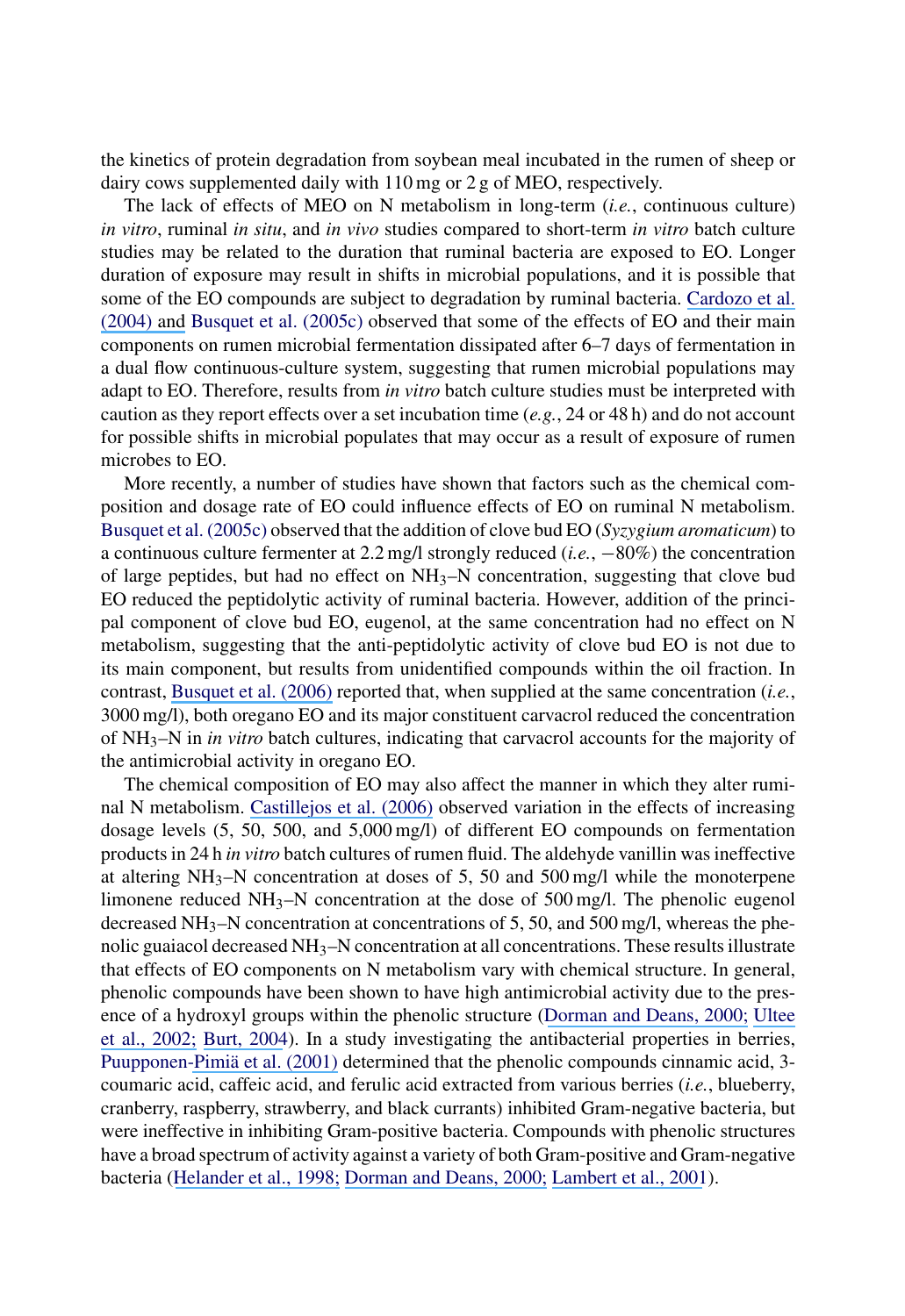Essential oils and their components have been shown to affect ruminal N metabolism in a dose-dependent manner. For instance, [Busquet et al. \(2006\)](https://www.researchgate.net/publication/7343615_Plant_Extracts_Affect_In_Vitro_Rumen_Microbial_Fermentation?el=1_x_8&enrichId=rgreq-c2a975f87c3c0a4ae4f72c568b2909c3-XXX&enrichSource=Y292ZXJQYWdlOzI0ODMzMjkyNjtBUzoxNjMyMTg0Nzk2NTY5NjBAMTQxNTkyNTcyNjMzOQ==) demonstrated that some EO (*i.e.*, anise oil, cade oil, capsicum oil, cinnamon oil, clove, bud oil, dill oil, garlic oil, ginger oil, oregano, oil, and tea tree oil) and their main components (*i.e.*, anethol, benzyl salicylate, carvacrol, carvone, cinnamaldehyde, and eugenol) markedly inhibited NH3–N concentration at high concentrations (*i.e.*, 3000 mg/l), but effects were marginal at moderate doses (*i.e.*, 300 mg/l) and nonexistent at low doses (*i.e.*, 3 mg/l). The decreased ruminal  $NH_3-N$  concentration was, however, associated with a reduction in total VFA concentration, suggesting a reduction in overall fermentation of the diet. Because VFA are the principal source of energy for ruminants, decreasing ruminal VFA production could have adverse nutritional consequences if this effect was expressed *in vivo*.

Information on effects of EO and their constituents on ruminal bacterial N escape are scarce. Flow of bacterial N was not changed by addition of garlic EO or cinnamaldehyde ([Busquet et al., 2005](https://www.researchgate.net/publication/7787150_Effects_of_Cinnamaldehyde_and_Garlic_Oil_on_Rumen_Microbial_Fermentation_in_a_Dual_Flow_Continuous_Culture?el=1_x_8&enrichId=rgreq-c2a975f87c3c0a4ae4f72c568b2909c3-XXX&enrichSource=Y292ZXJQYWdlOzI0ODMzMjkyNjtBUzoxNjMyMTg0Nzk2NTY5NjBAMTQxNTkyNTcyNjMzOQ==)[a\),](#page-16-0) but it was reduced by cinnamon leaf EO ([Fraser et al., 200](https://www.researchgate.net/publication/6397417_Assessment_of_the_Effects_of_Cinnamon_Leaf_Oil_on_Rumen_Microbial_Fermentation_Using_Two_Continuous_Culture_Systems?el=1_x_8&enrichId=rgreq-c2a975f87c3c0a4ae4f72c568b2909c3-XXX&enrichSource=Y292ZXJQYWdlOzI0ODMzMjkyNjtBUzoxNjMyMTg0Nzk2NTY5NjBAMTQxNTkyNTcyNjMzOQ==)[7\)](#page-17-0) in continuous culture fermenters. [Newbold et al. \(2004\)](https://www.researchgate.net/publication/248332725_Effects_of_a_specific_blend_of_essential_oil_compounds_on_rumen_fermentation?el=1_x_8&enrichId=rgreq-c2a975f87c3c0a4ae4f72c568b2909c3-XXX&enrichSource=Y292ZXJQYWdlOzI0ODMzMjkyNjtBUzoxNjMyMTg0Nzk2NTY5NjBAMTQxNTkyNTcyNjMzOQ==) and [Benchaar et al. \(2006b\)](https://www.researchgate.net/publication/6762265_Effects_of_Addition_of_Essential_Oils_and_Monensin_Premix_on_Digestion_Ruminal_Fermentation_Milk_Production_and_Milk_Composition_in_Dairy_Cows?el=1_x_8&enrichId=rgreq-c2a975f87c3c0a4ae4f72c568b2909c3-XXX&enrichSource=Y292ZXJQYWdlOzI0ODMzMjkyNjtBUzoxNjMyMTg0Nzk2NTY5NjBAMTQxNTkyNTcyNjMzOQ==) observed no change in duodenal bacterial N flow of sheep and dairy cows fed daily dosages of 110 mg and 2 g of MEO, respectively. The discrepancy between studies is probably due to the dose, chemical composition of EO, and experimental conditions.

Ruminal protozoa have a negative role on utilization of N by ruminants. Protozoa engulf and digest large numbers of ruminal bacteria thereby decreasing net microbial protein flow from the rumen to the duodenum ([I](#page-17-0)[van et al., 200](https://www.researchgate.net/publication/224002282_Effects_of_Isotricha_Dasytricha_Entodinium_and_Total_Fauna_on_Ruminal_Fermentation_and_Duodenal_Flow_in_Wethers_Fed_Different_Diets?el=1_x_8&enrichId=rgreq-c2a975f87c3c0a4ae4f72c568b2909c3-XXX&enrichSource=Y292ZXJQYWdlOzI0ODMzMjkyNjtBUzoxNjMyMTg0Nzk2NTY5NjBAMTQxNTkyNTcyNjMzOQ==)[0\).](#page-17-0) Protozoa also possess proteolytic and deaminating activities ([Williams and Coleman, 1992\).](#page-19-0) Thus, removal of protozoa from the rumen (*i.e.*, defaunation) prevents recycling of N between bacteria and protozoa, which results in increased flow of microbial N from the rumen. For instance, bacterial protein flow to the intestine in defaunated sheep was 35% higher than the microbial protein flow in faunated sheep [\(I](#page-17-0)[van et al., 199](https://www.researchgate.net/publication/21727011_Effect_of_bentonite_on_wool_growth_and_nitrogen_metabolism_in_fauna_free_and_faunated_sheep?el=1_x_8&enrichId=rgreq-c2a975f87c3c0a4ae4f72c568b2909c3-XXX&enrichSource=Y292ZXJQYWdlOzI0ODMzMjkyNjtBUzoxNjMyMTg0Nzk2NTY5NjBAMTQxNTkyNTcyNjMzOQ==)[2\).](#page-17-0) Increased bacterial protein synthesis in the rumen due to defaunation could benefit the host by supplying additional AA for absorption. Moreover, improved efficiency of N metabolism in the rumen could reduce N losses in feces and urine. Due to the lack of a suitable defaunating agent, and spontaneous refaunation, defaunation has not been practical in commercial ruminant production systems. Plant extracts, such as condensed tannins and steroidal saponins, have been extensively investigated for their inhibitory effects on ciliate ruminal protozoa [\(](#page-19-0)[Wallace et al., 1994;](https://www.researchgate.net/publication/15168324_Influence_of_Yucca_schidigera_Extract_on_Ruminal_Ammonia_Concentrations_and_Ruminal_Microorganisms?el=1_x_8&enrichId=rgreq-c2a975f87c3c0a4ae4f72c568b2909c3-XXX&enrichSource=Y292ZXJQYWdlOzI0ODMzMjkyNjtBUzoxNjMyMTg0Nzk2NTY5NjBAMTQxNTkyNTcyNjMzOQ==) [Wang et al., 1996;](https://www.researchgate.net/publication/231851750_Effect_of_condensed_tannins_upon_the_performance_of_lambs_grazing_Lotus_corniculatus_and_lucern_Medicago_sativa?el=1_x_8&enrichId=rgreq-c2a975f87c3c0a4ae4f72c568b2909c3-XXX&enrichSource=Y292ZXJQYWdlOzI0ODMzMjkyNjtBUzoxNjMyMTg0Nzk2NTY5NjBAMTQxNTkyNTcyNjMzOQ==) [Wang](https://www.researchgate.net/publication/227772552_In_vitro_effects_of_steroidal_saponins_from_Yucca_Schidigere_extract_on_rumen_microbial_protein_synthesis_and_ruminal_fermentation?el=1_x_8&enrichId=rgreq-c2a975f87c3c0a4ae4f72c568b2909c3-XXX&enrichSource=Y292ZXJQYWdlOzI0ODMzMjkyNjtBUzoxNjMyMTg0Nzk2NTY5NjBAMTQxNTkyNTcyNjMzOQ==) [et al., 2000;](https://www.researchgate.net/publication/227772552_In_vitro_effects_of_steroidal_saponins_from_Yucca_Schidigere_extract_on_rumen_microbial_protein_synthesis_and_ruminal_fermentation?el=1_x_8&enrichId=rgreq-c2a975f87c3c0a4ae4f72c568b2909c3-XXX&enrichSource=Y292ZXJQYWdlOzI0ODMzMjkyNjtBUzoxNjMyMTg0Nzk2NTY5NjBAMTQxNTkyNTcyNjMzOQ==) [Min et al., 200](https://www.researchgate.net/publication/10983913_Lotus_corniculatus_condensed_tannins_decrease_in_vivo_populations_of_proteolytic_bacteria_and_affect_nitrogen_metabolism_in_the_rumen_of_sheep?el=1_x_8&enrichId=rgreq-c2a975f87c3c0a4ae4f72c568b2909c3-XXX&enrichSource=Y292ZXJQYWdlOzI0ODMzMjkyNjtBUzoxNjMyMTg0Nzk2NTY5NjBAMTQxNTkyNTcyNjMzOQ==)[2\).](#page-19-0) However, few studies to date have evaluated the effects of EO and their compounds on ruminal protozoa. [Ando et al. \(2003\)](https://www.researchgate.net/publication/248259163_Effect_of_peppermint_feeding_on_the_digestibility_ruminal_fermentation_and_protozoa?el=1_x_8&enrichId=rgreq-c2a975f87c3c0a4ae4f72c568b2909c3-XXX&enrichSource=Y292ZXJQYWdlOzI0ODMzMjkyNjtBUzoxNjMyMTg0Nzk2NTY5NjBAMTQxNTkyNTcyNjMzOQ==) reported that feeding 200 g/day (*i.e.*, 30 g/kg of total dietary DM) of peppermint (*Menthaxpiperita* L.) to Holstein steers decreased the total number of protozoa, and the numbers of *Entodinum*, *Isotrica*, and *Diplodium*. [Mohammed et al. \(2004\)](https://www.researchgate.net/publication/298309112_Effect_of_Japanese_horseradish_oil_on_methane_production_and_ruminal_fermentation_in_vitro_and_in_steers?el=1_x_8&enrichId=rgreq-c2a975f87c3c0a4ae4f72c568b2909c3-XXX&enrichSource=Y292ZXJQYWdlOzI0ODMzMjkyNjtBUzoxNjMyMTg0Nzk2NTY5NjBAMTQxNTkyNTcyNjMzOQ==) observed no change in the number of protozoa in ruminal fluid of steers supplemented with cyclodextrin encapsulated horseradish oil at 20 g/kg of dietary DM. [McIntosh et al. \(2003\)](https://www.researchgate.net/publication/10627333_Effects_of_Essential_Oils_on_Ruminal_Microorganisms_and_Their_Protein_Metabolism?el=1_x_8&enrichId=rgreq-c2a975f87c3c0a4ae4f72c568b2909c3-XXX&enrichSource=Y292ZXJQYWdlOzI0ODMzMjkyNjtBUzoxNjMyMTg0Nzk2NTY5NjBAMTQxNTkyNTcyNjMzOQ==) observed that the bacteriolytic activity of rumen ciliate protozoa was unaffected in dairy cows supplemented with 1 g/day of MEO. [Newbold et al. \(2004\)](https://www.researchgate.net/publication/248332725_Effects_of_a_specific_blend_of_essential_oil_compounds_on_rumen_fermentation?el=1_x_8&enrichId=rgreq-c2a975f87c3c0a4ae4f72c568b2909c3-XXX&enrichSource=Y292ZXJQYWdlOzI0ODMzMjkyNjtBUzoxNjMyMTg0Nzk2NTY5NjBAMTQxNTkyNTcyNjMzOQ==) and [Benchaar et al. \(2007\)](https://www.researchgate.net/publication/6567967_Effects_of_Essential_Oils_on_Digestion_Ruminal_Fermentation_Rumen_Microbial_Populations_Milk_Production_and_Milk_Composition_in_Dairy_Cows_Fed_Alfalfa_Silage_or_Corn_Silage?el=1_x_8&enrichId=rgreq-c2a975f87c3c0a4ae4f72c568b2909c3-XXX&enrichSource=Y292ZXJQYWdlOzI0ODMzMjkyNjtBUzoxNjMyMTg0Nzk2NTY5NjBAMTQxNTkyNTcyNjMzOQ==) reported that ruminal protozoa counts were not affected when sheep and dairy cows were fed 110 and 750 mg/day of MEO, respectively.

Supplementation of dairy cows diets with 1 g/day of cinnamaldehyde had no effect on the number, or generic composition, of ciliate protozoa ([Benchaar et al., 2005\).](#page-15-0) [Cardozo et](https://www.researchgate.net/publication/6818630_Effects_of_alfalfa_extract_anise_capsicum_and_a_mixture_of_cinnamaldehyde_and_eugenol_on_ruminal_fermentation_and_protein_degradation_in_beef_heifers_fed_a_high-concentrate_diet?el=1_x_8&enrichId=rgreq-c2a975f87c3c0a4ae4f72c568b2909c3-XXX&enrichSource=Y292ZXJQYWdlOzI0ODMzMjkyNjtBUzoxNjMyMTg0Nzk2NTY5NjBAMTQxNTkyNTcyNjMzOQ==) [al. \(2006\)](https://www.researchgate.net/publication/6818630_Effects_of_alfalfa_extract_anise_capsicum_and_a_mixture_of_cinnamaldehyde_and_eugenol_on_ruminal_fermentation_and_protein_degradation_in_beef_heifers_fed_a_high-concentrate_diet?el=1_x_8&enrichId=rgreq-c2a975f87c3c0a4ae4f72c568b2909c3-XXX&enrichSource=Y292ZXJQYWdlOzI0ODMzMjkyNjtBUzoxNjMyMTg0Nzk2NTY5NjBAMTQxNTkyNTcyNjMzOQ==) observed that addition of a mixture of cinnamaldehyde (180 mg/day) and eugnol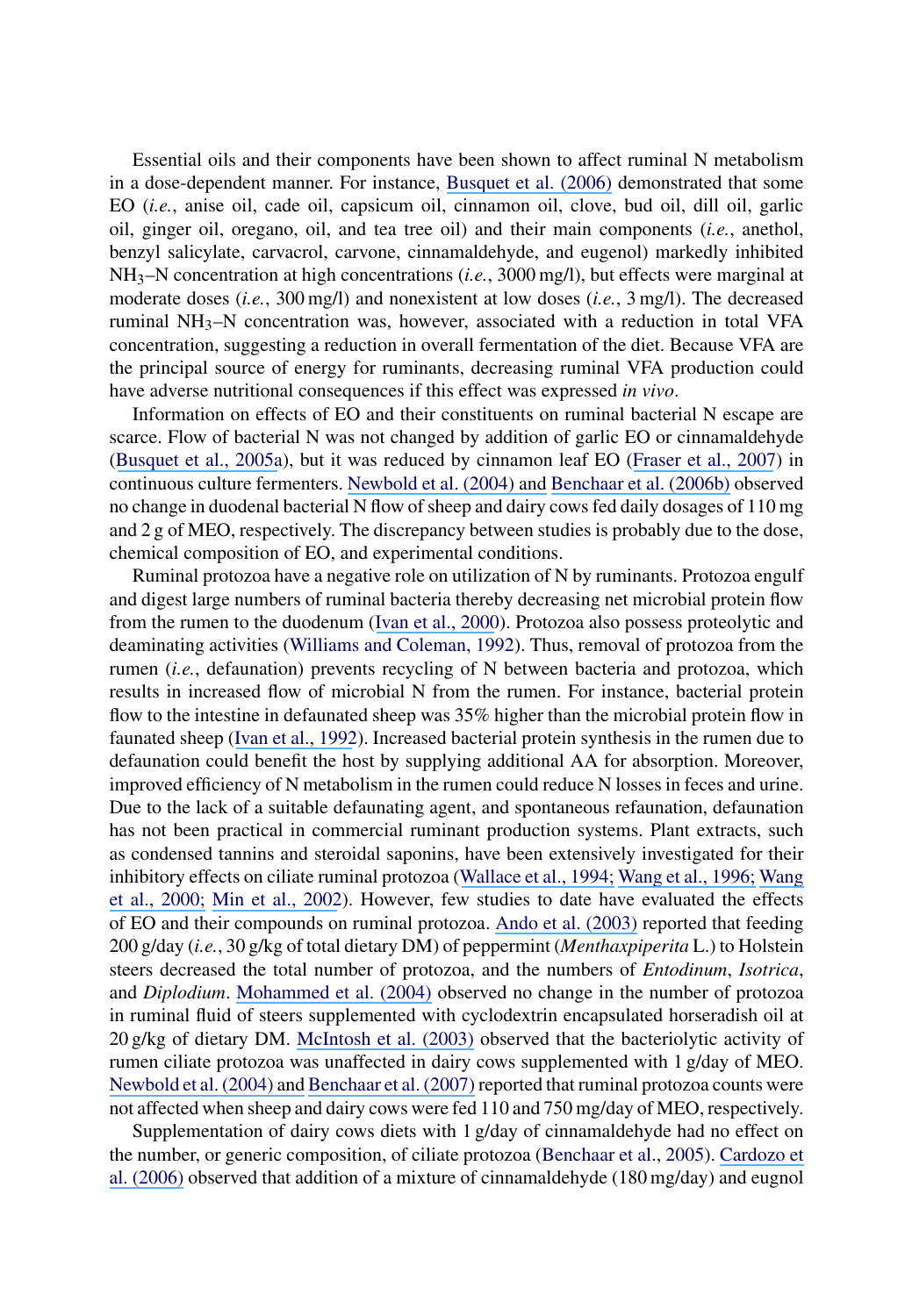$(90 \,\text{mg/day})$  to the diets of beef heifers increased numbers of holotrichs and had no effect on entodiniomorphs, but that there was no effect on numbers of these protozoal species when the mixture contained higher concentrations of cinnamaldehyde (600 mg/day) and eugenol (300 mg/day). In contrast, feeding 2 g/day of anise extract containing 100 g/kg of anethol to beef heifers decreased counts of holotrichs and entodiniomorphs ([Cardozo et al., 200](https://www.researchgate.net/publication/6818630_Effects_of_alfalfa_extract_anise_capsicum_and_a_mixture_of_cinnamaldehyde_and_eugenol_on_ruminal_fermentation_and_protein_degradation_in_beef_heifers_fed_a_high-concentrate_diet?el=1_x_8&enrichId=rgreq-c2a975f87c3c0a4ae4f72c568b2909c3-XXX&enrichSource=Y292ZXJQYWdlOzI0ODMzMjkyNjtBUzoxNjMyMTg0Nzk2NTY5NjBAMTQxNTkyNTcyNjMzOQ==)[6\).](#page-16-0) Overall, EO and their components have no marked effect on numbers and/or activity of ruminal ciliate protozoa.

# *5.2. Effects on volatile fatty acid production*

Supplementation with EO or EO compounds has increased ruminal total VFA concentration, which may indicate improved feed digestion, in a limited number of studies. In one such study, addition of 1.5 mg/l of MEO increased total VFA concentration in continuous cultures maintained at constant pH, although there was no concomitant increase in organic matter digestibility [\(](#page-16-0)[Castillejos et al., 200](https://www.researchgate.net/publication/232715600_Effects_of_a_specific_blend_of_essential_oil_compounds_and_the_type_of_diet_on_rumen_microbial_fermentation_and_nutrient_flow_from_a_continuous_culture_system?el=1_x_8&enrichId=rgreq-c2a975f87c3c0a4ae4f72c568b2909c3-XXX&enrichSource=Y292ZXJQYWdlOzI0ODMzMjkyNjtBUzoxNjMyMTg0Nzk2NTY5NjBAMTQxNTkyNTcyNjMzOQ==)[5\).](#page-16-0) Two *in vivo* studies with MEO reported no effects when fed to sheep  $(110 \text{ mg/day})$  or cattle  $(1 \text{ g/day})$  on total VFA concentration or proportions [\(N](#page-18-0)[ewbold et al., 2004;](https://www.researchgate.net/publication/248332725_Effects_of_a_specific_blend_of_essential_oil_compounds_on_rumen_fermentation?el=1_x_8&enrichId=rgreq-c2a975f87c3c0a4ae4f72c568b2909c3-XXX&enrichSource=Y292ZXJQYWdlOzI0ODMzMjkyNjtBUzoxNjMyMTg0Nzk2NTY5NjBAMTQxNTkyNTcyNjMzOQ==) [Beauchemin and McGinn, 200](https://www.researchgate.net/publication/7082581_Methane_emissions_from_beef_cattle_Effects_of_fumaric_acid_essential_oil_and_canola_oil1?el=1_x_8&enrichId=rgreq-c2a975f87c3c0a4ae4f72c568b2909c3-XXX&enrichSource=Y292ZXJQYWdlOzI0ODMzMjkyNjtBUzoxNjMyMTg0Nzk2NTY5NjBAMTQxNTkyNTcyNjMzOQ==)[6\).](#page-18-0) It is possible that effects of MEO on total VFA concentration may depend on the composition of the diet. [Benchaar et al. \(2007\)](https://www.researchgate.net/publication/6567967_Effects_of_Essential_Oils_on_Digestion_Ruminal_Fermentation_Rumen_Microbial_Populations_Milk_Production_and_Milk_Composition_in_Dairy_Cows_Fed_Alfalfa_Silage_or_Corn_Silage?el=1_x_8&enrichId=rgreq-c2a975f87c3c0a4ae4f72c568b2909c3-XXX&enrichSource=Y292ZXJQYWdlOzI0ODMzMjkyNjtBUzoxNjMyMTg0Nzk2NTY5NjBAMTQxNTkyNTcyNjMzOQ==) reported that MEO (750 mg/day) tended to increase total VFA concentration in the rumen of lactating cows when the diet contained alfalfa silage, but tended to decrease total VFA concentration when the diet contained corn silage. [Mohammed et al.](https://www.researchgate.net/publication/298309112_Effect_of_Japanese_horseradish_oil_on_methane_production_and_ruminal_fermentation_in_vitro_and_in_steers?el=1_x_8&enrichId=rgreq-c2a975f87c3c0a4ae4f72c568b2909c3-XXX&enrichSource=Y292ZXJQYWdlOzI0ODMzMjkyNjtBUzoxNjMyMTg0Nzk2NTY5NjBAMTQxNTkyNTcyNjMzOQ==) [\(2004\)](https://www.researchgate.net/publication/298309112_Effect_of_Japanese_horseradish_oil_on_methane_production_and_ruminal_fermentation_in_vitro_and_in_steers?el=1_x_8&enrichId=rgreq-c2a975f87c3c0a4ae4f72c568b2909c3-XXX&enrichSource=Y292ZXJQYWdlOzI0ODMzMjkyNjtBUzoxNjMyMTg0Nzk2NTY5NjBAMTQxNTkyNTcyNjMzOQ==) reported that increasing levels (*i.e.*, from 0.17 to 1.7 g/l) of cyclodextrin encapsulated horseradish linearly increased total VFA concentration in batch cultures. When the same product was fed to cattle, there was a very small increase in total VFA, but no change in feed digestibility.

Overall, supplementation with EO or their components has caused either a decrease or no change in total VFA concentration in most studies. Whether VFA concentration decreases as a result of the antimicrobial effects of EO may be dose dependent. For example, [Busquet](https://www.researchgate.net/publication/7343615_Plant_Extracts_Affect_In_Vitro_Rumen_Microbial_Fermentation?el=1_x_8&enrichId=rgreq-c2a975f87c3c0a4ae4f72c568b2909c3-XXX&enrichSource=Y292ZXJQYWdlOzI0ODMzMjkyNjtBUzoxNjMyMTg0Nzk2NTY5NjBAMTQxNTkyNTcyNjMzOQ==) [et al. \(2006\)](https://www.researchgate.net/publication/7343615_Plant_Extracts_Affect_In_Vitro_Rumen_Microbial_Fermentation?el=1_x_8&enrichId=rgreq-c2a975f87c3c0a4ae4f72c568b2909c3-XXX&enrichSource=Y292ZXJQYWdlOzI0ODMzMjkyNjtBUzoxNjMyMTg0Nzk2NTY5NjBAMTQxNTkyNTcyNjMzOQ==) studied effects of various plant extracts (*i.e.*, anise oil, cade oil, capsicum oil, cinnamon oil, clove, bud oil, dill oil, fenugreek, garlic oil, ginger oil, oregano, oil, tea tree oil, and yucca), and secondary plant metabolites (*i.e.*, anethol, benzyl salicylate, carvacrol, carvone, cinnamaldehyde, and eugenol) on ruminal fermentation in a 24 h batch culture. Each treatment was supplied at varying doses up to  $3 \text{ g/l}$  of culture fluid. None of the EO or EO compounds increased total VFA concentration but, at the highest concentration, most treatments decreased total VFA concentration, a possible reflection of decreased feed digestion. Similar effects were reported by [Castillejos et al. \(2006\)](https://www.researchgate.net/publication/7010279_Effect_of_Essential_Oil_Active_Compounds_on_Rumen_Microbial_Fermentation_and_Nutrient_Flow_in_In_Vitro_Systems?el=1_x_8&enrichId=rgreq-c2a975f87c3c0a4ae4f72c568b2909c3-XXX&enrichSource=Y292ZXJQYWdlOzI0ODMzMjkyNjtBUzoxNjMyMTg0Nzk2NTY5NjBAMTQxNTkyNTcyNjMzOQ==) for eugenol, guaiacol, limonene, thymol, and vanillin using doses up to 5 g/l. These EO compounds generally had no effect on total VFA concentration, with the exception of the highest dose, which decreased total VFA concentration in cultures for all compounds.

Lack of a change in total VFA concentration could be viewed as desirable if it was accompanied by changes such as decreased NH3–N concentration, decreased methane production, or a change in molar proportions of VFA. However, a reduction in total VFA production as a result of EO supplementation would generally be viewed as nutritionally unfavorable. The challenge is to identify the dose rates for various EO or EO active components that favorably alter aspects of rumen metabolism without reducing total VFA concentrations.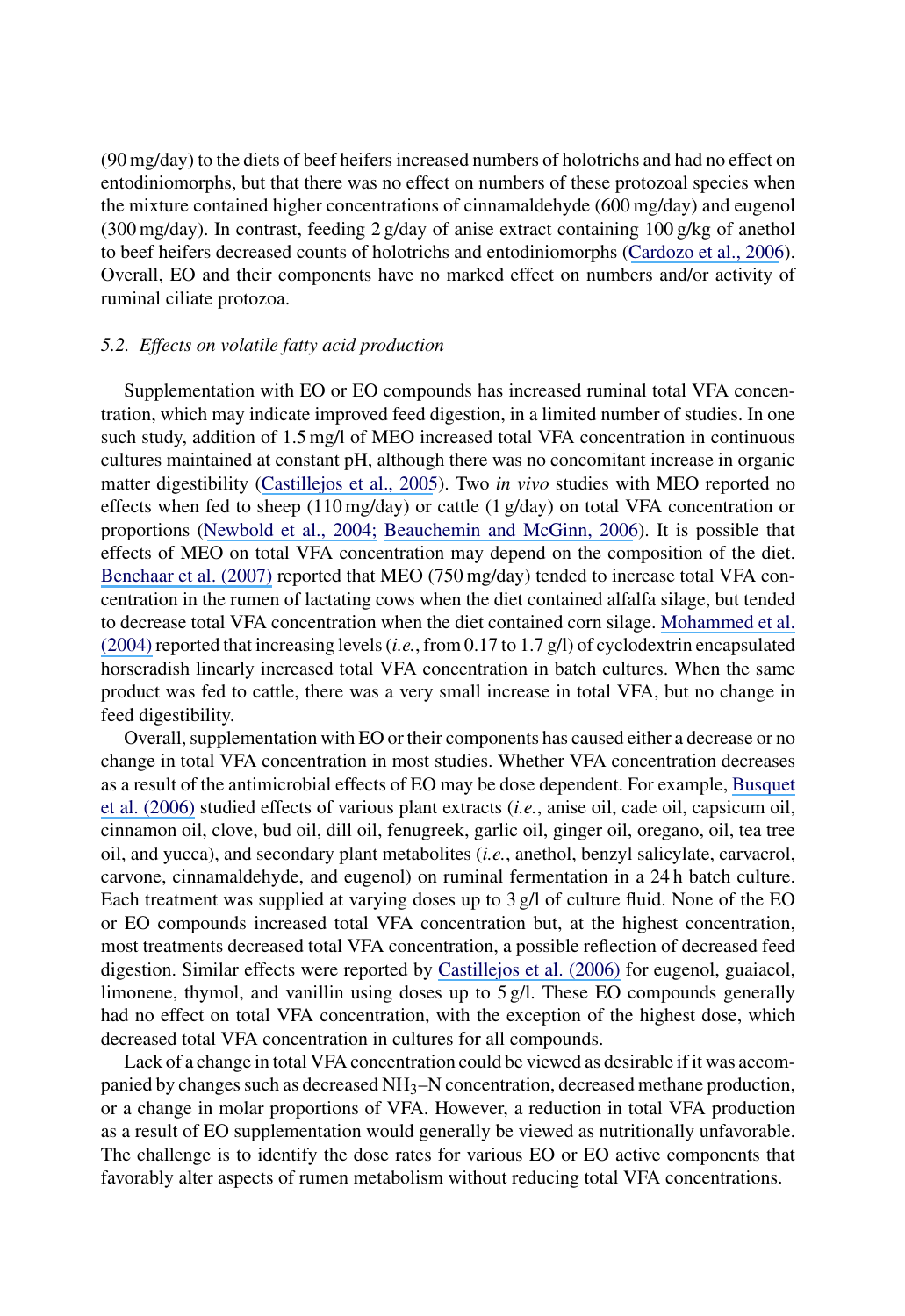A number of studies have shown that certain EO and their components shift molar proportions of VFA in a manner similar to that of monensin (*i.e.*, decreased acetate and increased propionate proportions; [McGuffey et al., 200](https://www.researchgate.net/publication/253864017_Ionophores_for_Dairy_Cattle_Current_Status_and_Future_Outlook?el=1_x_8&enrichId=rgreq-c2a975f87c3c0a4ae4f72c568b2909c3-XXX&enrichSource=Y292ZXJQYWdlOzI0ODMzMjkyNjtBUzoxNjMyMTg0Nzk2NTY5NjBAMTQxNTkyNTcyNjMzOQ==)[1\),](#page-17-0) which is viewed as a favorable outcome of EO supplementation. [Mohammed et al. \(2004\)](https://www.researchgate.net/publication/8491281_Effect_of_Japanese_horseradish_oil_on_methane_production_and_ruminal_fermentation?el=1_x_8&enrichId=rgreq-c2a975f87c3c0a4ae4f72c568b2909c3-XXX&enrichSource=Y292ZXJQYWdlOzI0ODMzMjkyNjtBUzoxNjMyMTg0Nzk2NTY5NjBAMTQxNTkyNTcyNjMzOQ==) reported decreased acetate proportion, and increased propionate proportion, with cyclodextrin encapsulated horseradish both *in vitro* and *in vivo*. [Busquet et al. \(2005a\)](https://www.researchgate.net/publication/7787150_Effects_of_Cinnamaldehyde_and_Garlic_Oil_on_Rumen_Microbial_Fermentation_in_a_Dual_Flow_Continuous_Culture?el=1_x_8&enrichId=rgreq-c2a975f87c3c0a4ae4f72c568b2909c3-XXX&enrichSource=Y292ZXJQYWdlOzI0ODMzMjkyNjtBUzoxNjMyMTg0Nzk2NTY5NjBAMTQxNTkyNTcyNjMzOQ==) used cinnamaldehyde and garlic oil added at two doses (*i.e.*, 31.2 and 312 mg/l of culture fluid) in a continuous culture study. At the low dose of cinnamaldehyde, and the high dose of garlic oil, acetate proportion decreased and that of propionate increased. Molar proportion of butyrate also increased at the high dosage rate. Thus the EO, or the active components and dose rates used in that study, resulted in effects similar to monensin, with the exception of the increase in butyrate concentration. In a subsequent study by this group [\(](#page-16-0)[Busquet et al., 200](https://www.researchgate.net/publication/7343615_Plant_Extracts_Affect_In_Vitro_Rumen_Microbial_Fermentation?el=1_x_8&enrichId=rgreq-c2a975f87c3c0a4ae4f72c568b2909c3-XXX&enrichSource=Y292ZXJQYWdlOzI0ODMzMjkyNjtBUzoxNjMyMTg0Nzk2NTY5NjBAMTQxNTkyNTcyNjMzOQ==)[6\),](#page-16-0) garlic oil (300 and 3000 mg/l) and benzyl salicylate (300 and 3000 mg/l) also reduced acetate and increased propionate and butyrate proportions. High butyrate concentration as a result of supplementation with some EO compounds suggests that the mode of action of these compounds differs from that of monensin.

While many studies have shown beneficial changes in VFA profiles, some EO produce undesirable changes in proportions of individual VFA. For example, [Castillejos et](https://www.researchgate.net/publication/7010279_Effect_of_Essential_Oil_Active_Compounds_on_Rumen_Microbial_Fermentation_and_Nutrient_Flow_in_In_Vitro_Systems?el=1_x_8&enrichId=rgreq-c2a975f87c3c0a4ae4f72c568b2909c3-XXX&enrichSource=Y292ZXJQYWdlOzI0ODMzMjkyNjtBUzoxNjMyMTg0Nzk2NTY5NjBAMTQxNTkyNTcyNjMzOQ==) [al. \(2006\)](https://www.researchgate.net/publication/7010279_Effect_of_Essential_Oil_Active_Compounds_on_Rumen_Microbial_Fermentation_and_Nutrient_Flow_in_In_Vitro_Systems?el=1_x_8&enrichId=rgreq-c2a975f87c3c0a4ae4f72c568b2909c3-XXX&enrichSource=Y292ZXJQYWdlOzI0ODMzMjkyNjtBUzoxNjMyMTg0Nzk2NTY5NjBAMTQxNTkyNTcyNjMzOQ==) reported that eugenol (500 mg/l) reduced the proportion of propionate, without affecting total VFA concentration. [Cardozo et al. \(2005\)](https://www.researchgate.net/publication/7535093_Screening_for_the_effects_at_two_pH_levels_on_in_vitro_rumen_microbial_fermentation_of_a_high-concentrate_beef_cattle_diet?el=1_x_8&enrichId=rgreq-c2a975f87c3c0a4ae4f72c568b2909c3-XXX&enrichSource=Y292ZXJQYWdlOzI0ODMzMjkyNjtBUzoxNjMyMTg0Nzk2NTY5NjBAMTQxNTkyNTcyNjMzOQ==) showed *in vitro* that effects of EO and their components on VFA profile are pH-dependent. For instance, at pH 7.0, cinnamon EO and its main component cinnamaldehyde resulted in higher acetate to propionate ratio whereas, at pH 5.5, the acetate to propionate ratio was lower with cinnamon EO and cinnamaldehyde.

There also appears to be an adaptive response to EO supplementation in the rumen at the bacterial and/or population level. Such a response is a major challenge to developing EO feed additives with long-lasting effects. The adaptive response is particularly evident when low levels of EO are supplemented. [Cardozo et al. \(2004\)](https://www.researchgate.net/publication/8185439_Effects_of_natural_plant_extracts_on_ruminal_protein_degradation_and_fermentation_profiles_in_continuous_culture1?el=1_x_8&enrichId=rgreq-c2a975f87c3c0a4ae4f72c568b2909c3-XXX&enrichSource=Y292ZXJQYWdlOzI0ODMzMjkyNjtBUzoxNjMyMTg0Nzk2NTY5NjBAMTQxNTkyNTcyNjMzOQ==) used cinnamon, garlic and anise oils (7.5 mg/kg DM or 0.22 mg/l) in continuous culture and observed changes in VFA profiles during the first 6 days of microbial adaptation but no effects thereafter. Similarly, [Busquet et al. \(2005b\)](https://www.researchgate.net/publication/7476181_Effect_of_Garlic_Oil_and_Four_of_its_Compounds_on_Rumen_Microbial_Fermentation?el=1_x_8&enrichId=rgreq-c2a975f87c3c0a4ae4f72c568b2909c3-XXX&enrichSource=Y292ZXJQYWdlOzI0ODMzMjkyNjtBUzoxNjMyMTg0Nzk2NTY5NjBAMTQxNTkyNTcyNjMzOQ==) studied effects of garlic oil on *in vitro* rumen microbial fermentation in a 24 h batch culture. Total VFA concentration decreased at a dose of 300 mg/l but, in a subsequent continuous culture study, there were no effects of garlic oil, at doses up to 312 mg/l, on total VFA concentration ([Busquet et al., 2005](https://www.researchgate.net/publication/7787150_Effects_of_Cinnamaldehyde_and_Garlic_Oil_on_Rumen_Microbial_Fermentation_in_a_Dual_Flow_Continuous_Culture?el=1_x_8&enrichId=rgreq-c2a975f87c3c0a4ae4f72c568b2909c3-XXX&enrichSource=Y292ZXJQYWdlOzI0ODMzMjkyNjtBUzoxNjMyMTg0Nzk2NTY5NjBAMTQxNTkyNTcyNjMzOQ==)[a\).](#page-16-0) These studies are compelling evidence that microbial populations are able to adapt to EO over time, which presents a challenge for commercial application of this feed additive technology.

### *5.3. Methane production*

There is growing worldwide interest in reducing methane emissions from domestic ruminants. Methane is a potent greenhouse gas and its release into the atmosphere is directly linked with animal agriculture, particularly ruminant production. The antimicrobial activity of EO has prompted interest in whether these compounds could be used to inhibit methanogenesis in the rumen. The challenge is to identify EO that reduce methane produc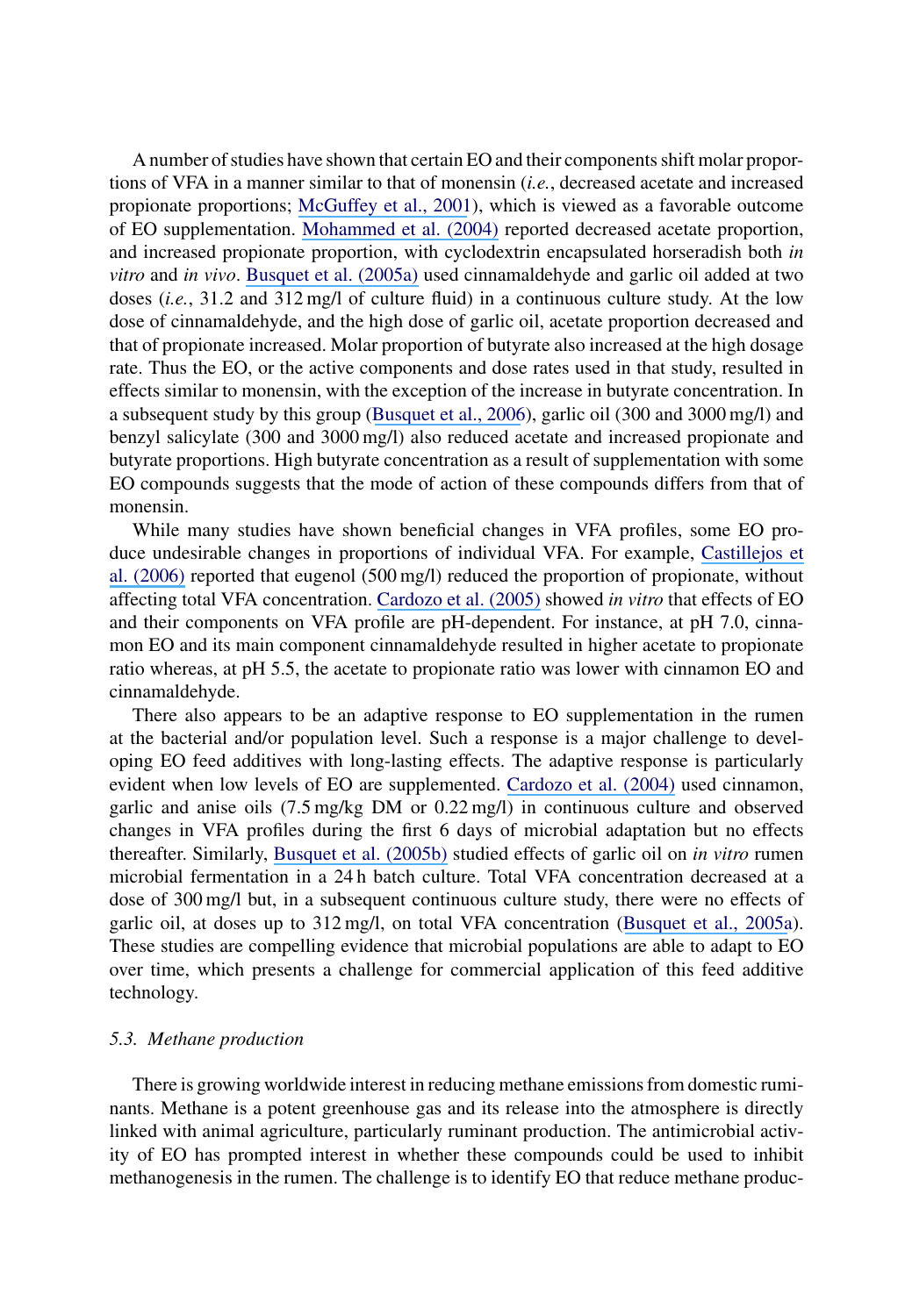tion without a concomitant reduction in feed digestion. [Evans and Martin \(2000\)](#page-16-0) observed that thymol (400 mg/l), a main component of EO derived from *Thymus* and *Origanum* plants, was a strong inhibitor of methane *in vitro*, but acetate and propionate concentrations also decreased. [Kamra et al. \(2005\)](https://www.researchgate.net/publication/223034229_Inhibition_of_ruminal_methanogenesis_by_tropical_plants_containing_secondary_compounds?el=1_x_8&enrichId=rgreq-c2a975f87c3c0a4ae4f72c568b2909c3-XXX&enrichSource=Y292ZXJQYWdlOzI0ODMzMjkyNjtBUzoxNjMyMTg0Nzk2NTY5NjBAMTQxNTkyNTcyNjMzOQ==) investigated methanol and ethanol extracts of various spices, including fennel, clove, garlic, onion, and ginger for effects on methane production *in vitro*. Among the extracts tested, methanol extract of garlic was the most effective suppressant of methane, with a 64% reduction *in vitro* and no adverse effects on feed digestibility. Similarly, [Busquet et al. \(2005a\)](https://www.researchgate.net/publication/7787150_Effects_of_Cinnamaldehyde_and_Garlic_Oil_on_Rumen_Microbial_Fermentation_in_a_Dual_Flow_Continuous_Culture?el=1_x_8&enrichId=rgreq-c2a975f87c3c0a4ae4f72c568b2909c3-XXX&enrichSource=Y292ZXJQYWdlOzI0ODMzMjkyNjtBUzoxNjMyMTg0Nzk2NTY5NjBAMTQxNTkyNTcyNjMzOQ==) reported that garlic oil (312 mg/l) reduced acetate and increased propionate proportions in a manner consistent with decreased methane production *in vitro*, although methane was not directly measured. Evaluating the effects of garlic oil and four of its main components (diallyl sulfide, diallyl disulfide, allyl mercaptan, and allicin), [Busquet et al. \(2005b\)](https://www.researchgate.net/publication/7476181_Effect_of_Garlic_Oil_and_Four_of_its_Compounds_on_Rumen_Microbial_Fermentation?el=1_x_8&enrichId=rgreq-c2a975f87c3c0a4ae4f72c568b2909c3-XXX&enrichSource=Y292ZXJQYWdlOzI0ODMzMjkyNjtBUzoxNjMyMTg0Nzk2NTY5NjBAMTQxNTkyNTcyNjMzOQ==) observed, in batch culture, that garlic oil and diallyl disulfide (300 mg/l of ruminal fluid) reduced methane production by 74 and 69% respectively, without altering digestibility. Interestingly, monensin did not reduce methane production to the same extent as garlic oil or diallyl disulfide. [Busquet et al.](#page-16-0) [\(2005b\)](#page-16-0) suggested that garlic oil and diallyl disulfide did not exert their effects through the same mode of action as monensin, but rather that inhibition of methane production by these compounds was due to the direct inhibition of rumen methanogenic archaea. [Patra et](https://www.researchgate.net/publication/223305808_Effect_of_spices_on_rumen_fermentation_methanogenesis_and_protozoa_counts_in_in_vitro_gas_production_test?el=1_x_8&enrichId=rgreq-c2a975f87c3c0a4ae4f72c568b2909c3-XXX&enrichSource=Y292ZXJQYWdlOzI0ODMzMjkyNjtBUzoxNjMyMTg0Nzk2NTY5NjBAMTQxNTkyNTcyNjMzOQ==) [al. \(2005\)](https://www.researchgate.net/publication/223305808_Effect_of_spices_on_rumen_fermentation_methanogenesis_and_protozoa_counts_in_in_vitro_gas_production_test?el=1_x_8&enrichId=rgreq-c2a975f87c3c0a4ae4f72c568b2909c3-XXX&enrichSource=Y292ZXJQYWdlOzI0ODMzMjkyNjtBUzoxNjMyMTg0Nzk2NTY5NjBAMTQxNTkyNTcyNjMzOQ==) reported that ethanol and methanol extracts of cloves and the methanol extract of fennel also inhibited methane production *in vitro*, but digestibility of the feed was also reduced. The ground root from Rhubarb (*Rheum officinale*, 1.6 g/l) was reported to reduce methane production *in vitro* by 20% without affecting digestibility, whereas the bark from buckthorn (*Rhamnus frangula*, 1.6 g/l) had no effect on methane (García-González et al., [2005\).](#page-17-0)

There may be potential to select EO compounds that reduce methane by selectively inhibiting protozoal numbers,which would be expected to decrease methane production because ruminal protozoa provide a habitat for methanogens that live on and within them. However, the antiprotozoal effects of EO have been inconsistent and variable among EO and EO active components (see Section [5.1.\)](#page-6-0).

Few studies have evaluated effects of EO and their main components *in vivo* for effects on methane emissions, and no studies have assessed long-term effects of EO and their constituents on methane production. In one study, MEO was fed (1 g/day) to beef cattle consuming a high forage diet. Methane emissions were not affected, although feed digestibility decreased [\(B](#page-15-0)[eauchemin and McGinn, 200](https://www.researchgate.net/publication/7082581_Methane_emissions_from_beef_cattle_Effects_of_fumaric_acid_essential_oil_and_canola_oil1?el=1_x_8&enrichId=rgreq-c2a975f87c3c0a4ae4f72c568b2909c3-XXX&enrichSource=Y292ZXJQYWdlOzI0ODMzMjkyNjtBUzoxNjMyMTg0Nzk2NTY5NjBAMTQxNTkyNTcyNjMzOQ==)[6\).](#page-15-0) Using the same commercial product in an *in vitro* study using pure cultures, [McIntosh et al. \(2003\)](https://www.researchgate.net/publication/10627333_Effects_of_Essential_Oils_on_Ruminal_Microorganisms_and_Their_Protein_Metabolism?el=1_x_8&enrichId=rgreq-c2a975f87c3c0a4ae4f72c568b2909c3-XXX&enrichSource=Y292ZXJQYWdlOzI0ODMzMjkyNjtBUzoxNjMyMTg0Nzk2NTY5NjBAMTQxNTkyNTcyNjMzOQ==) reported that growth of the methanogen *Methanobrevibacter smithii* was inhibited, but only when the concentration of the product was 33 fold higher than that fed *in vivo*, as reported by [Beauchemin and McGinn \(2006](https://www.researchgate.net/publication/7082581_Methane_emissions_from_beef_cattle_Effects_of_fumaric_acid_essential_oil_and_canola_oil1?el=1_x_8&enrichId=rgreq-c2a975f87c3c0a4ae4f72c568b2909c3-XXX&enrichSource=Y292ZXJQYWdlOzI0ODMzMjkyNjtBUzoxNjMyMTg0Nzk2NTY5NjBAMTQxNTkyNTcyNjMzOQ==)[\),](#page-15-0) a feeding rate that is impractical due to potentially deleterious effects on diet digestibility. Using another high supplementation rate (*i.e.*, 20 g/kg of DM intake) of encapsulated horseradish, [Mohammed et al. \(2004\)](https://www.researchgate.net/publication/8491281_Effect_of_Japanese_horseradish_oil_on_methane_production_and_ruminal_fermentation?el=1_x_8&enrichId=rgreq-c2a975f87c3c0a4ae4f72c568b2909c3-XXX&enrichSource=Y292ZXJQYWdlOzI0ODMzMjkyNjtBUzoxNjMyMTg0Nzk2NTY5NjBAMTQxNTkyNTcyNjMzOQ==) observed a 19% decrease in methane production in steers that was not accompanied by a reduction in protozoal numbers or feed digestibility. It seems clear that there is potential to select EO compounds that selectively reduce methane when used at levels that do not depress feed utilization, but further research is necessary to evaluate these compounds *in vivo*.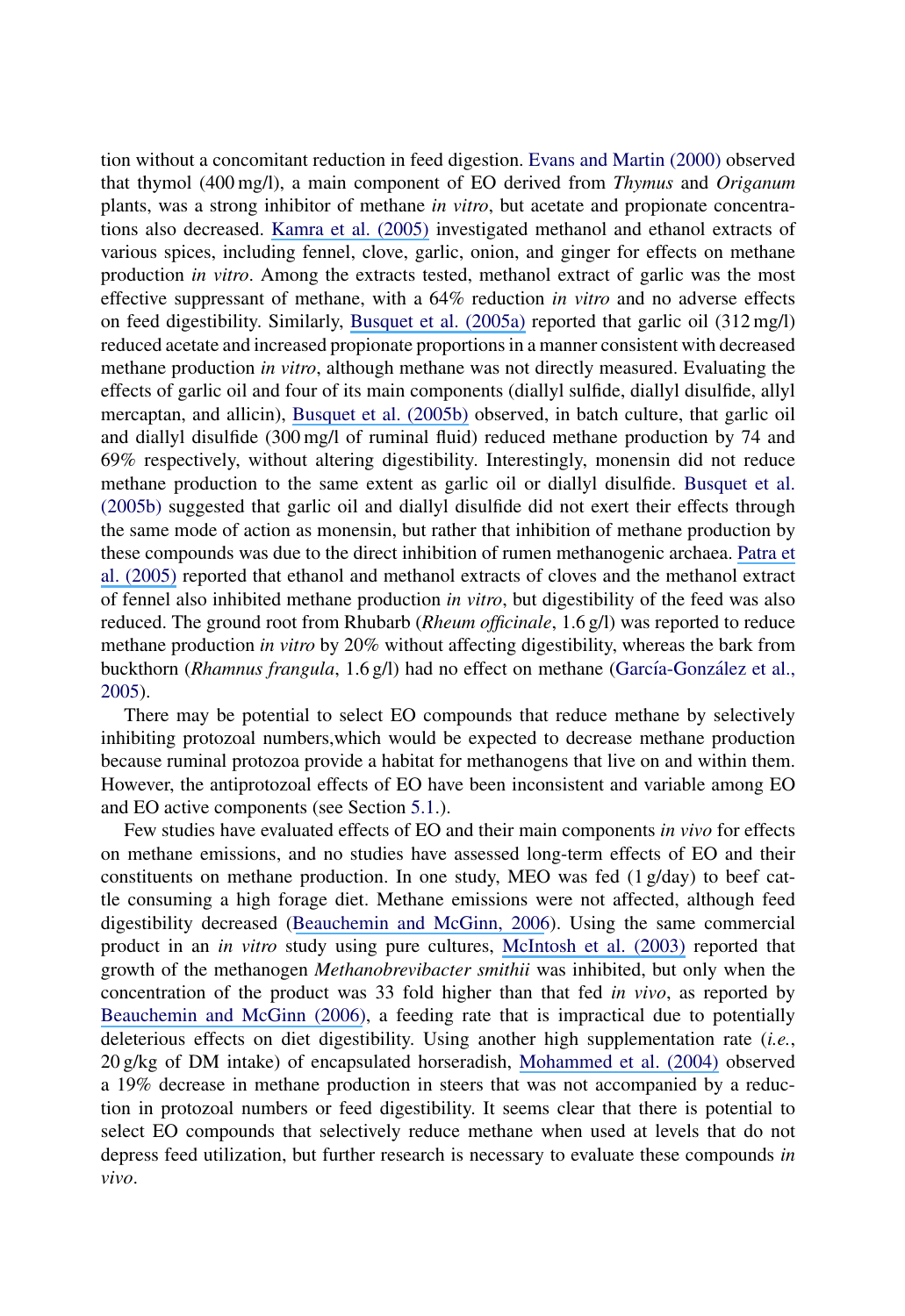#### **6. Effects on ruminant performance**

Few studies have been published on effects of EO or their constituents on milk production and composition of dairy cows. [Benchaar et al. \(2006](https://www.researchgate.net/publication/6762265_Effects_of_Addition_of_Essential_Oils_and_Monensin_Premix_on_Digestion_Ruminal_Fermentation_Milk_Production_and_Milk_Composition_in_Dairy_Cows?el=1_x_8&enrichId=rgreq-c2a975f87c3c0a4ae4f72c568b2909c3-XXX&enrichSource=Y292ZXJQYWdlOzI0ODMzMjkyNjtBUzoxNjMyMTg0Nzk2NTY5NjBAMTQxNTkyNTcyNjMzOQ==)[b,](#page-15-0) [200](https://www.researchgate.net/publication/6567967_Effects_of_Essential_Oils_on_Digestion_Ruminal_Fermentation_Rumen_Microbial_Populations_Milk_Production_and_Milk_Composition_in_Dairy_Cows_Fed_Alfalfa_Silage_or_Corn_Silage?el=1_x_8&enrichId=rgreq-c2a975f87c3c0a4ae4f72c568b2909c3-XXX&enrichSource=Y292ZXJQYWdlOzI0ODMzMjkyNjtBUzoxNjMyMTg0Nzk2NTY5NjBAMTQxNTkyNTcyNjMzOQ==)[7\)](#page-15-0) observed no changes in DM intake, milk production, and milk components when dairy cows were fed 750 mg or 2 g of MEO daily. Similarly, supplementation of dairy cows with peppermint at 20 g/kg DM had no effect on milk yield and milk composition [\(](#page-17-0)[Hosoda et al., 200](https://www.researchgate.net/publication/264152684_Influence_of_Menthapiperita_L_Peppermint_Supplementation_on_Nutrient_Digestibility_and_Energy_Metabolism_in_Lactating_Dairy_Cows?el=1_x_8&enrichId=rgreq-c2a975f87c3c0a4ae4f72c568b2909c3-XXX&enrichSource=Y292ZXJQYWdlOzI0ODMzMjkyNjtBUzoxNjMyMTg0Nzk2NTY5NjBAMTQxNTkyNTcyNjMzOQ==)[5\).](#page-17-0) More recently, [Yang et al. \(2006\)](#page-19-0) observed that addition of garlic (*Allium sativa*, 5 g/day) and juniper berry (*Juniperus communis*, 2 g/day) oils to dairy cow diets had no effect on DM intake, milk production or milk composition. In these studies, the lack of effect of EO and their active components on milk performance was consistent with the absence of effects of these plant extracts on feed intake and ruminal fermentation.

Essential oils have an antibacterial activity against Gram-negative and Gram-positive bacteria [\(](#page-17-0)[Helander et al., 199](https://www.researchgate.net/publication/40153105_Characterization_of_the_Action_of_Selected_Essential_Oil_Components_on_Gram-Negative_Bacteria?el=1_x_8&enrichId=rgreq-c2a975f87c3c0a4ae4f72c568b2909c3-XXX&enrichSource=Y292ZXJQYWdlOzI0ODMzMjkyNjtBUzoxNjMyMTg0Nzk2NTY5NjBAMTQxNTkyNTcyNjMzOQ==)[8\).](#page-17-0) Several Gram-positive bacteria are involved in ruminal biohydrogenation of unsaturated dietary fatty acids ([Harfoot and Hazlewood, 1988\).](#page-17-0) Therefore, feeding EO could lower biohydrogenation of fatty acids by reducing the number, and the activity, of bacteria involved in the biohydrogenation of unsaturated fatty acids. [Benchaar](https://www.researchgate.net/publication/6567967_Effects_of_Essential_Oils_on_Digestion_Ruminal_Fermentation_Rumen_Microbial_Populations_Milk_Production_and_Milk_Composition_in_Dairy_Cows_Fed_Alfalfa_Silage_or_Corn_Silage?el=1_x_8&enrichId=rgreq-c2a975f87c3c0a4ae4f72c568b2909c3-XXX&enrichSource=Y292ZXJQYWdlOzI0ODMzMjkyNjtBUzoxNjMyMTg0Nzk2NTY5NjBAMTQxNTkyNTcyNjMzOQ==) [et al. \(2007\)](https://www.researchgate.net/publication/6567967_Effects_of_Essential_Oils_on_Digestion_Ruminal_Fermentation_Rumen_Microbial_Populations_Milk_Production_and_Milk_Composition_in_Dairy_Cows_Fed_Alfalfa_Silage_or_Corn_Silage?el=1_x_8&enrichId=rgreq-c2a975f87c3c0a4ae4f72c568b2909c3-XXX&enrichSource=Y292ZXJQYWdlOzI0ODMzMjkyNjtBUzoxNjMyMTg0Nzk2NTY5NjBAMTQxNTkyNTcyNjMzOQ==) reported no change in milk fatty acid profile when cows were supplemented daily with 750 mg of MEO. However, supplementing the same mixture at a higher concentration (*i.e.*, 2 g/day) increased the concentration of conjugated linoleic acid (CLA), a health-promoting fatty acid, in milk fat.

Data on effects of EO and their compounds on beef cattle performance are almost nonexistent. In one study, [Benchaar et al. \(2006a\)](https://www.researchgate.net/publication/280021119_Effects_of_monensin_and_increasing_dose_levels_of_a_mixture_of_essential_oil_compounds_on_intake_digestion_and_growth_performance_of_beef_cattle?el=1_x_8&enrichId=rgreq-c2a975f87c3c0a4ae4f72c568b2909c3-XXX&enrichSource=Y292ZXJQYWdlOzI0ODMzMjkyNjtBUzoxNjMyMTg0Nzk2NTY5NjBAMTQxNTkyNTcyNjMzOQ==) evaluated growth performance of beef cattle fed a silage base diet supplemented with 2 or 4  $g$ /day of a commercial mixture of EO compounds (Vertan®, IDENA, Sautron, France) consisting of thymol, eugenol, vanillin and limonene. Results showed that DM intake and average daily gain were not affected by the addition of this EO compounds mixture. However, the gain to DM intake ratio was affected quadratically with a dose of 2 g/day maximizing feed efficiency.

#### **7. Control of pathogens**

Although it has been shown that EO and its main constituents can inhibit several foodborne pathogens including *E. coli* O157:H7, *S. aureus*, *L. monocytogenes*, and *Salmonella* spp. [\(](#page-16-0)[Burt and Reinders, 2003;](https://www.researchgate.net/publication/10905922_Antibacterial_activity_of_selected_plant_essential_oils_against_Escherichia_coli_O157H7?el=1_x_8&enrichId=rgreq-c2a975f87c3c0a4ae4f72c568b2909c3-XXX&enrichSource=Y292ZXJQYWdlOzI0ODMzMjkyNjtBUzoxNjMyMTg0Nzk2NTY5NjBAMTQxNTkyNTcyNjMzOQ==) [Friedman et al., 2004;](https://www.researchgate.net/publication/8347601_Antibacterial_Activities_of_Plant_Essential_Oils_and_Their_Components_against_Escherichia_coli_O157H7_and_Salmonella_enterica_in_Apple_Juice?el=1_x_8&enrichId=rgreq-c2a975f87c3c0a4ae4f72c568b2909c3-XXX&enrichSource=Y292ZXJQYWdlOzI0ODMzMjkyNjtBUzoxNjMyMTg0Nzk2NTY5NjBAMTQxNTkyNTcyNjMzOQ==) [Penalver et al., 2005;](https://www.researchgate.net/publication/8056112_Antimicrobial_activity_of_five_essential_oils_against_origin_strains_of_the_Enterobacteriaceae_family?el=1_x_8&enrichId=rgreq-c2a975f87c3c0a4ae4f72c568b2909c3-XXX&enrichSource=Y292ZXJQYWdlOzI0ODMzMjkyNjtBUzoxNjMyMTg0Nzk2NTY5NjBAMTQxNTkyNTcyNjMzOQ==) [Oussalah et al.,](https://www.researchgate.net/publication/223787706_Inhibitory_effects_of_selected_plant_essential_oils_on_the_growth_of_four_pathogenic_bacteria_E_coli_O157H7_Salmonella_Typhimurium_Staphylococcus_aureus_and_Listeria_monocytogenes?el=1_x_8&enrichId=rgreq-c2a975f87c3c0a4ae4f72c568b2909c3-XXX&enrichSource=Y292ZXJQYWdlOzI0ODMzMjkyNjtBUzoxNjMyMTg0Nzk2NTY5NjBAMTQxNTkyNTcyNjMzOQ==) [200](https://www.researchgate.net/publication/223787706_Inhibitory_effects_of_selected_plant_essential_oils_on_the_growth_of_four_pathogenic_bacteria_E_coli_O157H7_Salmonella_Typhimurium_Staphylococcus_aureus_and_Listeria_monocytogenes?el=1_x_8&enrichId=rgreq-c2a975f87c3c0a4ae4f72c568b2909c3-XXX&enrichSource=Y292ZXJQYWdlOzI0ODMzMjkyNjtBUzoxNjMyMTg0Nzk2NTY5NjBAMTQxNTkyNTcyNjMzOQ==)[7\)](#page-16-0) the broad spectrum antimicrobial activity of these compounds may makes it difficult to use them to specifically target pathogens within the ruminant digestive tract. Those EO and EO compounds that exhibit the highest antimicrobial activity against ruminal bacteria (*e.g.*, carvacrol, oregano and thyme oils) are also generally the most potent against pathogens ([Oussalah et al., 200](https://www.researchgate.net/publication/223787706_Inhibitory_effects_of_selected_plant_essential_oils_on_the_growth_of_four_pathogenic_bacteria_E_coli_O157H7_Salmonella_Typhimurium_Staphylococcus_aureus_and_Listeria_monocytogenes?el=1_x_8&enrichId=rgreq-c2a975f87c3c0a4ae4f72c568b2909c3-XXX&enrichSource=Y292ZXJQYWdlOzI0ODMzMjkyNjtBUzoxNjMyMTg0Nzk2NTY5NjBAMTQxNTkyNTcyNjMzOQ==)[7\).](#page-18-0) In some instances, EO may also increase the sensitivity of bacteria to other antimicrobials [\(](#page-18-0)[Rafii and Shahverdi, 2007;](https://www.researchgate.net/publication/6607362_Comparison_of_Essential_Oils_from_Three_Plants_for_Enhancement_of_Antimicrobial_Activity_of_Nitrofurantoin_against_Enterobacteria?el=1_x_8&enrichId=rgreq-c2a975f87c3c0a4ae4f72c568b2909c3-XXX&enrichSource=Y292ZXJQYWdlOzI0ODMzMjkyNjtBUzoxNjMyMTg0Nzk2NTY5NjBAMTQxNTkyNTcyNjMzOQ==) [Santiesteban-Lopez et al., 2007](https://www.researchgate.net/publication/6562425_Susceptibility_of_food-borne_bacteria_to_binary_combinations_of_antimicrobials_at_selected_a_w_and_pH?el=1_x_8&enrichId=rgreq-c2a975f87c3c0a4ae4f72c568b2909c3-XXX&enrichSource=Y292ZXJQYWdlOzI0ODMzMjkyNjtBUzoxNjMyMTg0Nzk2NTY5NjBAMTQxNTkyNTcyNjMzOQ==)[\) a](#page-18-0)nd it is possible that they may also enhance the sensitivity of pathogens within the digestive tract to other microbialcides. Recently, EO from peppermint was shown to exhibit activity against *Giardia* ([Vidal et al., 200](https://www.researchgate.net/publication/6943179_Giardia_lamblia_The_effects_of_extracts_and_fractions_from_Mentha_x_piperita_Lin_Lamiaceae_on_trophozoites?el=1_x_8&enrichId=rgreq-c2a975f87c3c0a4ae4f72c568b2909c3-XXX&enrichSource=Y292ZXJQYWdlOzI0ODMzMjkyNjtBUzoxNjMyMTg0Nzk2NTY5NjBAMTQxNTkyNTcyNjMzOQ==)[7\)](#page-18-0) a protozoal parasite that is highly prevalent in cattle [\(Olson et](#page-18-0) [al., 2004\).](#page-18-0) It is possible that EO, or their active components, may also have activity against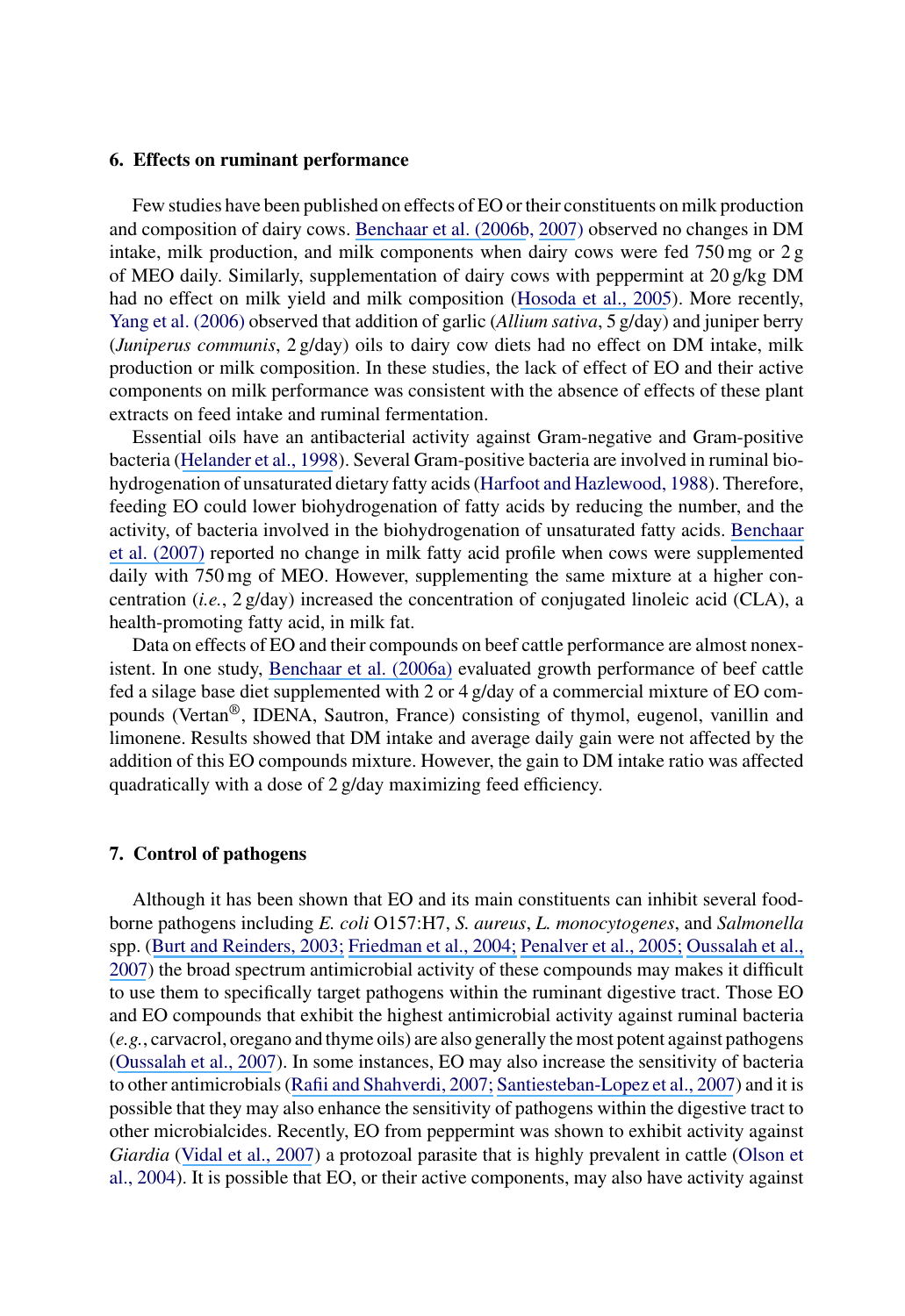<span id="page-15-0"></span>other parasites that reside in the intestine such as *Cryptosporidium*, coccidia or nematodes. Effects of EO on parasites in the lower digestive tract would be dependent on the ability of the antimicrobial components that they contain to remain active after passage through the rumen. To date, the extent to which EO escape from the rumen and flow to the lower digestive tract has not been examined.

# **8. Conclusions**

Plant-derived EO may be a useful means to improve efficiency of nutrient utilization in ruminants and reduce the impact of their production on the environment. Most studies to date have been laboratory based (*i.e.*, *in vitro*) and of a short-term nature, but indicate that EO and their active components may favorably alter ruminal fermentation. At high doses, EO and their constituents may inhibit deamination of AA and reduce methane production in the rumen. However, long-term *in vitro* (*i.e.*, continuous cultures) and *in vivo* studies suggest that benefits associated with EO diminish over time due to shifts in microbial populations or adaptation of individual microbial species to EO. Consequently, it may be difficult to continue to realize benefits from EO throughout the feeding or lactation period. Several studies have shown that EO possess strong bactericidal activity against several food born pathogens. However, the extent to which microbial pathogens exhibit a similar adaptive response to EO is presently unknown. The range of EO and their components is complex in terms of nature and activity and variability in their composition may make it difficult to obtain consistent positive responses in ruminant production from these complex mixtures.

# **References**

- [Acamovic, T., Brooker, J.D., 2005. Biochemistry of plant secondary metabolites and their effects in animals. Proc.](https://www.researchgate.net/publication/7696394_Symposium_on_plants_as_animal_foods_a_case_of_catch_22_Biochemistry_of_plant_secondary_metabolites_and_their_effects_in_animals?el=1_x_8&enrichId=rgreq-c2a975f87c3c0a4ae4f72c568b2909c3-XXX&enrichSource=Y292ZXJQYWdlOzI0ODMzMjkyNjtBUzoxNjMyMTg0Nzk2NTY5NjBAMTQxNTkyNTcyNjMzOQ==) [Nutr. Soc. 64, 403–412.](https://www.researchgate.net/publication/7696394_Symposium_on_plants_as_animal_foods_a_case_of_catch_22_Biochemistry_of_plant_secondary_metabolites_and_their_effects_in_animals?el=1_x_8&enrichId=rgreq-c2a975f87c3c0a4ae4f72c568b2909c3-XXX&enrichSource=Y292ZXJQYWdlOzI0ODMzMjkyNjtBUzoxNjMyMTg0Nzk2NTY5NjBAMTQxNTkyNTcyNjMzOQ==)
- [Ando, S., Nishida, T., Ishida, M., Hosoda, K., Bayaru, E., 2003. Effect of peppermint feeding on the digestibility,](https://www.researchgate.net/publication/248259163_Effect_of_peppermint_feeding_on_the_digestibility_ruminal_fermentation_and_protozoa?el=1_x_8&enrichId=rgreq-c2a975f87c3c0a4ae4f72c568b2909c3-XXX&enrichSource=Y292ZXJQYWdlOzI0ODMzMjkyNjtBUzoxNjMyMTg0Nzk2NTY5NjBAMTQxNTkyNTcyNjMzOQ==) [ruminal fermentation and protozoa. Livest. Prod. Sci. 82, 245–248.](https://www.researchgate.net/publication/248259163_Effect_of_peppermint_feeding_on_the_digestibility_ruminal_fermentation_and_protozoa?el=1_x_8&enrichId=rgreq-c2a975f87c3c0a4ae4f72c568b2909c3-XXX&enrichSource=Y292ZXJQYWdlOzI0ODMzMjkyNjtBUzoxNjMyMTg0Nzk2NTY5NjBAMTQxNTkyNTcyNjMzOQ==)
- [Beauchemin, K.A., McGinn, S.M., 2006. Methane emissions from beef cattle: Effects of fumaric acid, essential](https://www.researchgate.net/publication/7082581_Methane_emissions_from_beef_cattle_Effects_of_fumaric_acid_essential_oil_and_canola_oil1?el=1_x_8&enrichId=rgreq-c2a975f87c3c0a4ae4f72c568b2909c3-XXX&enrichSource=Y292ZXJQYWdlOzI0ODMzMjkyNjtBUzoxNjMyMTg0Nzk2NTY5NjBAMTQxNTkyNTcyNjMzOQ==) [oil, and canola oil. J. Anim. Sci. 84, 1489–1496.](https://www.researchgate.net/publication/7082581_Methane_emissions_from_beef_cattle_Effects_of_fumaric_acid_essential_oil_and_canola_oil1?el=1_x_8&enrichId=rgreq-c2a975f87c3c0a4ae4f72c568b2909c3-XXX&enrichSource=Y292ZXJQYWdlOzI0ODMzMjkyNjtBUzoxNjMyMTg0Nzk2NTY5NjBAMTQxNTkyNTcyNjMzOQ==)
- Benchaar, C., McAllister, T.A., Chouinard, P.Y., 2005. Effects of cinnamaldehyde, yucca saponins extract and condensed tannins on fermentation characteristics, and ciliate protozoal populations in the rumen of lactating dairy cows. J. Dairy Sci. 83 (Suppl. 1), 304.
- [Benchaar, C., Duynisveld, J.L., Charmley, E., 2006a. Effects of monensin and increasing dose levels of a mixture](https://www.researchgate.net/publication/280021119_Effects_of_monensin_and_increasing_dose_levels_of_a_mixture_of_essential_oil_compounds_on_intake_digestion_and_growth_performance_of_beef_cattle?el=1_x_8&enrichId=rgreq-c2a975f87c3c0a4ae4f72c568b2909c3-XXX&enrichSource=Y292ZXJQYWdlOzI0ODMzMjkyNjtBUzoxNjMyMTg0Nzk2NTY5NjBAMTQxNTkyNTcyNjMzOQ==) [of essential oil compounds on intake, digestion and growth performance of beef cattle. Can. J. Anim. Sci. 86,](https://www.researchgate.net/publication/280021119_Effects_of_monensin_and_increasing_dose_levels_of_a_mixture_of_essential_oil_compounds_on_intake_digestion_and_growth_performance_of_beef_cattle?el=1_x_8&enrichId=rgreq-c2a975f87c3c0a4ae4f72c568b2909c3-XXX&enrichSource=Y292ZXJQYWdlOzI0ODMzMjkyNjtBUzoxNjMyMTg0Nzk2NTY5NjBAMTQxNTkyNTcyNjMzOQ==) [91–96.](https://www.researchgate.net/publication/280021119_Effects_of_monensin_and_increasing_dose_levels_of_a_mixture_of_essential_oil_compounds_on_intake_digestion_and_growth_performance_of_beef_cattle?el=1_x_8&enrichId=rgreq-c2a975f87c3c0a4ae4f72c568b2909c3-XXX&enrichSource=Y292ZXJQYWdlOzI0ODMzMjkyNjtBUzoxNjMyMTg0Nzk2NTY5NjBAMTQxNTkyNTcyNjMzOQ==)
- [Benchaar, C., Petit, H.V., Berthiaume, R., Whyte, T.D., Chouinard, P.Y., 2006b. Effects of addition of essential](https://www.researchgate.net/publication/6762265_Effects_of_Addition_of_Essential_Oils_and_Monensin_Premix_on_Digestion_Ruminal_Fermentation_Milk_Production_and_Milk_Composition_in_Dairy_Cows?el=1_x_8&enrichId=rgreq-c2a975f87c3c0a4ae4f72c568b2909c3-XXX&enrichSource=Y292ZXJQYWdlOzI0ODMzMjkyNjtBUzoxNjMyMTg0Nzk2NTY5NjBAMTQxNTkyNTcyNjMzOQ==) [oils and monensin premix on digestion, ruminal fermentation, milk production and milk composition in dairy](https://www.researchgate.net/publication/6762265_Effects_of_Addition_of_Essential_Oils_and_Monensin_Premix_on_Digestion_Ruminal_Fermentation_Milk_Production_and_Milk_Composition_in_Dairy_Cows?el=1_x_8&enrichId=rgreq-c2a975f87c3c0a4ae4f72c568b2909c3-XXX&enrichSource=Y292ZXJQYWdlOzI0ODMzMjkyNjtBUzoxNjMyMTg0Nzk2NTY5NjBAMTQxNTkyNTcyNjMzOQ==) [cows. J. Dairy Sci. 89, 4352–4364.](https://www.researchgate.net/publication/6762265_Effects_of_Addition_of_Essential_Oils_and_Monensin_Premix_on_Digestion_Ruminal_Fermentation_Milk_Production_and_Milk_Composition_in_Dairy_Cows?el=1_x_8&enrichId=rgreq-c2a975f87c3c0a4ae4f72c568b2909c3-XXX&enrichSource=Y292ZXJQYWdlOzI0ODMzMjkyNjtBUzoxNjMyMTg0Nzk2NTY5NjBAMTQxNTkyNTcyNjMzOQ==)
- [Benchaar, C., Petit, H.V., Berthiaume, R., Ouellet, D.R., Chiquette, J., Chouinard, P.Y., 2007. Effects of essential](https://www.researchgate.net/publication/6567967_Effects_of_Essential_Oils_on_Digestion_Ruminal_Fermentation_Rumen_Microbial_Populations_Milk_Production_and_Milk_Composition_in_Dairy_Cows_Fed_Alfalfa_Silage_or_Corn_Silage?el=1_x_8&enrichId=rgreq-c2a975f87c3c0a4ae4f72c568b2909c3-XXX&enrichSource=Y292ZXJQYWdlOzI0ODMzMjkyNjtBUzoxNjMyMTg0Nzk2NTY5NjBAMTQxNTkyNTcyNjMzOQ==) [oils on digestion, ruminal fermentation, rumen microbial populations, milk production, and milk composition](https://www.researchgate.net/publication/6567967_Effects_of_Essential_Oils_on_Digestion_Ruminal_Fermentation_Rumen_Microbial_Populations_Milk_Production_and_Milk_Composition_in_Dairy_Cows_Fed_Alfalfa_Silage_or_Corn_Silage?el=1_x_8&enrichId=rgreq-c2a975f87c3c0a4ae4f72c568b2909c3-XXX&enrichSource=Y292ZXJQYWdlOzI0ODMzMjkyNjtBUzoxNjMyMTg0Nzk2NTY5NjBAMTQxNTkyNTcyNjMzOQ==) [in dairy cows fed alfalfa silage or corn silage. J. Dairy Sci. 90, 886–897.](https://www.researchgate.net/publication/6567967_Effects_of_Essential_Oils_on_Digestion_Ruminal_Fermentation_Rumen_Microbial_Populations_Milk_Production_and_Milk_Composition_in_Dairy_Cows_Fed_Alfalfa_Silage_or_Corn_Silage?el=1_x_8&enrichId=rgreq-c2a975f87c3c0a4ae4f72c568b2909c3-XXX&enrichSource=Y292ZXJQYWdlOzI0ODMzMjkyNjtBUzoxNjMyMTg0Nzk2NTY5NjBAMTQxNTkyNTcyNjMzOQ==)
- Bode, H., Müller, R., 2003. Possibility of bacterial recruitment of plant genes associated with the biosynthesis of [secondary metabolites. Plant Physiol. 132, 1153–1161.](https://www.researchgate.net/publication/10663998_Possibility_of_bacterial_recruitment_of_plant_genes_associated_with_the_biosynthesis_of_secondary_metabolites?el=1_x_8&enrichId=rgreq-c2a975f87c3c0a4ae4f72c568b2909c3-XXX&enrichSource=Y292ZXJQYWdlOzI0ODMzMjkyNjtBUzoxNjMyMTg0Nzk2NTY5NjBAMTQxNTkyNTcyNjMzOQ==)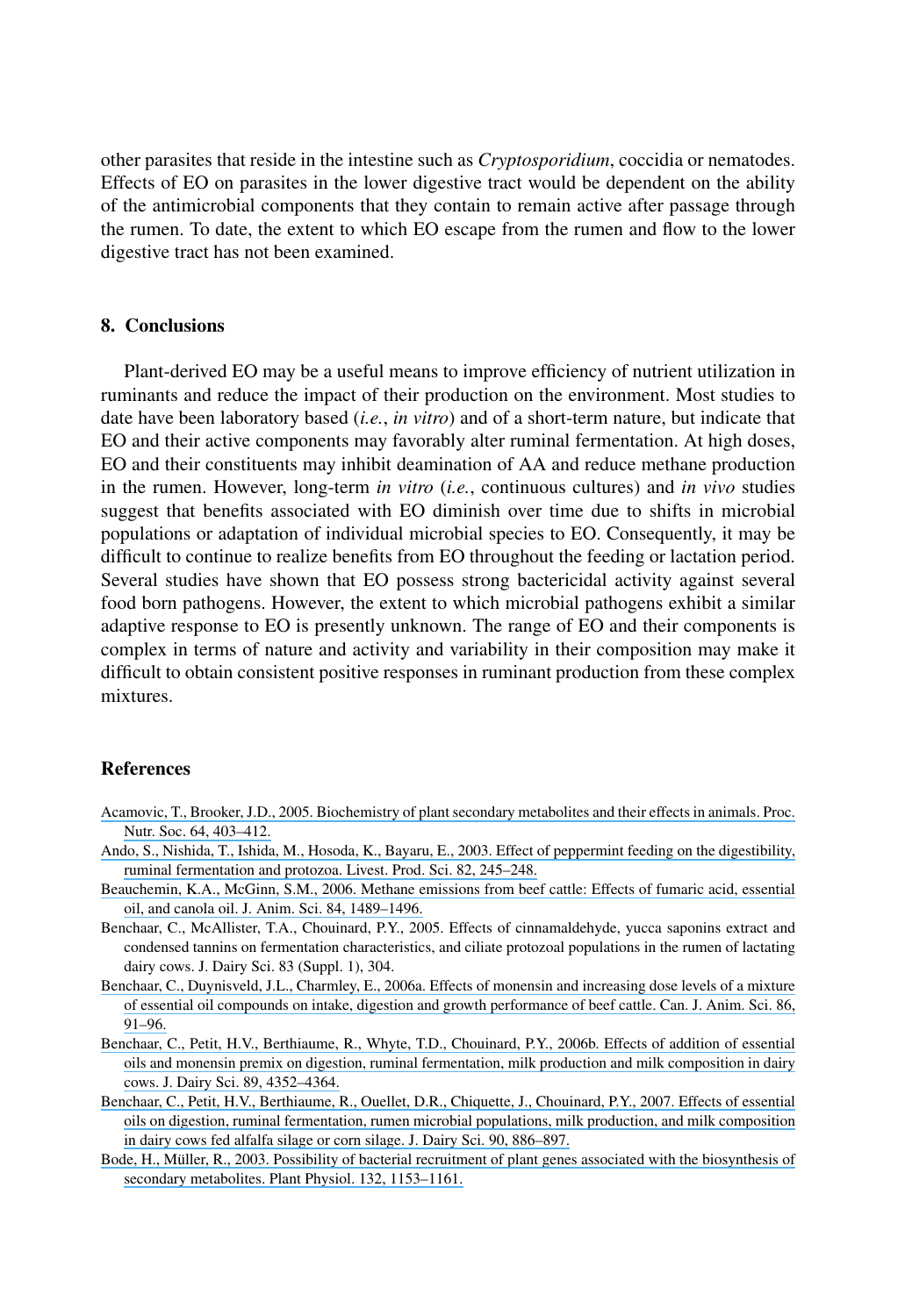<span id="page-16-0"></span>[Borchers, R., 1965. Proteolytic activity of rumen fluid](https://www.researchgate.net/publication/279636959_Proteolytic_Activity_of_Rumen_Fluid_In_Vitro?el=1_x_8&enrichId=rgreq-c2a975f87c3c0a4ae4f72c568b2909c3-XXX&enrichSource=Y292ZXJQYWdlOzI0ODMzMjkyNjtBUzoxNjMyMTg0Nzk2NTY5NjBAMTQxNTkyNTcyNjMzOQ==) *in vitro*. J. Anim. Sci. 24, 1033–1038.

- [Broderick, G.A., Balthrop, J.E., 1979. Chemical inhibition of amino acid deamination by ruminal microbes](https://www.researchgate.net/publication/237727919_Chemical_inhibition_of_amino_acid_deamination_by_ruminal_microbes_in_vitro?el=1_x_8&enrichId=rgreq-c2a975f87c3c0a4ae4f72c568b2909c3-XXX&enrichSource=Y292ZXJQYWdlOzI0ODMzMjkyNjtBUzoxNjMyMTg0Nzk2NTY5NjBAMTQxNTkyNTcyNjMzOQ==) *in vitro*[. J. Anim. Sci. 49, 1101–1111.](https://www.researchgate.net/publication/237727919_Chemical_inhibition_of_amino_acid_deamination_by_ruminal_microbes_in_vitro?el=1_x_8&enrichId=rgreq-c2a975f87c3c0a4ae4f72c568b2909c3-XXX&enrichSource=Y292ZXJQYWdlOzI0ODMzMjkyNjtBUzoxNjMyMTg0Nzk2NTY5NjBAMTQxNTkyNTcyNjMzOQ==)
- [Burt, S.A., Reinders, R.D., 2003. Antibcaterial activity of selected plant essential oils against](https://www.researchgate.net/publication/10905922_Antibacterial_activity_of_selected_plant_essential_oils_against_Escherichia_coli_O157H7?el=1_x_8&enrichId=rgreq-c2a975f87c3c0a4ae4f72c568b2909c3-XXX&enrichSource=Y292ZXJQYWdlOzI0ODMzMjkyNjtBUzoxNjMyMTg0Nzk2NTY5NjBAMTQxNTkyNTcyNjMzOQ==) *Escherichia coli* [O157:H7. Lett. Appl. Microbiol. 36, 162–167.](https://www.researchgate.net/publication/10905922_Antibacterial_activity_of_selected_plant_essential_oils_against_Escherichia_coli_O157H7?el=1_x_8&enrichId=rgreq-c2a975f87c3c0a4ae4f72c568b2909c3-XXX&enrichSource=Y292ZXJQYWdlOzI0ODMzMjkyNjtBUzoxNjMyMTg0Nzk2NTY5NjBAMTQxNTkyNTcyNjMzOQ==)
- [Burt, S., 2004. Essential oils: Their antibacterial properties and potential applications in foods—a review. Int. J.](https://www.researchgate.net/publication/8463493_Essential_oils_Their_antibacterial_properties_and_potential_applications_in_foods-A_review_International_Journal_of_Food_Microbiology_943_223-253?el=1_x_8&enrichId=rgreq-c2a975f87c3c0a4ae4f72c568b2909c3-XXX&enrichSource=Y292ZXJQYWdlOzI0ODMzMjkyNjtBUzoxNjMyMTg0Nzk2NTY5NjBAMTQxNTkyNTcyNjMzOQ==) [Food Microb. 94, 223–253.](https://www.researchgate.net/publication/8463493_Essential_oils_Their_antibacterial_properties_and_potential_applications_in_foods-A_review_International_Journal_of_Food_Microbiology_943_223-253?el=1_x_8&enrichId=rgreq-c2a975f87c3c0a4ae4f72c568b2909c3-XXX&enrichSource=Y292ZXJQYWdlOzI0ODMzMjkyNjtBUzoxNjMyMTg0Nzk2NTY5NjBAMTQxNTkyNTcyNjMzOQ==)
- [Busquet, M., Calsamiglia, S., Ferret, A., Cardozo, P.W., Kamel, C., 2005a. Effects of cinnamaldehyde and](https://www.researchgate.net/publication/7787150_Effects_of_Cinnamaldehyde_and_Garlic_Oil_on_Rumen_Microbial_Fermentation_in_a_Dual_Flow_Continuous_Culture?el=1_x_8&enrichId=rgreq-c2a975f87c3c0a4ae4f72c568b2909c3-XXX&enrichSource=Y292ZXJQYWdlOzI0ODMzMjkyNjtBUzoxNjMyMTg0Nzk2NTY5NjBAMTQxNTkyNTcyNjMzOQ==) [garlic oil on rumen microbial fermentation in a dual flow continuous culture. J. Dairy Sci. 88, 2508–](https://www.researchgate.net/publication/7787150_Effects_of_Cinnamaldehyde_and_Garlic_Oil_on_Rumen_Microbial_Fermentation_in_a_Dual_Flow_Continuous_Culture?el=1_x_8&enrichId=rgreq-c2a975f87c3c0a4ae4f72c568b2909c3-XXX&enrichSource=Y292ZXJQYWdlOzI0ODMzMjkyNjtBUzoxNjMyMTg0Nzk2NTY5NjBAMTQxNTkyNTcyNjMzOQ==) [2516.](https://www.researchgate.net/publication/7787150_Effects_of_Cinnamaldehyde_and_Garlic_Oil_on_Rumen_Microbial_Fermentation_in_a_Dual_Flow_Continuous_Culture?el=1_x_8&enrichId=rgreq-c2a975f87c3c0a4ae4f72c568b2909c3-XXX&enrichSource=Y292ZXJQYWdlOzI0ODMzMjkyNjtBUzoxNjMyMTg0Nzk2NTY5NjBAMTQxNTkyNTcyNjMzOQ==)
- [Busquet, M., Calsamiglia, S., Ferret, A., Carro, M.D., Kamel, C., 2005b. Effect of garlic oil and four of its](https://www.researchgate.net/publication/7476181_Effect_of_Garlic_Oil_and_Four_of_its_Compounds_on_Rumen_Microbial_Fermentation?el=1_x_8&enrichId=rgreq-c2a975f87c3c0a4ae4f72c568b2909c3-XXX&enrichSource=Y292ZXJQYWdlOzI0ODMzMjkyNjtBUzoxNjMyMTg0Nzk2NTY5NjBAMTQxNTkyNTcyNjMzOQ==) [compounds on rumen microbial fermentation. J. Dairy Sci. 88, 4393–4404.](https://www.researchgate.net/publication/7476181_Effect_of_Garlic_Oil_and_Four_of_its_Compounds_on_Rumen_Microbial_Fermentation?el=1_x_8&enrichId=rgreq-c2a975f87c3c0a4ae4f72c568b2909c3-XXX&enrichSource=Y292ZXJQYWdlOzI0ODMzMjkyNjtBUzoxNjMyMTg0Nzk2NTY5NjBAMTQxNTkyNTcyNjMzOQ==)
- Busquet, M., Calsamiglia, S., Ferret, A., Kamel, C., 2005c. Screening for the effects of natural plant extracts and secondary plant metabolites on rumen microbial fermentation in continuous culture. Anim. Feed Sci. Technol. 123, 597–613.
- [Busquet, M., Calsamiglia, S., Ferret, A., Kamel, C., 2006. Plant extracts affect](https://www.researchgate.net/publication/7343615_Plant_Extracts_Affect_In_Vitro_Rumen_Microbial_Fermentation?el=1_x_8&enrichId=rgreq-c2a975f87c3c0a4ae4f72c568b2909c3-XXX&enrichSource=Y292ZXJQYWdlOzI0ODMzMjkyNjtBUzoxNjMyMTg0Nzk2NTY5NjBAMTQxNTkyNTcyNjMzOQ==) *in vitro* rumen microbial fermen[tation. J. Dairy Sci. 89, 761–771.](https://www.researchgate.net/publication/7343615_Plant_Extracts_Affect_In_Vitro_Rumen_Microbial_Fermentation?el=1_x_8&enrichId=rgreq-c2a975f87c3c0a4ae4f72c568b2909c3-XXX&enrichSource=Y292ZXJQYWdlOzI0ODMzMjkyNjtBUzoxNjMyMTg0Nzk2NTY5NjBAMTQxNTkyNTcyNjMzOQ==)
- Canillac, N., Mourey, A., 1996. Comportement de *Listeria monocytogenes* en presence d'huile essentielle de sapin ´ et de pin. Sci. Alimen. 16, 403–411.
- [Canillac, N., Mourey, A., 2001. Antibacterial activity of the essential oil of](https://www.researchgate.net/publication/248565099_Antibacterial_activity_of_the_essential_oil_of_Picea_excelsa_on_Listeria_Staphylococcus_aureus_and_coliform_bacteria?el=1_x_8&enrichId=rgreq-c2a975f87c3c0a4ae4f72c568b2909c3-XXX&enrichSource=Y292ZXJQYWdlOzI0ODMzMjkyNjtBUzoxNjMyMTg0Nzk2NTY5NjBAMTQxNTkyNTcyNjMzOQ==)*Picea excelsa* on *Listeria*, *Staphlococcus aureus* [and coliform bacteria. Food Microbiol. 18, 261–268.](https://www.researchgate.net/publication/248565099_Antibacterial_activity_of_the_essential_oil_of_Picea_excelsa_on_Listeria_Staphylococcus_aureus_and_coliform_bacteria?el=1_x_8&enrichId=rgreq-c2a975f87c3c0a4ae4f72c568b2909c3-XXX&enrichSource=Y292ZXJQYWdlOzI0ODMzMjkyNjtBUzoxNjMyMTg0Nzk2NTY5NjBAMTQxNTkyNTcyNjMzOQ==)
- [Cardozo, P.W., Calsamiglia, S., Ferret, A., Kamel, C., 2004. Effects of natural plant extracts on ruminal protein](https://www.researchgate.net/publication/8185439_Effects_of_natural_plant_extracts_on_ruminal_protein_degradation_and_fermentation_profiles_in_continuous_culture1?el=1_x_8&enrichId=rgreq-c2a975f87c3c0a4ae4f72c568b2909c3-XXX&enrichSource=Y292ZXJQYWdlOzI0ODMzMjkyNjtBUzoxNjMyMTg0Nzk2NTY5NjBAMTQxNTkyNTcyNjMzOQ==) [degradation and fermentation profiles in continuous culture. J. Anim. Sci. 82, 3230–3236.](https://www.researchgate.net/publication/8185439_Effects_of_natural_plant_extracts_on_ruminal_protein_degradation_and_fermentation_profiles_in_continuous_culture1?el=1_x_8&enrichId=rgreq-c2a975f87c3c0a4ae4f72c568b2909c3-XXX&enrichSource=Y292ZXJQYWdlOzI0ODMzMjkyNjtBUzoxNjMyMTg0Nzk2NTY5NjBAMTQxNTkyNTcyNjMzOQ==)
- [Cardozo, P.W., Calsamiglia, S., Ferret, A., Kamel, C., 2005. Screening for the effects of natural plant extracts at](https://www.researchgate.net/publication/299172856_Screening_for_the_effects_of_natural_plant_extracts_at_different_pH_on_in_vitro_rumen_microbial_fermentation_of_a_high-concentrate_diet_for_beef_cattle?el=1_x_8&enrichId=rgreq-c2a975f87c3c0a4ae4f72c568b2909c3-XXX&enrichSource=Y292ZXJQYWdlOzI0ODMzMjkyNjtBUzoxNjMyMTg0Nzk2NTY5NjBAMTQxNTkyNTcyNjMzOQ==) [different pH on in vitro rumen microbial fermentation of a high-concentrate diet for beef cattle. J. Anim. Sci.](https://www.researchgate.net/publication/299172856_Screening_for_the_effects_of_natural_plant_extracts_at_different_pH_on_in_vitro_rumen_microbial_fermentation_of_a_high-concentrate_diet_for_beef_cattle?el=1_x_8&enrichId=rgreq-c2a975f87c3c0a4ae4f72c568b2909c3-XXX&enrichSource=Y292ZXJQYWdlOzI0ODMzMjkyNjtBUzoxNjMyMTg0Nzk2NTY5NjBAMTQxNTkyNTcyNjMzOQ==) [83, 2572–2579.](https://www.researchgate.net/publication/299172856_Screening_for_the_effects_of_natural_plant_extracts_at_different_pH_on_in_vitro_rumen_microbial_fermentation_of_a_high-concentrate_diet_for_beef_cattle?el=1_x_8&enrichId=rgreq-c2a975f87c3c0a4ae4f72c568b2909c3-XXX&enrichSource=Y292ZXJQYWdlOzI0ODMzMjkyNjtBUzoxNjMyMTg0Nzk2NTY5NjBAMTQxNTkyNTcyNjMzOQ==)
- [Cardozo, P.W., Calsamiglia, S., Ferret, A., Kamel, C., 2006. Effects of alfalfa extract, anise, capsicum, and a](https://www.researchgate.net/publication/6818630_Effects_of_alfalfa_extract_anise_capsicum_and_a_mixture_of_cinnamaldehyde_and_eugenol_on_ruminal_fermentation_and_protein_degradation_in_beef_heifers_fed_a_high-concentrate_diet?el=1_x_8&enrichId=rgreq-c2a975f87c3c0a4ae4f72c568b2909c3-XXX&enrichSource=Y292ZXJQYWdlOzI0ODMzMjkyNjtBUzoxNjMyMTg0Nzk2NTY5NjBAMTQxNTkyNTcyNjMzOQ==) [mixture of cinnamaldehyde and eugenol on ruminal fermentation and protein degradation in beef heifers fed](https://www.researchgate.net/publication/6818630_Effects_of_alfalfa_extract_anise_capsicum_and_a_mixture_of_cinnamaldehyde_and_eugenol_on_ruminal_fermentation_and_protein_degradation_in_beef_heifers_fed_a_high-concentrate_diet?el=1_x_8&enrichId=rgreq-c2a975f87c3c0a4ae4f72c568b2909c3-XXX&enrichSource=Y292ZXJQYWdlOzI0ODMzMjkyNjtBUzoxNjMyMTg0Nzk2NTY5NjBAMTQxNTkyNTcyNjMzOQ==) [a high-concentrate diet. J. Anim. Sci. 84, 2801–2808.](https://www.researchgate.net/publication/6818630_Effects_of_alfalfa_extract_anise_capsicum_and_a_mixture_of_cinnamaldehyde_and_eugenol_on_ruminal_fermentation_and_protein_degradation_in_beef_heifers_fed_a_high-concentrate_diet?el=1_x_8&enrichId=rgreq-c2a975f87c3c0a4ae4f72c568b2909c3-XXX&enrichSource=Y292ZXJQYWdlOzI0ODMzMjkyNjtBUzoxNjMyMTg0Nzk2NTY5NjBAMTQxNTkyNTcyNjMzOQ==)
- [Castillejos, L., Calsamiglia, S., Ferret, A., Losa, R., 2005. Effects of a specific blend of essential oil compounds](https://www.researchgate.net/publication/232715600_Effects_of_a_specific_blend_of_essential_oil_compounds_and_the_type_of_diet_on_rumen_microbial_fermentation_and_nutrient_flow_from_a_continuous_culture_system?el=1_x_8&enrichId=rgreq-c2a975f87c3c0a4ae4f72c568b2909c3-XXX&enrichSource=Y292ZXJQYWdlOzI0ODMzMjkyNjtBUzoxNjMyMTg0Nzk2NTY5NjBAMTQxNTkyNTcyNjMzOQ==) [and the type of diet on rumen microbial fermentation and nutrient flow from a continuous culture system.](https://www.researchgate.net/publication/232715600_Effects_of_a_specific_blend_of_essential_oil_compounds_and_the_type_of_diet_on_rumen_microbial_fermentation_and_nutrient_flow_from_a_continuous_culture_system?el=1_x_8&enrichId=rgreq-c2a975f87c3c0a4ae4f72c568b2909c3-XXX&enrichSource=Y292ZXJQYWdlOzI0ODMzMjkyNjtBUzoxNjMyMTg0Nzk2NTY5NjBAMTQxNTkyNTcyNjMzOQ==) [Anim. Feed Sci. Technol. 119, 29–41.](https://www.researchgate.net/publication/232715600_Effects_of_a_specific_blend_of_essential_oil_compounds_and_the_type_of_diet_on_rumen_microbial_fermentation_and_nutrient_flow_from_a_continuous_culture_system?el=1_x_8&enrichId=rgreq-c2a975f87c3c0a4ae4f72c568b2909c3-XXX&enrichSource=Y292ZXJQYWdlOzI0ODMzMjkyNjtBUzoxNjMyMTg0Nzk2NTY5NjBAMTQxNTkyNTcyNjMzOQ==)
- [Castillejos, L., Calsamiglia, S., Ferret, A., 2006. Effect of essential oils active compounds on rumen microbial](https://www.researchgate.net/publication/7010279_Effect_of_Essential_Oil_Active_Compounds_on_Rumen_Microbial_Fermentation_and_Nutrient_Flow_in_In_Vitro_Systems?el=1_x_8&enrichId=rgreq-c2a975f87c3c0a4ae4f72c568b2909c3-XXX&enrichSource=Y292ZXJQYWdlOzI0ODMzMjkyNjtBUzoxNjMyMTg0Nzk2NTY5NjBAMTQxNTkyNTcyNjMzOQ==) fermentation and nutrient flow in *in vitro* [systems. J. Dairy. Sci. 89, 2649–2658.](https://www.researchgate.net/publication/7010279_Effect_of_Essential_Oil_Active_Compounds_on_Rumen_Microbial_Fermentation_and_Nutrient_Flow_in_In_Vitro_Systems?el=1_x_8&enrichId=rgreq-c2a975f87c3c0a4ae4f72c568b2909c3-XXX&enrichSource=Y292ZXJQYWdlOzI0ODMzMjkyNjtBUzoxNjMyMTg0Nzk2NTY5NjBAMTQxNTkyNTcyNjMzOQ==)
- [Castillejos, L., Calsamiglia, S., Ferret, A., Losa, R., 2007. Effects of dose and adaptation time of a specific blend](https://www.researchgate.net/publication/232715606_Effects_of_dose_and_adaptation_time_of_a_specific_blend_of_essential_oil_compounds_on_rumen_fermentation?el=1_x_8&enrichId=rgreq-c2a975f87c3c0a4ae4f72c568b2909c3-XXX&enrichSource=Y292ZXJQYWdlOzI0ODMzMjkyNjtBUzoxNjMyMTg0Nzk2NTY5NjBAMTQxNTkyNTcyNjMzOQ==) [of essential oils compounds on rumen fermentation. Anim. Feed Sci. Technol. 132, 186–201.](https://www.researchgate.net/publication/232715606_Effects_of_dose_and_adaptation_time_of_a_specific_blend_of_essential_oil_compounds_on_rumen_fermentation?el=1_x_8&enrichId=rgreq-c2a975f87c3c0a4ae4f72c568b2909c3-XXX&enrichSource=Y292ZXJQYWdlOzI0ODMzMjkyNjtBUzoxNjMyMTg0Nzk2NTY5NjBAMTQxNTkyNTcyNjMzOQ==)
- [Carson, C.F., Mee, B.J., Riley, T.V., 2002. Mechanism of action of](https://www.researchgate.net/publication/11352910_Mechanism_of_Action_of_Melaleuca_alternifolia_Tea_Tree_Oil_on_Staphylococcus_aureus_Determined_by_Time-Kill_Lysis_Leakage_and_Salt_Tolerance_Assays_and_Electron_Microscopy?el=1_x_8&enrichId=rgreq-c2a975f87c3c0a4ae4f72c568b2909c3-XXX&enrichSource=Y292ZXJQYWdlOzI0ODMzMjkyNjtBUzoxNjMyMTg0Nzk2NTY5NjBAMTQxNTkyNTcyNjMzOQ==) *Melaleuca alternifolia* (tea tree) oil on *Staphylococcus aureus* [determined by time-kill, lysis, leakage and salt tolerance assays and electron microscopy.](https://www.researchgate.net/publication/11352910_Mechanism_of_Action_of_Melaleuca_alternifolia_Tea_Tree_Oil_on_Staphylococcus_aureus_Determined_by_Time-Kill_Lysis_Leakage_and_Salt_Tolerance_Assays_and_Electron_Microscopy?el=1_x_8&enrichId=rgreq-c2a975f87c3c0a4ae4f72c568b2909c3-XXX&enrichSource=Y292ZXJQYWdlOzI0ODMzMjkyNjtBUzoxNjMyMTg0Nzk2NTY5NjBAMTQxNTkyNTcyNjMzOQ==) [Antimicrob. Agents Chemoth. 46, 1914–1920.](https://www.researchgate.net/publication/11352910_Mechanism_of_Action_of_Melaleuca_alternifolia_Tea_Tree_Oil_on_Staphylococcus_aureus_Determined_by_Time-Kill_Lysis_Leakage_and_Salt_Tolerance_Assays_and_Electron_Microscopy?el=1_x_8&enrichId=rgreq-c2a975f87c3c0a4ae4f72c568b2909c3-XXX&enrichSource=Y292ZXJQYWdlOzI0ODMzMjkyNjtBUzoxNjMyMTg0Nzk2NTY5NjBAMTQxNTkyNTcyNjMzOQ==)
- [Chao, S.C., Young, D.G., Oberg, C.J., 2000. Screening for inhibitory activity of essential oils on selected bacteria,](https://www.researchgate.net/publication/254246707_Screening_for_Inhibitory_Activity_of_Essential_Oils_on_Selected_Bacteria_Fungi_and_Viruses?el=1_x_8&enrichId=rgreq-c2a975f87c3c0a4ae4f72c568b2909c3-XXX&enrichSource=Y292ZXJQYWdlOzI0ODMzMjkyNjtBUzoxNjMyMTg0Nzk2NTY5NjBAMTQxNTkyNTcyNjMzOQ==) [fungi and viruses. J. Essent. Oil Res. 12, 639–649.](https://www.researchgate.net/publication/254246707_Screening_for_Inhibitory_Activity_of_Essential_Oils_on_Selected_Bacteria_Fungi_and_Viruses?el=1_x_8&enrichId=rgreq-c2a975f87c3c0a4ae4f72c568b2909c3-XXX&enrichSource=Y292ZXJQYWdlOzI0ODMzMjkyNjtBUzoxNjMyMTg0Nzk2NTY5NjBAMTQxNTkyNTcyNjMzOQ==)
- Cosentino, S., Tuberoso, C.I.G., Pisano, B., Satta, M., Mascia, V., Arzedi, E., Palmas, F., 1999.*In vitro* antimicrobial activity and chemical composition of *Sardinian thymus* essential oil. Lett. Appl. Microbiol. 29, 130–135.
- [Dean, S.G., Ritchie, G., 1987. Antibacterial properties of plant essential oils. Int. J. Food Microbiol. 5, 165–](https://www.researchgate.net/publication/222873503_Antibacterial_Properties_of_Plant_Essential_oils?el=1_x_8&enrichId=rgreq-c2a975f87c3c0a4ae4f72c568b2909c3-XXX&enrichSource=Y292ZXJQYWdlOzI0ODMzMjkyNjtBUzoxNjMyMTg0Nzk2NTY5NjBAMTQxNTkyNTcyNjMzOQ==) [180.](https://www.researchgate.net/publication/222873503_Antibacterial_Properties_of_Plant_Essential_oils?el=1_x_8&enrichId=rgreq-c2a975f87c3c0a4ae4f72c568b2909c3-XXX&enrichSource=Y292ZXJQYWdlOzI0ODMzMjkyNjtBUzoxNjMyMTg0Nzk2NTY5NjBAMTQxNTkyNTcyNjMzOQ==)
- [Delaquis, R.J., Stanich, K., Girard, B., Massa, G., 2002. Antimicrobial activity of individual and mixed fractions](https://www.researchgate.net/publication/11436644_Antimicrobial_activity_of_individual_and_mixed_fractions_of_Dill_Cilantro_Coriander_and_Eucalyptus_essential_oils?el=1_x_8&enrichId=rgreq-c2a975f87c3c0a4ae4f72c568b2909c3-XXX&enrichSource=Y292ZXJQYWdlOzI0ODMzMjkyNjtBUzoxNjMyMTg0Nzk2NTY5NjBAMTQxNTkyNTcyNjMzOQ==) [of dill, cilantro, coriander and eucalyptus essential oils. Int. J. Food Microbiol. 74, 101–109.](https://www.researchgate.net/publication/11436644_Antimicrobial_activity_of_individual_and_mixed_fractions_of_Dill_Cilantro_Coriander_and_Eucalyptus_essential_oils?el=1_x_8&enrichId=rgreq-c2a975f87c3c0a4ae4f72c568b2909c3-XXX&enrichSource=Y292ZXJQYWdlOzI0ODMzMjkyNjtBUzoxNjMyMTg0Nzk2NTY5NjBAMTQxNTkyNTcyNjMzOQ==)
- [Dorman, H.J.D., Deans, S.G., 2000. Antimicrobial agents from plants: antibacterial activity of plant volatile oils.](https://www.researchgate.net/publication/12580253_Antimicrobial_agents_from_plants_Antibacterial_activity_of_plant_volatile_oils?el=1_x_8&enrichId=rgreq-c2a975f87c3c0a4ae4f72c568b2909c3-XXX&enrichSource=Y292ZXJQYWdlOzI0ODMzMjkyNjtBUzoxNjMyMTg0Nzk2NTY5NjBAMTQxNTkyNTcyNjMzOQ==) [J. Appl. Microbiol. 88, 308–316.](https://www.researchgate.net/publication/12580253_Antimicrobial_agents_from_plants_Antibacterial_activity_of_plant_volatile_oils?el=1_x_8&enrichId=rgreq-c2a975f87c3c0a4ae4f72c568b2909c3-XXX&enrichSource=Y292ZXJQYWdlOzI0ODMzMjkyNjtBUzoxNjMyMTg0Nzk2NTY5NjBAMTQxNTkyNTcyNjMzOQ==)
- [Elgayyar, M., Draughon, F.A., Golden, D.A., Mount, J.R., 2001. Antimicrobial activity of essential oils from](https://www.researchgate.net/publication/11886060_Antimicrobial_Activity_of_Essential_Oils_from_Plants_against_Selected_Pathogenic_and_Saprophytic_Microorganisms?el=1_x_8&enrichId=rgreq-c2a975f87c3c0a4ae4f72c568b2909c3-XXX&enrichSource=Y292ZXJQYWdlOzI0ODMzMjkyNjtBUzoxNjMyMTg0Nzk2NTY5NjBAMTQxNTkyNTcyNjMzOQ==) [plants against selected pathogenic and saprophytic microorganisms. J. Food Prot. 64, 1019–1024.](https://www.researchgate.net/publication/11886060_Antimicrobial_Activity_of_Essential_Oils_from_Plants_against_Selected_Pathogenic_and_Saprophytic_Microorganisms?el=1_x_8&enrichId=rgreq-c2a975f87c3c0a4ae4f72c568b2909c3-XXX&enrichSource=Y292ZXJQYWdlOzI0ODMzMjkyNjtBUzoxNjMyMTg0Nzk2NTY5NjBAMTQxNTkyNTcyNjMzOQ==)
- [Evans, J.D., Martin, S.A., 2000. Effects of thymol on ruminal microorganisms. Curr. Microbiol. 41, 336–340.](https://www.researchgate.net/publication/12308601_Effects_of_Thymol_on_Ruminal_Microorganisms?el=1_x_8&enrichId=rgreq-c2a975f87c3c0a4ae4f72c568b2909c3-XXX&enrichSource=Y292ZXJQYWdlOzI0ODMzMjkyNjtBUzoxNjMyMTg0Nzk2NTY5NjBAMTQxNTkyNTcyNjMzOQ==)
- FDA, 2004. Food and Drug Administration of the US, 21 CFR 184. Online. Available at: [http://www.cfsan.fda.gov/eafus.html.](http://www.cfsan.fda.gov/eafus.html)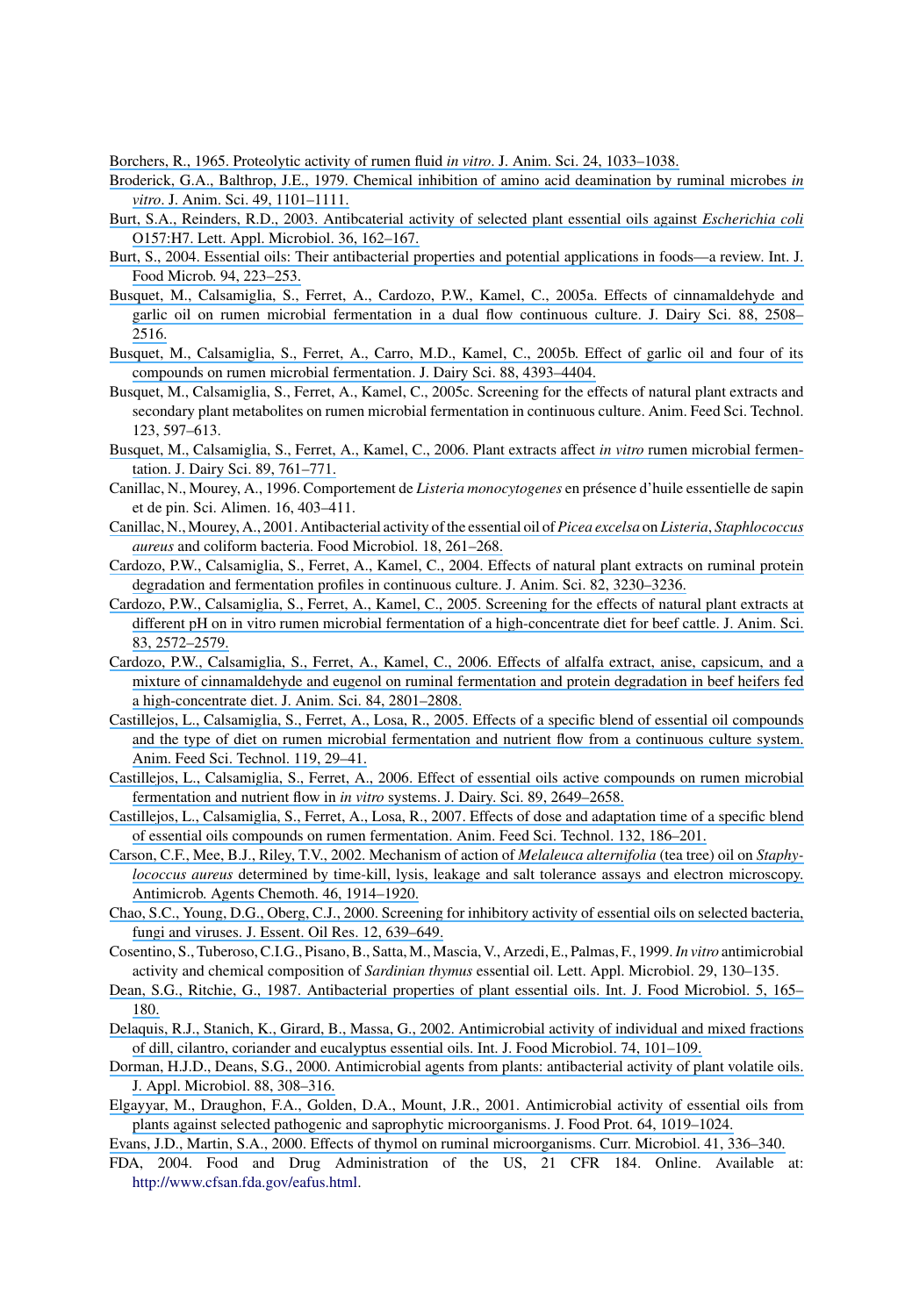- <span id="page-17-0"></span>[Fraser, G.R., Chaves, A.V., Wang, Y., McAllister, T.A., Beauchemin, K.A., Benchaar, C., 2007. Assessment of the](https://www.researchgate.net/publication/6397417_Assessment_of_the_Effects_of_Cinnamon_Leaf_Oil_on_Rumen_Microbial_Fermentation_Using_Two_Continuous_Culture_Systems?el=1_x_8&enrichId=rgreq-c2a975f87c3c0a4ae4f72c568b2909c3-XXX&enrichSource=Y292ZXJQYWdlOzI0ODMzMjkyNjtBUzoxNjMyMTg0Nzk2NTY5NjBAMTQxNTkyNTcyNjMzOQ==) [effects of cinnamon leaf oil on rumen microbial fermentation using two continuous culture systems. J. Dairy](https://www.researchgate.net/publication/6397417_Assessment_of_the_Effects_of_Cinnamon_Leaf_Oil_on_Rumen_Microbial_Fermentation_Using_Two_Continuous_Culture_Systems?el=1_x_8&enrichId=rgreq-c2a975f87c3c0a4ae4f72c568b2909c3-XXX&enrichSource=Y292ZXJQYWdlOzI0ODMzMjkyNjtBUzoxNjMyMTg0Nzk2NTY5NjBAMTQxNTkyNTcyNjMzOQ==) [Sci. 90, 2315–2328.](https://www.researchgate.net/publication/6397417_Assessment_of_the_Effects_of_Cinnamon_Leaf_Oil_on_Rumen_Microbial_Fermentation_Using_Two_Continuous_Culture_Systems?el=1_x_8&enrichId=rgreq-c2a975f87c3c0a4ae4f72c568b2909c3-XXX&enrichSource=Y292ZXJQYWdlOzI0ODMzMjkyNjtBUzoxNjMyMTg0Nzk2NTY5NjBAMTQxNTkyNTcyNjMzOQ==)
- [Friedman, M., Henika, P.R., Levin, C.E., Mandrell, R.E., 2004. Antibacterial activities of plant essential oils and](https://www.researchgate.net/publication/8347601_Antibacterial_Activities_of_Plant_Essential_Oils_and_Their_Components_against_Escherichia_coli_O157H7_and_Salmonella_enterica_in_Apple_Juice?el=1_x_8&enrichId=rgreq-c2a975f87c3c0a4ae4f72c568b2909c3-XXX&enrichSource=Y292ZXJQYWdlOzI0ODMzMjkyNjtBUzoxNjMyMTg0Nzk2NTY5NjBAMTQxNTkyNTcyNjMzOQ==) their components against *Escherichia coli* O157:H7 and *Salmonella enterica* [in apple juice. J. Agric. Food](https://www.researchgate.net/publication/8347601_Antibacterial_Activities_of_Plant_Essential_Oils_and_Their_Components_against_Escherichia_coli_O157H7_and_Salmonella_enterica_in_Apple_Juice?el=1_x_8&enrichId=rgreq-c2a975f87c3c0a4ae4f72c568b2909c3-XXX&enrichSource=Y292ZXJQYWdlOzI0ODMzMjkyNjtBUzoxNjMyMTg0Nzk2NTY5NjBAMTQxNTkyNTcyNjMzOQ==) [Chem. 52, 6042–6048.](https://www.researchgate.net/publication/8347601_Antibacterial_Activities_of_Plant_Essential_Oils_and_Their_Components_against_Escherichia_coli_O157H7_and_Salmonella_enterica_in_Apple_Juice?el=1_x_8&enrichId=rgreq-c2a975f87c3c0a4ae4f72c568b2909c3-XXX&enrichSource=Y292ZXJQYWdlOzI0ODMzMjkyNjtBUzoxNjMyMTg0Nzk2NTY5NjBAMTQxNTkyNTcyNjMzOQ==)
- García-González, R., López, S., Fernández, M., González, J.S., 2005. Effects of the addition of some medicinal plants on methane production in a rumen simulating fermentor (RUSITEC). In: Soliva, C.R., Takahashi, J., Kreuzer, M. (Eds.), Proceedings of the 2nd International Conference of Greenhouse Gases and Animal Agriculture. ETH Zurich, Zurich, Switzerland, pp. 444–447.
- [Greathead, H., 2003. Plant and plant extract for improving animal productivity. Proc. Nutr. Soc. 62, 279–](https://www.researchgate.net/publication/9082593_Plants_and_plant_extracts_for_improving_animal_productivity?el=1_x_8&enrichId=rgreq-c2a975f87c3c0a4ae4f72c568b2909c3-XXX&enrichSource=Y292ZXJQYWdlOzI0ODMzMjkyNjtBUzoxNjMyMTg0Nzk2NTY5NjBAMTQxNTkyNTcyNjMzOQ==) [290.](https://www.researchgate.net/publication/9082593_Plants_and_plant_extracts_for_improving_animal_productivity?el=1_x_8&enrichId=rgreq-c2a975f87c3c0a4ae4f72c568b2909c3-XXX&enrichSource=Y292ZXJQYWdlOzI0ODMzMjkyNjtBUzoxNjMyMTg0Nzk2NTY5NjBAMTQxNTkyNTcyNjMzOQ==)
- Harfoot, C.G., Hazlewood, G.P., 1988. Lipid metabolism in the rumen. In: Hobson, P.N. (Ed.), The Rumen Microbial Ecosystem. Elsevier Applied Science Publishers, London, UK, pp. 285–322.
- [Helander, I.M., Alakomi, H.-L., Latva-Kala, K., Mattila-Sandholm, T., Pol, L., Smid, E.J., Gorris, L.G.M., von](https://www.researchgate.net/publication/40153105_Characterization_of_the_Action_of_Selected_Essential_Oil_Components_on_Gram-Negative_Bacteria?el=1_x_8&enrichId=rgreq-c2a975f87c3c0a4ae4f72c568b2909c3-XXX&enrichSource=Y292ZXJQYWdlOzI0ODMzMjkyNjtBUzoxNjMyMTg0Nzk2NTY5NjBAMTQxNTkyNTcyNjMzOQ==) [Wright, A., 1998. Characterization of the action of selected essential oil components on Gram negative bacteria.](https://www.researchgate.net/publication/40153105_Characterization_of_the_Action_of_Selected_Essential_Oil_Components_on_Gram-Negative_Bacteria?el=1_x_8&enrichId=rgreq-c2a975f87c3c0a4ae4f72c568b2909c3-XXX&enrichSource=Y292ZXJQYWdlOzI0ODMzMjkyNjtBUzoxNjMyMTg0Nzk2NTY5NjBAMTQxNTkyNTcyNjMzOQ==) [J. Agric. Food Chem. 46, 3590–3595.](https://www.researchgate.net/publication/40153105_Characterization_of_the_Action_of_Selected_Essential_Oil_Components_on_Gram-Negative_Bacteria?el=1_x_8&enrichId=rgreq-c2a975f87c3c0a4ae4f72c568b2909c3-XXX&enrichSource=Y292ZXJQYWdlOzI0ODMzMjkyNjtBUzoxNjMyMTg0Nzk2NTY5NjBAMTQxNTkyNTcyNjMzOQ==)
- [Hosoda, K., Nishida, T., Park, W.Y., Eruden, B., 2005. Influence of](https://www.researchgate.net/publication/264152684_Influence_of_Menthapiperita_L_Peppermint_Supplementation_on_Nutrient_Digestibility_and_Energy_Metabolism_in_Lactating_Dairy_Cows?el=1_x_8&enrichId=rgreq-c2a975f87c3c0a4ae4f72c568b2909c3-XXX&enrichSource=Y292ZXJQYWdlOzI0ODMzMjkyNjtBUzoxNjMyMTg0Nzk2NTY5NjBAMTQxNTkyNTcyNjMzOQ==) *Menthaxpiperita* L. (peppermint) supplemen[tation on nutrient digestibility and energy metabolism in lactating dairy cows. Asian-Aust. J. Anim. Sci. 18,](https://www.researchgate.net/publication/264152684_Influence_of_Menthapiperita_L_Peppermint_Supplementation_on_Nutrient_Digestibility_and_Energy_Metabolism_in_Lactating_Dairy_Cows?el=1_x_8&enrichId=rgreq-c2a975f87c3c0a4ae4f72c568b2909c3-XXX&enrichSource=Y292ZXJQYWdlOzI0ODMzMjkyNjtBUzoxNjMyMTg0Nzk2NTY5NjBAMTQxNTkyNTcyNjMzOQ==) [1721–1726.](https://www.researchgate.net/publication/264152684_Influence_of_Menthapiperita_L_Peppermint_Supplementation_on_Nutrient_Digestibility_and_Energy_Metabolism_in_Lactating_Dairy_Cows?el=1_x_8&enrichId=rgreq-c2a975f87c3c0a4ae4f72c568b2909c3-XXX&enrichSource=Y292ZXJQYWdlOzI0ODMzMjkyNjtBUzoxNjMyMTg0Nzk2NTY5NjBAMTQxNTkyNTcyNjMzOQ==)
- [Hristov, A.N., McAllister, T.A., Van Herk, F.H., Cheng, K.-J., Newbold, C.J., Cheeke, P.R., 1999. Effect of](https://www.researchgate.net/publication/12808694_Effect_of_Yucca_Schidigera_on_ruminal_fermentation_and_nutrient_digestion_in_heifers?el=1_x_8&enrichId=rgreq-c2a975f87c3c0a4ae4f72c568b2909c3-XXX&enrichSource=Y292ZXJQYWdlOzI0ODMzMjkyNjtBUzoxNjMyMTg0Nzk2NTY5NjBAMTQxNTkyNTcyNjMzOQ==) *Yucca schidigera* [on ruminal fermentation and nutrient digestion in heifers. J. Anim. Sci. 77, 2554–2563.](https://www.researchgate.net/publication/12808694_Effect_of_Yucca_Schidigera_on_ruminal_fermentation_and_nutrient_digestion_in_heifers?el=1_x_8&enrichId=rgreq-c2a975f87c3c0a4ae4f72c568b2909c3-XXX&enrichSource=Y292ZXJQYWdlOzI0ODMzMjkyNjtBUzoxNjMyMTg0Nzk2NTY5NjBAMTQxNTkyNTcyNjMzOQ==)
- [Ivan, M., Dayrell, M.D., Mahadevan, S., Hidiroglou, M., 1992. Effect of bentonite on wool growth and nitrogen](https://www.researchgate.net/publication/21727011_Effect_of_bentonite_on_wool_growth_and_nitrogen_metabolism_in_fauna_free_and_faunated_sheep?el=1_x_8&enrichId=rgreq-c2a975f87c3c0a4ae4f72c568b2909c3-XXX&enrichSource=Y292ZXJQYWdlOzI0ODMzMjkyNjtBUzoxNjMyMTg0Nzk2NTY5NjBAMTQxNTkyNTcyNjMzOQ==) [metabolism in fauna-free and faunated sheep. J. Anim. Sci. 70, 3194–3202.](https://www.researchgate.net/publication/21727011_Effect_of_bentonite_on_wool_growth_and_nitrogen_metabolism_in_fauna_free_and_faunated_sheep?el=1_x_8&enrichId=rgreq-c2a975f87c3c0a4ae4f72c568b2909c3-XXX&enrichSource=Y292ZXJQYWdlOzI0ODMzMjkyNjtBUzoxNjMyMTg0Nzk2NTY5NjBAMTQxNTkyNTcyNjMzOQ==)
- [Ivan, M., Neill, L., Forster, R., Alimon, R., Rode, L.M., Entz, T., 2000. Effects of](https://www.researchgate.net/publication/224002282_Effects_of_Isotricha_Dasytricha_Entodinium_and_Total_Fauna_on_Ruminal_Fermentation_and_Duodenal_Flow_in_Wethers_Fed_Different_Diets?el=1_x_8&enrichId=rgreq-c2a975f87c3c0a4ae4f72c568b2909c3-XXX&enrichSource=Y292ZXJQYWdlOzI0ODMzMjkyNjtBUzoxNjMyMTg0Nzk2NTY5NjBAMTQxNTkyNTcyNjMzOQ==)*Isotricha*, *Dasytricha*,*Entodinium*, [and total fauna on ruminal fermentation and duodenal flow in wethers fed different diets. J. Dairy Sci. 83,](https://www.researchgate.net/publication/224002282_Effects_of_Isotricha_Dasytricha_Entodinium_and_Total_Fauna_on_Ruminal_Fermentation_and_Duodenal_Flow_in_Wethers_Fed_Different_Diets?el=1_x_8&enrichId=rgreq-c2a975f87c3c0a4ae4f72c568b2909c3-XXX&enrichSource=Y292ZXJQYWdlOzI0ODMzMjkyNjtBUzoxNjMyMTg0Nzk2NTY5NjBAMTQxNTkyNTcyNjMzOQ==) [776–787.](https://www.researchgate.net/publication/224002282_Effects_of_Isotricha_Dasytricha_Entodinium_and_Total_Fauna_on_Ruminal_Fermentation_and_Duodenal_Flow_in_Wethers_Fed_Different_Diets?el=1_x_8&enrichId=rgreq-c2a975f87c3c0a4ae4f72c568b2909c3-XXX&enrichSource=Y292ZXJQYWdlOzI0ODMzMjkyNjtBUzoxNjMyMTg0Nzk2NTY5NjBAMTQxNTkyNTcyNjMzOQ==)
- [Kamra, D.N., Agarwal, N., Chaudhary, L.C., 2005. Inhibition of ruminal methanogenesis by tropical plants con](https://www.researchgate.net/publication/223034229_Inhibition_of_ruminal_methanogenesis_by_tropical_plants_containing_secondary_compounds?el=1_x_8&enrichId=rgreq-c2a975f87c3c0a4ae4f72c568b2909c3-XXX&enrichSource=Y292ZXJQYWdlOzI0ODMzMjkyNjtBUzoxNjMyMTg0Nzk2NTY5NjBAMTQxNTkyNTcyNjMzOQ==)[taining secondary plant compounds. In: Soliva, C.R., Takahashi, J., Kreuzer, M. \(Eds.\), Proceedings of the 2nd](https://www.researchgate.net/publication/223034229_Inhibition_of_ruminal_methanogenesis_by_tropical_plants_containing_secondary_compounds?el=1_x_8&enrichId=rgreq-c2a975f87c3c0a4ae4f72c568b2909c3-XXX&enrichSource=Y292ZXJQYWdlOzI0ODMzMjkyNjtBUzoxNjMyMTg0Nzk2NTY5NjBAMTQxNTkyNTcyNjMzOQ==) [International Conference of Greenhouse Gases and Animal Agriculture. ETH Zurich, Zurich, Switzerland, pp.](https://www.researchgate.net/publication/223034229_Inhibition_of_ruminal_methanogenesis_by_tropical_plants_containing_secondary_compounds?el=1_x_8&enrichId=rgreq-c2a975f87c3c0a4ae4f72c568b2909c3-XXX&enrichSource=Y292ZXJQYWdlOzI0ODMzMjkyNjtBUzoxNjMyMTg0Nzk2NTY5NjBAMTQxNTkyNTcyNjMzOQ==) [102–111.](https://www.researchgate.net/publication/223034229_Inhibition_of_ruminal_methanogenesis_by_tropical_plants_containing_secondary_compounds?el=1_x_8&enrichId=rgreq-c2a975f87c3c0a4ae4f72c568b2909c3-XXX&enrichSource=Y292ZXJQYWdlOzI0ODMzMjkyNjtBUzoxNjMyMTg0Nzk2NTY5NjBAMTQxNTkyNTcyNjMzOQ==)
- [Lambert, R.J.W., Skandamis, P.N., Coote, P., Nychas, G.-J.E., 2001. A study of the minimum inhibitory concen](https://www.researchgate.net/publication/11790795_A_study_of_the_Minimum_Inhibitory_Concentration_and_mode_of_action_of_Oregano_Essential_Oil_Thymol_and_Carvacrol?el=1_x_8&enrichId=rgreq-c2a975f87c3c0a4ae4f72c568b2909c3-XXX&enrichSource=Y292ZXJQYWdlOzI0ODMzMjkyNjtBUzoxNjMyMTg0Nzk2NTY5NjBAMTQxNTkyNTcyNjMzOQ==)[tration and mode of action of oregano essential oil, thymol and carvacrol. J. Appl. Microbiol. 91, 453–462.](https://www.researchgate.net/publication/11790795_A_study_of_the_Minimum_Inhibitory_Concentration_and_mode_of_action_of_Oregano_Essential_Oil_Thymol_and_Carvacrol?el=1_x_8&enrichId=rgreq-c2a975f87c3c0a4ae4f72c568b2909c3-XXX&enrichSource=Y292ZXJQYWdlOzI0ODMzMjkyNjtBUzoxNjMyMTg0Nzk2NTY5NjBAMTQxNTkyNTcyNjMzOQ==)
- [Lapierre, H., Berthiaume, R., Ragio, G., Thivierge, M.C., Doepel, L., Pacheco, D., Dubreuil, P., Lobley, G.E.,](https://www.researchgate.net/publication/231858685_The_route_of_absorbed_nitrogen_into_milk_protein?el=1_x_8&enrichId=rgreq-c2a975f87c3c0a4ae4f72c568b2909c3-XXX&enrichSource=Y292ZXJQYWdlOzI0ODMzMjkyNjtBUzoxNjMyMTg0Nzk2NTY5NjBAMTQxNTkyNTcyNjMzOQ==) [2005. The route of absorbed nitrogen into milk protein. Anim. Sci. 80, 11–22.](https://www.researchgate.net/publication/231858685_The_route_of_absorbed_nitrogen_into_milk_protein?el=1_x_8&enrichId=rgreq-c2a975f87c3c0a4ae4f72c568b2909c3-XXX&enrichSource=Y292ZXJQYWdlOzI0ODMzMjkyNjtBUzoxNjMyMTg0Nzk2NTY5NjBAMTQxNTkyNTcyNjMzOQ==)
- Martínez, S., Madrid, J., Hernández, F., Megías, M.D., Sotomayor, J.A., Jordán, M.J., 2006. Effect of thyme essential oils (*Thymus hyemalis* and *Thymus zygis*) and monensin on *in vitro* [ruminal degradation and volatile](https://www.researchgate.net/publication/6850020_Effect_of_Thyme_Essential_Oils_Thymus_hyemalis_and_Thymus_zygis_and_Monensin_on_in_Vitro_Ruminal_Degradation_and_Volatile_Fatty_Acid_Production?el=1_x_8&enrichId=rgreq-c2a975f87c3c0a4ae4f72c568b2909c3-XXX&enrichSource=Y292ZXJQYWdlOzI0ODMzMjkyNjtBUzoxNjMyMTg0Nzk2NTY5NjBAMTQxNTkyNTcyNjMzOQ==) [fatty acid production. J. Agric. Food Chem. 54, 6598–6602.](https://www.researchgate.net/publication/6850020_Effect_of_Thyme_Essential_Oils_Thymus_hyemalis_and_Thymus_zygis_and_Monensin_on_in_Vitro_Ruminal_Degradation_and_Volatile_Fatty_Acid_Production?el=1_x_8&enrichId=rgreq-c2a975f87c3c0a4ae4f72c568b2909c3-XXX&enrichSource=Y292ZXJQYWdlOzI0ODMzMjkyNjtBUzoxNjMyMTg0Nzk2NTY5NjBAMTQxNTkyNTcyNjMzOQ==)
- [McIntosh, F.M., Williams, P., Losa, R., Wallace, R.J., Beever, D.A., Newbold, C.J., 2003. Effects of essential oils](https://www.researchgate.net/publication/10627333_Effects_of_Essential_Oils_on_Ruminal_Microorganisms_and_Their_Protein_Metabolism?el=1_x_8&enrichId=rgreq-c2a975f87c3c0a4ae4f72c568b2909c3-XXX&enrichSource=Y292ZXJQYWdlOzI0ODMzMjkyNjtBUzoxNjMyMTg0Nzk2NTY5NjBAMTQxNTkyNTcyNjMzOQ==) [on ruminal microorganisms and their protein metabolism. Appl. Environ. Microbiol. 69, 5011–5014.](https://www.researchgate.net/publication/10627333_Effects_of_Essential_Oils_on_Ruminal_Microorganisms_and_Their_Protein_Metabolism?el=1_x_8&enrichId=rgreq-c2a975f87c3c0a4ae4f72c568b2909c3-XXX&enrichSource=Y292ZXJQYWdlOzI0ODMzMjkyNjtBUzoxNjMyMTg0Nzk2NTY5NjBAMTQxNTkyNTcyNjMzOQ==)
- [McGuffey, R.K., Richardson, L.F., Wilkinson, J.I.D., 2001. Ionophores for dairy cattle: Current status and future](https://www.researchgate.net/publication/253864017_Ionophores_for_Dairy_Cattle_Current_Status_and_Future_Outlook?el=1_x_8&enrichId=rgreq-c2a975f87c3c0a4ae4f72c568b2909c3-XXX&enrichSource=Y292ZXJQYWdlOzI0ODMzMjkyNjtBUzoxNjMyMTg0Nzk2NTY5NjBAMTQxNTkyNTcyNjMzOQ==) [outlook. J. Dairy Sci. 84 \(E. Suppl.\), E194–E203.](https://www.researchgate.net/publication/253864017_Ionophores_for_Dairy_Cattle_Current_Status_and_Future_Outlook?el=1_x_8&enrichId=rgreq-c2a975f87c3c0a4ae4f72c568b2909c3-XXX&enrichSource=Y292ZXJQYWdlOzI0ODMzMjkyNjtBUzoxNjMyMTg0Nzk2NTY5NjBAMTQxNTkyNTcyNjMzOQ==)
- [Min, B.R., Attwood, G.T., Reilly, K., Sun, W., Peters, J.S., Barry, T.N., McNabb, W.C., 2002.](https://www.researchgate.net/publication/10983913_Lotus_corniculatus_condensed_tannins_decrease_in_vivo_populations_of_proteolytic_bacteria_and_affect_nitrogen_metabolism_in_the_rumen_of_sheep?el=1_x_8&enrichId=rgreq-c2a975f87c3c0a4ae4f72c568b2909c3-XXX&enrichSource=Y292ZXJQYWdlOzI0ODMzMjkyNjtBUzoxNjMyMTg0Nzk2NTY5NjBAMTQxNTkyNTcyNjMzOQ==) *Lotus corniculatus* condensed tannins decrease *in vivo* [populations of proteolytic bacteria and affect nitrogen metabolism in the](https://www.researchgate.net/publication/10983913_Lotus_corniculatus_condensed_tannins_decrease_in_vivo_populations_of_proteolytic_bacteria_and_affect_nitrogen_metabolism_in_the_rumen_of_sheep?el=1_x_8&enrichId=rgreq-c2a975f87c3c0a4ae4f72c568b2909c3-XXX&enrichSource=Y292ZXJQYWdlOzI0ODMzMjkyNjtBUzoxNjMyMTg0Nzk2NTY5NjBAMTQxNTkyNTcyNjMzOQ==) [rumen of sheep. Can. J. Microbiol. 48, 911–921.](https://www.researchgate.net/publication/10983913_Lotus_corniculatus_condensed_tannins_decrease_in_vivo_populations_of_proteolytic_bacteria_and_affect_nitrogen_metabolism_in_the_rumen_of_sheep?el=1_x_8&enrichId=rgreq-c2a975f87c3c0a4ae4f72c568b2909c3-XXX&enrichSource=Y292ZXJQYWdlOzI0ODMzMjkyNjtBUzoxNjMyMTg0Nzk2NTY5NjBAMTQxNTkyNTcyNjMzOQ==)
- [Mohammed, N., Ajisaka, N., Lila, Z.A., Mikuni, K., Hara, K., Kanda, S., Itabashi, H., 2004. Effect of Japanese](https://www.researchgate.net/publication/298309112_Effect_of_Japanese_horseradish_oil_on_methane_production_and_ruminal_fermentation_in_vitro_and_in_steers?el=1_x_8&enrichId=rgreq-c2a975f87c3c0a4ae4f72c568b2909c3-XXX&enrichSource=Y292ZXJQYWdlOzI0ODMzMjkyNjtBUzoxNjMyMTg0Nzk2NTY5NjBAMTQxNTkyNTcyNjMzOQ==) [horseradish oil on methane production and ruminal fermentation](https://www.researchgate.net/publication/298309112_Effect_of_Japanese_horseradish_oil_on_methane_production_and_ruminal_fermentation_in_vitro_and_in_steers?el=1_x_8&enrichId=rgreq-c2a975f87c3c0a4ae4f72c568b2909c3-XXX&enrichSource=Y292ZXJQYWdlOzI0ODMzMjkyNjtBUzoxNjMyMTg0Nzk2NTY5NjBAMTQxNTkyNTcyNjMzOQ==) *in vitro* and in steers. J. Anim. Sci. 82, [1839–1846.](https://www.researchgate.net/publication/298309112_Effect_of_Japanese_horseradish_oil_on_methane_production_and_ruminal_fermentation_in_vitro_and_in_steers?el=1_x_8&enrichId=rgreq-c2a975f87c3c0a4ae4f72c568b2909c3-XXX&enrichSource=Y292ZXJQYWdlOzI0ODMzMjkyNjtBUzoxNjMyMTg0Nzk2NTY5NjBAMTQxNTkyNTcyNjMzOQ==)
- [Molero, R., Ibara, M., Calsamiglia, S., Ferret, A., Losa, R., 2004. Effects of a specific blend of essential oil](https://www.researchgate.net/publication/248332740_Effects_of_a_specific_blend_of_essential_oil_compounds_on_dry_matter_and_crude_protein_degradability_in_heifers_fed_diets_with_different_forage_to_concentrate_ratios?el=1_x_8&enrichId=rgreq-c2a975f87c3c0a4ae4f72c568b2909c3-XXX&enrichSource=Y292ZXJQYWdlOzI0ODMzMjkyNjtBUzoxNjMyMTg0Nzk2NTY5NjBAMTQxNTkyNTcyNjMzOQ==) [compounds on dry matter and crude protein degradability in heifers fed diets with different forage to concentrate](https://www.researchgate.net/publication/248332740_Effects_of_a_specific_blend_of_essential_oil_compounds_on_dry_matter_and_crude_protein_degradability_in_heifers_fed_diets_with_different_forage_to_concentrate_ratios?el=1_x_8&enrichId=rgreq-c2a975f87c3c0a4ae4f72c568b2909c3-XXX&enrichSource=Y292ZXJQYWdlOzI0ODMzMjkyNjtBUzoxNjMyMTg0Nzk2NTY5NjBAMTQxNTkyNTcyNjMzOQ==) [ratios. Anim. Feed Sci. Technol. 114, 91–104.](https://www.researchgate.net/publication/248332740_Effects_of_a_specific_blend_of_essential_oil_compounds_on_dry_matter_and_crude_protein_degradability_in_heifers_fed_diets_with_different_forage_to_concentrate_ratios?el=1_x_8&enrichId=rgreq-c2a975f87c3c0a4ae4f72c568b2909c3-XXX&enrichSource=Y292ZXJQYWdlOzI0ODMzMjkyNjtBUzoxNjMyMTg0Nzk2NTY5NjBAMTQxNTkyNTcyNjMzOQ==)
- [Mourey, A., Canillac, N., 2002. Anti-listeria monocytogenes activity of essential oils components of conifers.](https://www.researchgate.net/publication/222221215_Anti-Listeria_monocytogenes_activity_of_essential_oils_components_of_conifers?el=1_x_8&enrichId=rgreq-c2a975f87c3c0a4ae4f72c568b2909c3-XXX&enrichSource=Y292ZXJQYWdlOzI0ODMzMjkyNjtBUzoxNjMyMTg0Nzk2NTY5NjBAMTQxNTkyNTcyNjMzOQ==) [Food Control 13, 289–292.](https://www.researchgate.net/publication/222221215_Anti-Listeria_monocytogenes_activity_of_essential_oils_components_of_conifers?el=1_x_8&enrichId=rgreq-c2a975f87c3c0a4ae4f72c568b2909c3-XXX&enrichSource=Y292ZXJQYWdlOzI0ODMzMjkyNjtBUzoxNjMyMTg0Nzk2NTY5NjBAMTQxNTkyNTcyNjMzOQ==)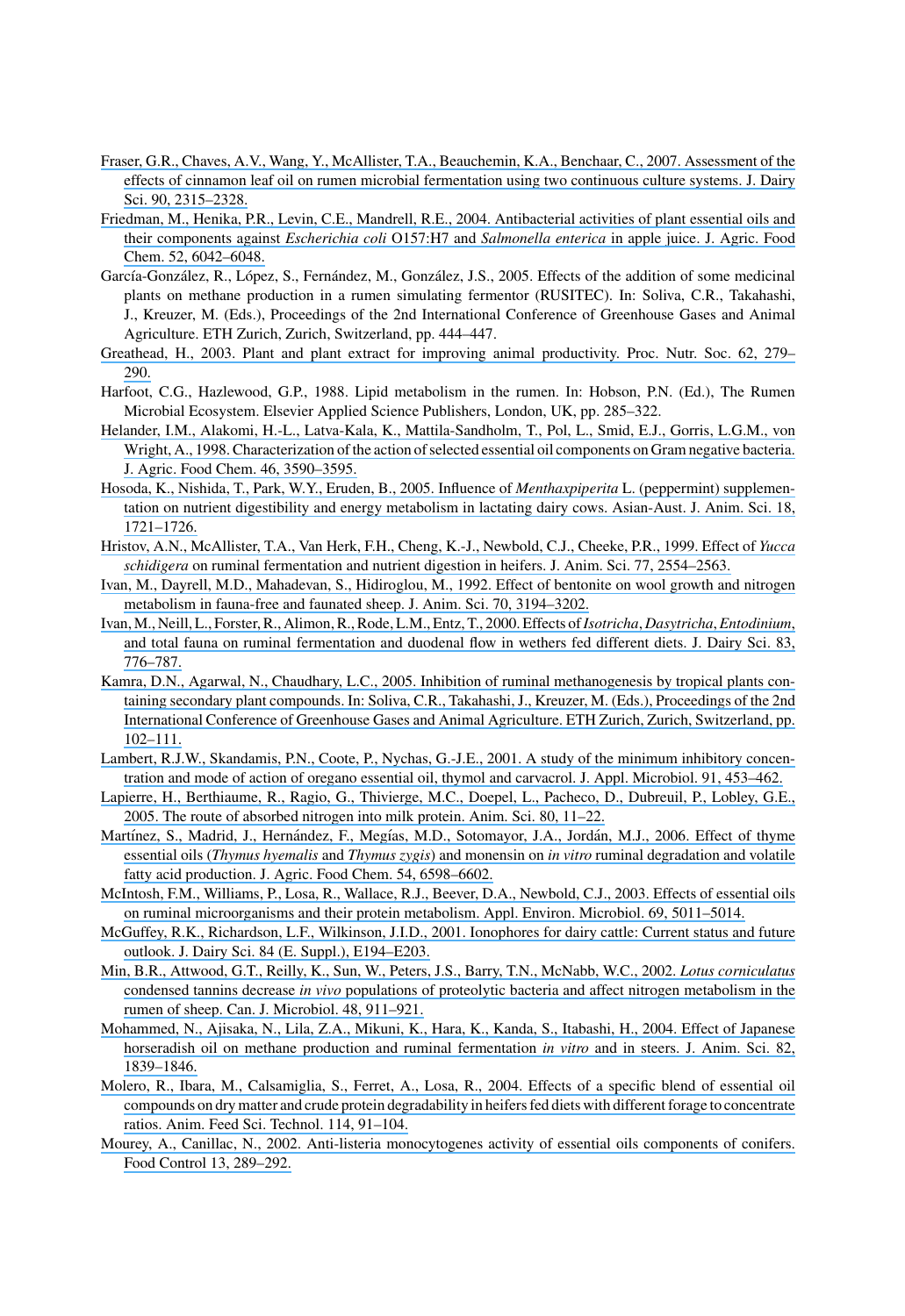- <span id="page-18-0"></span>[Nagy, J.G., Tengerdy, R.P., 1968. Antibacterial action of essential oils of](https://www.researchgate.net/publication/17535889_Antibacterial_Action_of_Essential_Oils_of_Artemisia_as_an_Ecological_Factor_II_Antibacterial_Action_of_the_Volatile_Oils_of_Artemisia_tridentata_Big_Sagebrush_on_Bacteria_from_the_Rumen_of_Mule_Deer?el=1_x_8&enrichId=rgreq-c2a975f87c3c0a4ae4f72c568b2909c3-XXX&enrichSource=Y292ZXJQYWdlOzI0ODMzMjkyNjtBUzoxNjMyMTg0Nzk2NTY5NjBAMTQxNTkyNTcyNjMzOQ==) *Artemisia* as an ecological factor. II. Antibacterial action of the volatile oils of *Artemisia tridentata* [\(big sagebrush\) on bacteria from the rumen of](https://www.researchgate.net/publication/17535889_Antibacterial_Action_of_Essential_Oils_of_Artemisia_as_an_Ecological_Factor_II_Antibacterial_Action_of_the_Volatile_Oils_of_Artemisia_tridentata_Big_Sagebrush_on_Bacteria_from_the_Rumen_of_Mule_Deer?el=1_x_8&enrichId=rgreq-c2a975f87c3c0a4ae4f72c568b2909c3-XXX&enrichSource=Y292ZXJQYWdlOzI0ODMzMjkyNjtBUzoxNjMyMTg0Nzk2NTY5NjBAMTQxNTkyNTcyNjMzOQ==) [mule deer. Appl. Microbiol. 16, 441–444.](https://www.researchgate.net/publication/17535889_Antibacterial_Action_of_Essential_Oils_of_Artemisia_as_an_Ecological_Factor_II_Antibacterial_Action_of_the_Volatile_Oils_of_Artemisia_tridentata_Big_Sagebrush_on_Bacteria_from_the_Rumen_of_Mule_Deer?el=1_x_8&enrichId=rgreq-c2a975f87c3c0a4ae4f72c568b2909c3-XXX&enrichSource=Y292ZXJQYWdlOzI0ODMzMjkyNjtBUzoxNjMyMTg0Nzk2NTY5NjBAMTQxNTkyNTcyNjMzOQ==)
- [Newbold, C.J., McIntosh, F.M., Williams, P., Losa, R., Wallace, R.J., 2004. Effects of a specific blend of essential](https://www.researchgate.net/publication/248332725_Effects_of_a_specific_blend_of_essential_oil_compounds_on_rumen_fermentation?el=1_x_8&enrichId=rgreq-c2a975f87c3c0a4ae4f72c568b2909c3-XXX&enrichSource=Y292ZXJQYWdlOzI0ODMzMjkyNjtBUzoxNjMyMTg0Nzk2NTY5NjBAMTQxNTkyNTcyNjMzOQ==) [oil compounds on rumen fermentation. Anim. Feed Sci. Technol. 114, 105–112.](https://www.researchgate.net/publication/248332725_Effects_of_a_specific_blend_of_essential_oil_compounds_on_rumen_fermentation?el=1_x_8&enrichId=rgreq-c2a975f87c3c0a4ae4f72c568b2909c3-XXX&enrichSource=Y292ZXJQYWdlOzI0ODMzMjkyNjtBUzoxNjMyMTg0Nzk2NTY5NjBAMTQxNTkyNTcyNjMzOQ==)
- Newbold, C.J., Duval, S.M., McEwan, N.R., Yáñez-Ruiz, D.R., Hart, K.J., 2006. New feed additives for [ruminants—a European perspective. In: Proceedings of the Pacific Northwest Animal Nutrition Conference](https://www.researchgate.net/publication/288258272_New_feed_additives_for_ruminants-a_European_perspective?el=1_x_8&enrichId=rgreq-c2a975f87c3c0a4ae4f72c568b2909c3-XXX&enrichSource=Y292ZXJQYWdlOzI0ODMzMjkyNjtBUzoxNjMyMTg0Nzk2NTY5NjBAMTQxNTkyNTcyNjMzOQ==) [and Virtus Nutrition Pre-conference, Vancouver, BC, Canada, pp. 81–90.](https://www.researchgate.net/publication/288258272_New_feed_additives_for_ruminants-a_European_perspective?el=1_x_8&enrichId=rgreq-c2a975f87c3c0a4ae4f72c568b2909c3-XXX&enrichSource=Y292ZXJQYWdlOzI0ODMzMjkyNjtBUzoxNjMyMTg0Nzk2NTY5NjBAMTQxNTkyNTcyNjMzOQ==)
- [Nikaido, H., 1994. Prevention of drug access to bacterial targets: permeability barriers and active efflux. Science](https://www.researchgate.net/publication/15044881_Prevention_of_Drug_Access_to_Bacterial_Targets_Permeability_Barriers_and_Active_Efflux?el=1_x_8&enrichId=rgreq-c2a975f87c3c0a4ae4f72c568b2909c3-XXX&enrichSource=Y292ZXJQYWdlOzI0ODMzMjkyNjtBUzoxNjMyMTg0Nzk2NTY5NjBAMTQxNTkyNTcyNjMzOQ==) [264, 382–388.](https://www.researchgate.net/publication/15044881_Prevention_of_Drug_Access_to_Bacterial_Targets_Permeability_Barriers_and_Active_Efflux?el=1_x_8&enrichId=rgreq-c2a975f87c3c0a4ae4f72c568b2909c3-XXX&enrichSource=Y292ZXJQYWdlOzI0ODMzMjkyNjtBUzoxNjMyMTg0Nzk2NTY5NjBAMTQxNTkyNTcyNjMzOQ==)
- [Oh, H.K., Sakai, T., Jones, M.B., Longhurst, W.M., 1967. Effect of various essential oils isolated from](https://www.researchgate.net/publication/17137581_Effect_of_Various_Essential_Oils_Isolated_from_Douglas_Fir_Needles_upon_Sheep_and_Deer_Rumen_Microbial_Activity?el=1_x_8&enrichId=rgreq-c2a975f87c3c0a4ae4f72c568b2909c3-XXX&enrichSource=Y292ZXJQYWdlOzI0ODMzMjkyNjtBUzoxNjMyMTg0Nzk2NTY5NjBAMTQxNTkyNTcyNjMzOQ==) [Douglas Fir Needles upon sheep and deer rumen microbial activity. Appl. Microbiol. 15, 777–](https://www.researchgate.net/publication/17137581_Effect_of_Various_Essential_Oils_Isolated_from_Douglas_Fir_Needles_upon_Sheep_and_Deer_Rumen_Microbial_Activity?el=1_x_8&enrichId=rgreq-c2a975f87c3c0a4ae4f72c568b2909c3-XXX&enrichSource=Y292ZXJQYWdlOzI0ODMzMjkyNjtBUzoxNjMyMTg0Nzk2NTY5NjBAMTQxNTkyNTcyNjMzOQ==) [784.](https://www.researchgate.net/publication/17137581_Effect_of_Various_Essential_Oils_Isolated_from_Douglas_Fir_Needles_upon_Sheep_and_Deer_Rumen_Microbial_Activity?el=1_x_8&enrichId=rgreq-c2a975f87c3c0a4ae4f72c568b2909c3-XXX&enrichSource=Y292ZXJQYWdlOzI0ODMzMjkyNjtBUzoxNjMyMTg0Nzk2NTY5NjBAMTQxNTkyNTcyNjMzOQ==)
- [Oh, H.K., Jones, M.B., Longhurst, W.M., 1968. Comparison of rumen microbial inhibition resulting from various](https://www.researchgate.net/publication/17548492_Comparison_of_Rumen_Microbial_Inhibition_Resulting_from_Various_Essential_Oils_Isolated_from_Relatively_Unpalatable_Plant_Species?el=1_x_8&enrichId=rgreq-c2a975f87c3c0a4ae4f72c568b2909c3-XXX&enrichSource=Y292ZXJQYWdlOzI0ODMzMjkyNjtBUzoxNjMyMTg0Nzk2NTY5NjBAMTQxNTkyNTcyNjMzOQ==) [essential oils isolated from relative unpalatable plant species. Appl. Microbiol. 16, 39–44.](https://www.researchgate.net/publication/17548492_Comparison_of_Rumen_Microbial_Inhibition_Resulting_from_Various_Essential_Oils_Isolated_from_Relatively_Unpalatable_Plant_Species?el=1_x_8&enrichId=rgreq-c2a975f87c3c0a4ae4f72c568b2909c3-XXX&enrichSource=Y292ZXJQYWdlOzI0ODMzMjkyNjtBUzoxNjMyMTg0Nzk2NTY5NjBAMTQxNTkyNTcyNjMzOQ==)
- Olson, M.E., O'Handley, R.M., Ralston, B.J., McAllister, T.A., Thompson, R.C.A., 2004. Update on *Cryptosporidium* and *Giardia* infections in cattle. Trends Parsitol. 20, 185–191.
- [Oussalah, M., Caillet, S., Saucier, L., Lacroix, M., 2007. Inhibitory effects of selected essential oils on the growth](https://www.researchgate.net/publication/223787706_Inhibitory_effects_of_selected_plant_essential_oils_on_the_growth_of_four_pathogenic_bacteria_E_coli_O157H7_Salmonella_Typhimurium_Staphylococcus_aureus_and_Listeria_monocytogenes?el=1_x_8&enrichId=rgreq-c2a975f87c3c0a4ae4f72c568b2909c3-XXX&enrichSource=Y292ZXJQYWdlOzI0ODMzMjkyNjtBUzoxNjMyMTg0Nzk2NTY5NjBAMTQxNTkyNTcyNjMzOQ==) [of four pathogenic bacteria:](https://www.researchgate.net/publication/223787706_Inhibitory_effects_of_selected_plant_essential_oils_on_the_growth_of_four_pathogenic_bacteria_E_coli_O157H7_Salmonella_Typhimurium_Staphylococcus_aureus_and_Listeria_monocytogenes?el=1_x_8&enrichId=rgreq-c2a975f87c3c0a4ae4f72c568b2909c3-XXX&enrichSource=Y292ZXJQYWdlOzI0ODMzMjkyNjtBUzoxNjMyMTg0Nzk2NTY5NjBAMTQxNTkyNTcyNjMzOQ==) *E. coli* O157:H7, *Salmonella typhimurium*, *Staphylococcus aureus* and *Listeria monocytogenes*[. Food Control 18, 414–420.](https://www.researchgate.net/publication/223787706_Inhibitory_effects_of_selected_plant_essential_oils_on_the_growth_of_four_pathogenic_bacteria_E_coli_O157H7_Salmonella_Typhimurium_Staphylococcus_aureus_and_Listeria_monocytogenes?el=1_x_8&enrichId=rgreq-c2a975f87c3c0a4ae4f72c568b2909c3-XXX&enrichSource=Y292ZXJQYWdlOzI0ODMzMjkyNjtBUzoxNjMyMTg0Nzk2NTY5NjBAMTQxNTkyNTcyNjMzOQ==)
- [Panizzi, L., Flamini, G., Cioni, P.L., Moreli, I., 1993. Composition and antimicrobial properties of essential oils](https://www.researchgate.net/publication/14940266_Composition_and_antimicrobial_activity_of_essential_oils_of_four_Mediterranean_Lamiaceae?el=1_x_8&enrichId=rgreq-c2a975f87c3c0a4ae4f72c568b2909c3-XXX&enrichSource=Y292ZXJQYWdlOzI0ODMzMjkyNjtBUzoxNjMyMTg0Nzk2NTY5NjBAMTQxNTkyNTcyNjMzOQ==) of four Mediterranean *Lamiaceae*[. J. Ethnopharmacol. 39, 167–170.](https://www.researchgate.net/publication/14940266_Composition_and_antimicrobial_activity_of_essential_oils_of_four_Mediterranean_Lamiaceae?el=1_x_8&enrichId=rgreq-c2a975f87c3c0a4ae4f72c568b2909c3-XXX&enrichSource=Y292ZXJQYWdlOzI0ODMzMjkyNjtBUzoxNjMyMTg0Nzk2NTY5NjBAMTQxNTkyNTcyNjMzOQ==)
- [Patra, A.K., Kamra, D.N., Agarwal, N., 2005. Effect of spices on rumen fermentation, methanogenesis and protozoa](https://www.researchgate.net/publication/223305808_Effect_of_spices_on_rumen_fermentation_methanogenesis_and_protozoa_counts_in_in_vitro_gas_production_test?el=1_x_8&enrichId=rgreq-c2a975f87c3c0a4ae4f72c568b2909c3-XXX&enrichSource=Y292ZXJQYWdlOzI0ODMzMjkyNjtBUzoxNjMyMTg0Nzk2NTY5NjBAMTQxNTkyNTcyNjMzOQ==) counts in *in vitro* [gas production test. In: Soliva, C.R., Takahashi, J., Kreuzer, M. \(Eds.\), Proceedings of the 2nd](https://www.researchgate.net/publication/223305808_Effect_of_spices_on_rumen_fermentation_methanogenesis_and_protozoa_counts_in_in_vitro_gas_production_test?el=1_x_8&enrichId=rgreq-c2a975f87c3c0a4ae4f72c568b2909c3-XXX&enrichSource=Y292ZXJQYWdlOzI0ODMzMjkyNjtBUzoxNjMyMTg0Nzk2NTY5NjBAMTQxNTkyNTcyNjMzOQ==) [International Conference of Greenhouse Gases and Animal Agriculture. ETH Zurich, Zurich, Switzerland, pp.](https://www.researchgate.net/publication/223305808_Effect_of_spices_on_rumen_fermentation_methanogenesis_and_protozoa_counts_in_in_vitro_gas_production_test?el=1_x_8&enrichId=rgreq-c2a975f87c3c0a4ae4f72c568b2909c3-XXX&enrichSource=Y292ZXJQYWdlOzI0ODMzMjkyNjtBUzoxNjMyMTg0Nzk2NTY5NjBAMTQxNTkyNTcyNjMzOQ==) [115–118.](https://www.researchgate.net/publication/223305808_Effect_of_spices_on_rumen_fermentation_methanogenesis_and_protozoa_counts_in_in_vitro_gas_production_test?el=1_x_8&enrichId=rgreq-c2a975f87c3c0a4ae4f72c568b2909c3-XXX&enrichSource=Y292ZXJQYWdlOzI0ODMzMjkyNjtBUzoxNjMyMTg0Nzk2NTY5NjBAMTQxNTkyNTcyNjMzOQ==)
- [Penalver, P., Huerta, B., Borge, C., Astorga, R., Romero, R., Perea, A., 2005. Antimicrobial activity of five essential](https://www.researchgate.net/publication/8056112_Antimicrobial_activity_of_five_essential_oils_against_origin_strains_of_the_Enterobacteriaceae_family?el=1_x_8&enrichId=rgreq-c2a975f87c3c0a4ae4f72c568b2909c3-XXX&enrichSource=Y292ZXJQYWdlOzI0ODMzMjkyNjtBUzoxNjMyMTg0Nzk2NTY5NjBAMTQxNTkyNTcyNjMzOQ==) [oils against strains of the Enterobacteriaceae family. APMIS 113, 1–6.](https://www.researchgate.net/publication/8056112_Antimicrobial_activity_of_five_essential_oils_against_origin_strains_of_the_Enterobacteriaceae_family?el=1_x_8&enrichId=rgreq-c2a975f87c3c0a4ae4f72c568b2909c3-XXX&enrichSource=Y292ZXJQYWdlOzI0ODMzMjkyNjtBUzoxNjMyMTg0Nzk2NTY5NjBAMTQxNTkyNTcyNjMzOQ==)
- [Puupponen-Pimia, R., Nohynek, L., Meier, C., Kahkonen, M., Heinonen, M., Hopia, A., 2001. Antimicrobial](https://www.researchgate.net/publication/12025666_Antimicrobial_properties_of_phenolic_compounds_from_berries?el=1_x_8&enrichId=rgreq-c2a975f87c3c0a4ae4f72c568b2909c3-XXX&enrichSource=Y292ZXJQYWdlOzI0ODMzMjkyNjtBUzoxNjMyMTg0Nzk2NTY5NjBAMTQxNTkyNTcyNjMzOQ==) ¨ [properties of phenolic compounds from berries. J. Appl. Microbiol. 90, 494–550.](https://www.researchgate.net/publication/12025666_Antimicrobial_properties_of_phenolic_compounds_from_berries?el=1_x_8&enrichId=rgreq-c2a975f87c3c0a4ae4f72c568b2909c3-XXX&enrichSource=Y292ZXJQYWdlOzI0ODMzMjkyNjtBUzoxNjMyMTg0Nzk2NTY5NjBAMTQxNTkyNTcyNjMzOQ==)
- [Rafii, F., Shahverdi, A.R., 2007. Comparison of essential oils from three plants for enhancement of antimicrobial](https://www.researchgate.net/publication/6607362_Comparison_of_Essential_Oils_from_Three_Plants_for_Enhancement_of_Antimicrobial_Activity_of_Nitrofurantoin_against_Enterobacteria?el=1_x_8&enrichId=rgreq-c2a975f87c3c0a4ae4f72c568b2909c3-XXX&enrichSource=Y292ZXJQYWdlOzI0ODMzMjkyNjtBUzoxNjMyMTg0Nzk2NTY5NjBAMTQxNTkyNTcyNjMzOQ==) [activity of nitrofurantion against enterobacteria. Chemotherapy 53, 21–25.](https://www.researchgate.net/publication/6607362_Comparison_of_Essential_Oils_from_Three_Plants_for_Enhancement_of_Antimicrobial_Activity_of_Nitrofurantoin_against_Enterobacteria?el=1_x_8&enrichId=rgreq-c2a975f87c3c0a4ae4f72c568b2909c3-XXX&enrichSource=Y292ZXJQYWdlOzI0ODMzMjkyNjtBUzoxNjMyMTg0Nzk2NTY5NjBAMTQxNTkyNTcyNjMzOQ==)
- Rossi, J., 1994. Composition pour améliorer la digestibilité des aliments destinés aux animaux ruminants. Demande de brevet européen. EP 0,630,577,A1.
- [Russell, J.B., Strobel, H.J., Chen, G., 1988. Enrichment and isolation of a ruminal bacterium with a very high](https://www.researchgate.net/publication/19777834_Enrichment_and_isolation_of_a_ruminal_bacterium_with_a_very_high_specific_activity_of_ammonia_production?el=1_x_8&enrichId=rgreq-c2a975f87c3c0a4ae4f72c568b2909c3-XXX&enrichSource=Y292ZXJQYWdlOzI0ODMzMjkyNjtBUzoxNjMyMTg0Nzk2NTY5NjBAMTQxNTkyNTcyNjMzOQ==) [specific activity of ammonia production. App. Environ. Microbiol. 54, 872–877.](https://www.researchgate.net/publication/19777834_Enrichment_and_isolation_of_a_ruminal_bacterium_with_a_very_high_specific_activity_of_ammonia_production?el=1_x_8&enrichId=rgreq-c2a975f87c3c0a4ae4f72c568b2909c3-XXX&enrichSource=Y292ZXJQYWdlOzI0ODMzMjkyNjtBUzoxNjMyMTg0Nzk2NTY5NjBAMTQxNTkyNTcyNjMzOQ==)
- [Santiesteban-Lopez, A., Palou, E., Lopez-Malo, A., 2007. Suceptibility of food-borne bacteria to binary combi](https://www.researchgate.net/publication/6562425_Susceptibility_of_food-borne_bacteria_to_binary_combinations_of_antimicrobials_at_selected_a_w_and_pH?el=1_x_8&enrichId=rgreq-c2a975f87c3c0a4ae4f72c568b2909c3-XXX&enrichSource=Y292ZXJQYWdlOzI0ODMzMjkyNjtBUzoxNjMyMTg0Nzk2NTY5NjBAMTQxNTkyNTcyNjMzOQ==)nations of antimicrobials selected *a*<sup>w</sup> [and pH. J. Appl. Microbiol. 102, 486–497.](https://www.researchgate.net/publication/6562425_Susceptibility_of_food-borne_bacteria_to_binary_combinations_of_antimicrobials_at_selected_a_w_and_pH?el=1_x_8&enrichId=rgreq-c2a975f87c3c0a4ae4f72c568b2909c3-XXX&enrichSource=Y292ZXJQYWdlOzI0ODMzMjkyNjtBUzoxNjMyMTg0Nzk2NTY5NjBAMTQxNTkyNTcyNjMzOQ==)
- Simon, J.E., 1990. Essential oils and culinary herbs. In: Janick, J., Simon, J.E. (Eds.), Advances in New Crops. Timber Press, Portland, OR, pp. 472–483.
- [Sivropoulou, A., Papanikolaou, E., Nikolaou, C., Kokkini, S., Lanaras, T., Arsenakis, M., 1996. Antimicrobial](https://www.researchgate.net/publication/231554524_Antimicrobial_and_Cytotoxic_Activities_of_Origanum_Essential_Oils?el=1_x_8&enrichId=rgreq-c2a975f87c3c0a4ae4f72c568b2909c3-XXX&enrichSource=Y292ZXJQYWdlOzI0ODMzMjkyNjtBUzoxNjMyMTg0Nzk2NTY5NjBAMTQxNTkyNTcyNjMzOQ==) [and cytotoxic activities of Origanum essential oils. J. Agric. Food Chem. 44, 1202–1205.](https://www.researchgate.net/publication/231554524_Antimicrobial_and_Cytotoxic_Activities_of_Origanum_Essential_Oils?el=1_x_8&enrichId=rgreq-c2a975f87c3c0a4ae4f72c568b2909c3-XXX&enrichSource=Y292ZXJQYWdlOzI0ODMzMjkyNjtBUzoxNjMyMTg0Nzk2NTY5NjBAMTQxNTkyNTcyNjMzOQ==)
- Skandamis, P., Koutsoumanis, K., Fasseas, K., Nychas, G.-J.E., 2001. Inhibition of oregano essential oil and EDTA on Escherichia coli O157:H7. Italian J. Food Sci. 13 (1), 65–75.
- [Trombetta, D., Castelli, F., Sarpietro, M.G., Venuti, V., Cristani, M., Daniele, D., 2005. Mechanisms of antibacterial](https://www.researchgate.net/publication/7823332_Mechanisms_of_Antibacterial_Action_of_Three_Monoterpenes?el=1_x_8&enrichId=rgreq-c2a975f87c3c0a4ae4f72c568b2909c3-XXX&enrichSource=Y292ZXJQYWdlOzI0ODMzMjkyNjtBUzoxNjMyMTg0Nzk2NTY5NjBAMTQxNTkyNTcyNjMzOQ==) [action of three monoterpenes. Antimicrob. Agents Chemother. 49, 2474–2478.](https://www.researchgate.net/publication/7823332_Mechanisms_of_Antibacterial_Action_of_Three_Monoterpenes?el=1_x_8&enrichId=rgreq-c2a975f87c3c0a4ae4f72c568b2909c3-XXX&enrichSource=Y292ZXJQYWdlOzI0ODMzMjkyNjtBUzoxNjMyMTg0Nzk2NTY5NjBAMTQxNTkyNTcyNjMzOQ==)
- [Ultee, A., Kets, E.P.W., Smid, E.J., 1999. Mechanisms of action of carvacrol on the food-borne pathogen](https://www.researchgate.net/publication/12792560_Mechanisms_of_Action_of_Carvacrol_on_the_Food-Borne_Pathogen_Bacillus_cereus?el=1_x_8&enrichId=rgreq-c2a975f87c3c0a4ae4f72c568b2909c3-XXX&enrichSource=Y292ZXJQYWdlOzI0ODMzMjkyNjtBUzoxNjMyMTg0Nzk2NTY5NjBAMTQxNTkyNTcyNjMzOQ==) *Bacillus cereus*[. Appl. Environ. Microbiol. 65, 4606–4610.](https://www.researchgate.net/publication/12792560_Mechanisms_of_Action_of_Carvacrol_on_the_Food-Borne_Pathogen_Bacillus_cereus?el=1_x_8&enrichId=rgreq-c2a975f87c3c0a4ae4f72c568b2909c3-XXX&enrichSource=Y292ZXJQYWdlOzI0ODMzMjkyNjtBUzoxNjMyMTg0Nzk2NTY5NjBAMTQxNTkyNTcyNjMzOQ==)
- [Ultee, A., Bennik, M.H.J., Moezelaar, R., 2002. The phenolic hydroxyl group of carvacrol is essential for action](https://www.researchgate.net/publication/11447327_The_Phenolic_Hydroxyl_Group_of_Carvacrol_Is_Essential_for_Action_against_the_Food-Borne_Pathogen_Bacillus_cereus?el=1_x_8&enrichId=rgreq-c2a975f87c3c0a4ae4f72c568b2909c3-XXX&enrichSource=Y292ZXJQYWdlOzI0ODMzMjkyNjtBUzoxNjMyMTg0Nzk2NTY5NjBAMTQxNTkyNTcyNjMzOQ==) against the food-borne pathogen *Bacillus cereus*[. Appl. Environ. Microbiol. 68, 1561–1568.](https://www.researchgate.net/publication/11447327_The_Phenolic_Hydroxyl_Group_of_Carvacrol_Is_Essential_for_Action_against_the_Food-Borne_Pathogen_Bacillus_cereus?el=1_x_8&enrichId=rgreq-c2a975f87c3c0a4ae4f72c568b2909c3-XXX&enrichSource=Y292ZXJQYWdlOzI0ODMzMjkyNjtBUzoxNjMyMTg0Nzk2NTY5NjBAMTQxNTkyNTcyNjMzOQ==)
- [Vidal, F., Vidal, J.C., Gadelha, A.P.R., Lopes, C.S., Coelho, M.G.P., Monteiro-Leal, L.H., 2007.](https://www.researchgate.net/publication/6943179_Giardia_lamblia_The_effects_of_extracts_and_fractions_from_Mentha_x_piperita_Lin_Lamiaceae_on_trophozoites?el=1_x_8&enrichId=rgreq-c2a975f87c3c0a4ae4f72c568b2909c3-XXX&enrichSource=Y292ZXJQYWdlOzI0ODMzMjkyNjtBUzoxNjMyMTg0Nzk2NTY5NjBAMTQxNTkyNTcyNjMzOQ==) *Giardia lamblia*: [the effects of extracts and fractions from](https://www.researchgate.net/publication/6943179_Giardia_lamblia_The_effects_of_extracts_and_fractions_from_Mentha_x_piperita_Lin_Lamiaceae_on_trophozoites?el=1_x_8&enrichId=rgreq-c2a975f87c3c0a4ae4f72c568b2909c3-XXX&enrichSource=Y292ZXJQYWdlOzI0ODMzMjkyNjtBUzoxNjMyMTg0Nzk2NTY5NjBAMTQxNTkyNTcyNjMzOQ==) *Mentha* × *piperita* Lin. (*Lamiaceae*) on trophozoites. Exp. Parastiol. [115, 25–31.](https://www.researchgate.net/publication/6943179_Giardia_lamblia_The_effects_of_extracts_and_fractions_from_Mentha_x_piperita_Lin_Lamiaceae_on_trophozoites?el=1_x_8&enrichId=rgreq-c2a975f87c3c0a4ae4f72c568b2909c3-XXX&enrichSource=Y292ZXJQYWdlOzI0ODMzMjkyNjtBUzoxNjMyMTg0Nzk2NTY5NjBAMTQxNTkyNTcyNjMzOQ==)